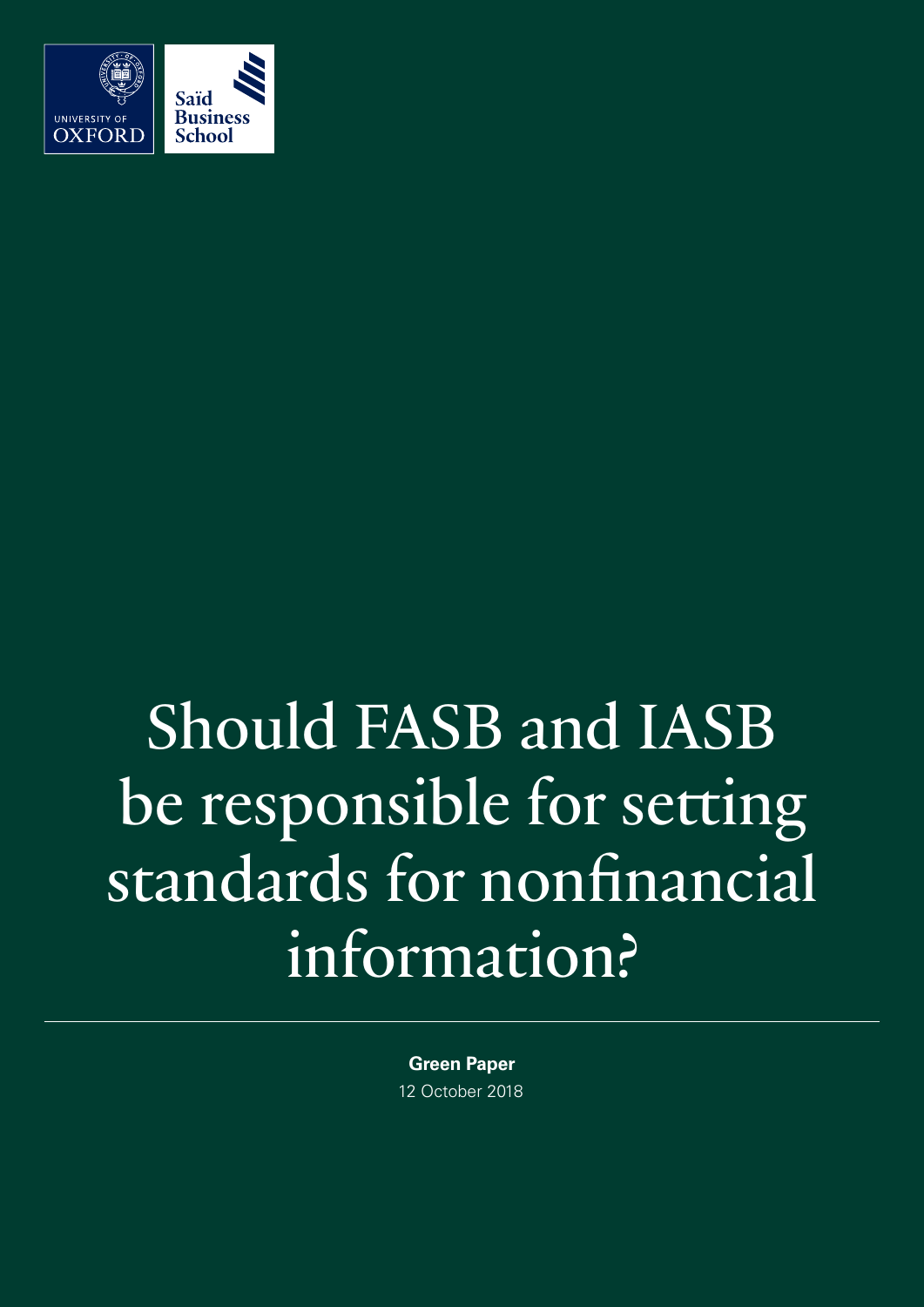'This House believes that corporate sustainability reporting should be mandated, and standardised by FASB and IASB, for it to be most useful for investors.'

## **Richard Barker and Robert G. Eccles** Saïd Business School, University of Oxford

The goal of this 'Green Paper'<sup>1</sup> is to contribute, in a neutral way, to a conversation that has been going on for some time amongst a variety of actors, concerning whether mandatory reporting standards are a prerequisite for effective 'sustainability' or 'nonfinancial' corporate reporting. Specifically, we ask whether the existing standard-setting regime for financial reporting – that of the US Financial Accounting Standards Board (FASB) and the International Accounting Standards Board (IASB) – should be extended to include setting standards for nonfinancial information. Our work was informed by interviews we did with 50 experts in this field (listed in the Appendix). We are grateful to them for taking the time to share their views with us.

This paper is the background reading for a debate on 11 December 2018 at the Oxford Union. This debate, on the motion that headlines this paper, will be on the public record. Based upon what we learn at the debate, and from feedback on the paper, we will produce a 'White Paper' in which we will give our own view on how best to ensure that the capital markets have the nonfinancial information they need to function properly.

The Oxford English Dictionary definition of a Green Paper is '(in the UK) a preliminary report of government proposals published to stimulate discussion, from which statements of policy and proposals for legislative change emerge in the form of a White Paper.'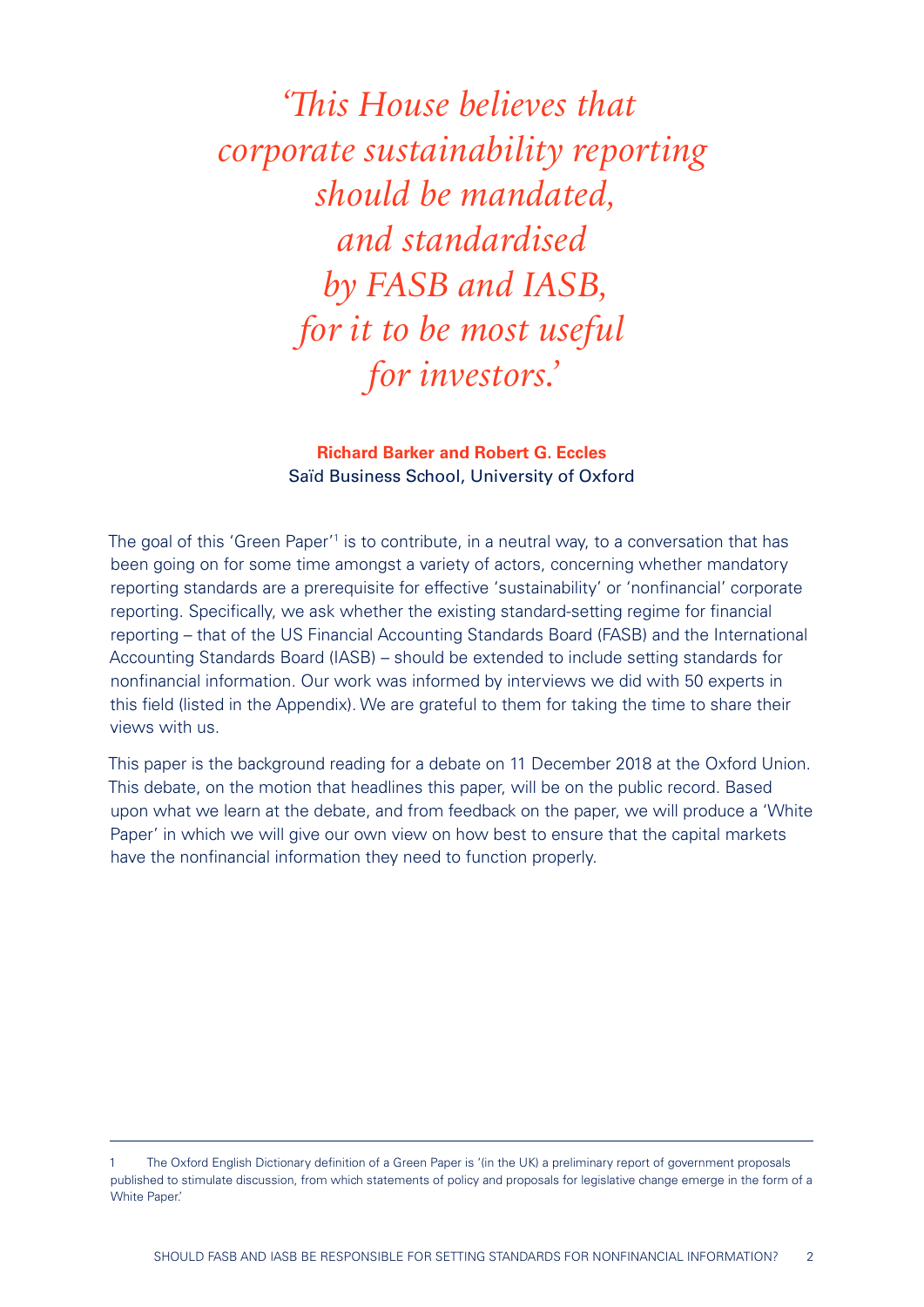# **Contents**

# **The question**

| • A focus on FASB and IASB                                                               | 4              |
|------------------------------------------------------------------------------------------|----------------|
| • A focus on investors                                                                   | 4              |
| • What do we mean by nonfinancial information?                                           | 6              |
| • A focus on Environmental, Social and Governance (ESG) information                      | 8              |
| • A focus on useful information                                                          | 8              |
| • What do we mean by standards?                                                          | $\overline{9}$ |
| The problem                                                                              |                |
| • Inadequate ESG information                                                             | 11             |
| • An absence of ESG reporting standards                                                  | 13             |
| • A challenging problem                                                                  | 13             |
| <b>Institutional context</b>                                                             |                |
| • Financial accounting standard setting                                                  | 16             |
| <b>MD&amp;A and Management Commentary</b><br>$\bullet$                                   | 20             |
| Organisations setting frameworks and standards for nonfinancial information<br>$\bullet$ | 21             |
| Data ratings and rankings organisations<br>$\bullet$                                     | 26             |
| • Adoption in practice of frameworks and standards for nonfinancial information          | 28             |
| <b>Solutions</b>                                                                         |                |
| • The regulatory solution                                                                | 30             |
| • The market solution                                                                    | 35             |
| <b>Final reflections</b>                                                                 | 40             |
| <b>Appendix</b> – people interviewed                                                     | 41             |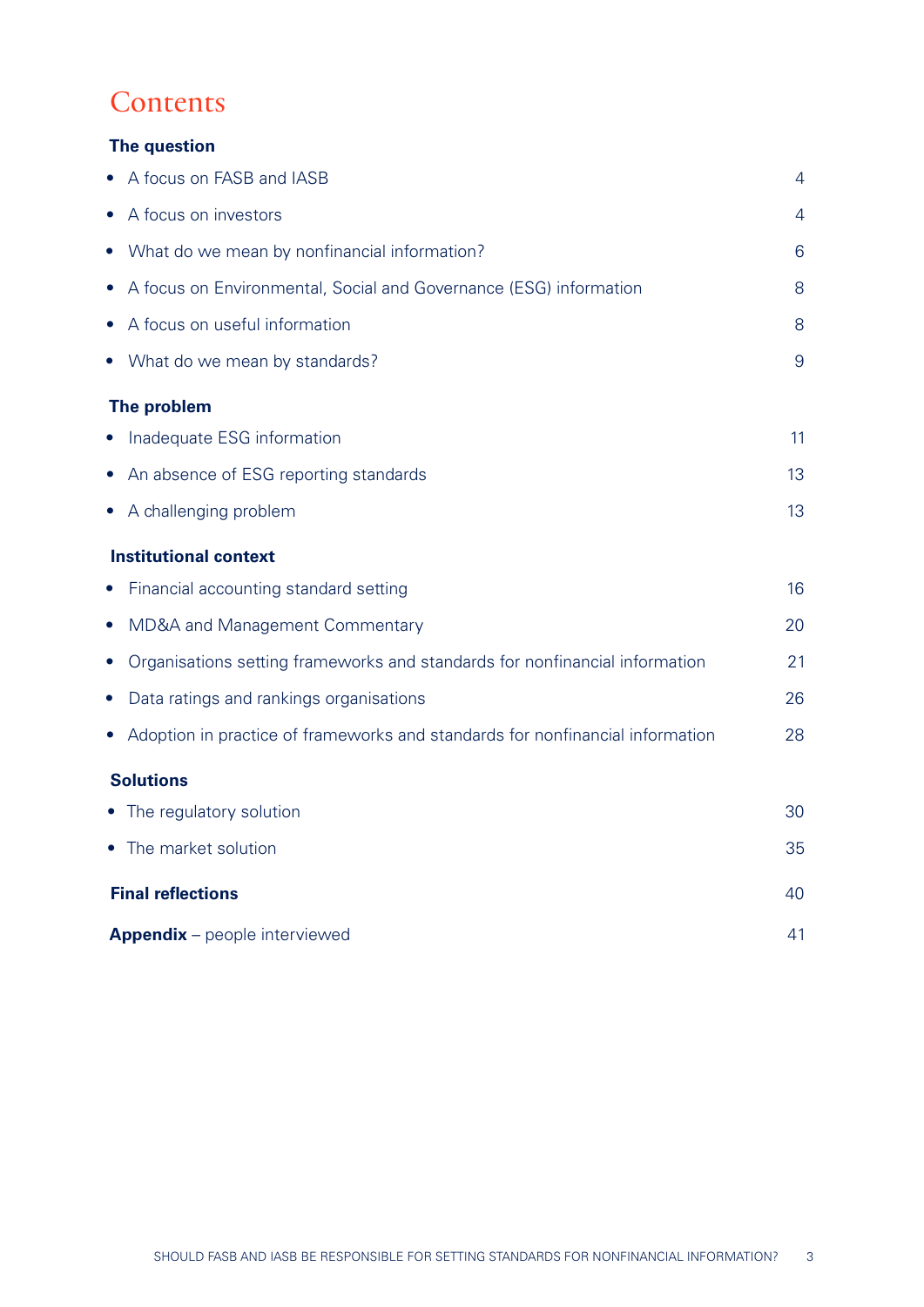# <span id="page-3-0"></span>The question

The specific question asked in this paper – but not answered – is a simple one: should the US Financial Accounting Standards Board (FASB) and the International Accounting Standards Board (IASB) be responsible for setting standards for nonfinancial information? This is a reasonable question to ask since both bodies are expert in setting standards for information on company performance used by investors. Furthermore, through legislation and regulation, almost every listed company in the world must conform to one of these sets of standards.<sup>2</sup> This is a mandate that no institution has with respect to corporate nonfinancial reporting.<sup>3</sup> If it were extended, it is possible that nonfinancial information would have the same credibility and utility as financial information.

In setting the scene for the paper, we address in this first section issues of scope, concerning the reasons for focusing on FASB and IASB, the meaning of nonfinancial information and standards, and the audience for whom standardised information is intended.

# **A focus on FASB and IASB**

We focus on the arguments for and against FASB and IASB setting standards for nonfinancial information. How this might happen would be different in each situation, but our question is whether it is these bodies (and their associated foundations) that should be given this responsibility. It is possible that there are institutional solutions to this problem other than FASB and IASB, but that is beyond the scope of this paper. If the political decision is made that only a regulatory solution can create standards, FASB and IASB are the obvious places to start, because they are the 'monopoly' providers of corporate financial reporting standards.4 Our question is whether or not that political decision should be made.

# **A focus on investors**

The *primary* focus for both FASB and IASB is meeting the financial reporting information needs of (equity and debt) investors in the capital markets. In the case of IASB, for example, its stated objective is to provide:

*financial information about the reporting entity that is useful to existing and potential investors, lenders and other creditors in making decisions about providing resources to the entity' (para. 1.2) … (with respect to) 'the amount, timing and uncertainty of (the prospects for) future net cash inflows to the entity and their assessment of management's stewardship of the entity's resources' (para 1.3); IASB (2018).*

The Chair of IASB, Hans Hoogervorst, commented that 'our focus on financial reporting for capital market participants is deeply embedded in our DNA.<sup>5</sup> Similarly, FASB derives its purpose from the SEC's mission to 'protect investors; maintain fair, orderly, and efficient markets; and facilitate capital formation.'6

<sup>2</sup> All US companies must conform to FASB's 'Generally Accepted Accounting Principles' (U.S. GAAP). Approximately 120 nations and reporting jurisdictions permit or require IASB's 'International Financial Reporting Standards' (IFRS), or near equivalent, for listed companies.

<sup>3</sup> There are some minor exceptions to this; for example, Swedish state-owned enterprises have to report according to GRI, while South African companies have to file an integrated report or explain why not.

<sup>4</sup> FASB and IASB are standard setters, not regulators, yet they play a central role within a broader regulatory structure.

<sup>5</sup> 'Shaping the future of corporate reporting,' speech at Accountancy Europe conference, September 2017.

<sup>6</sup> <https://www.sec.gov/about.shtml>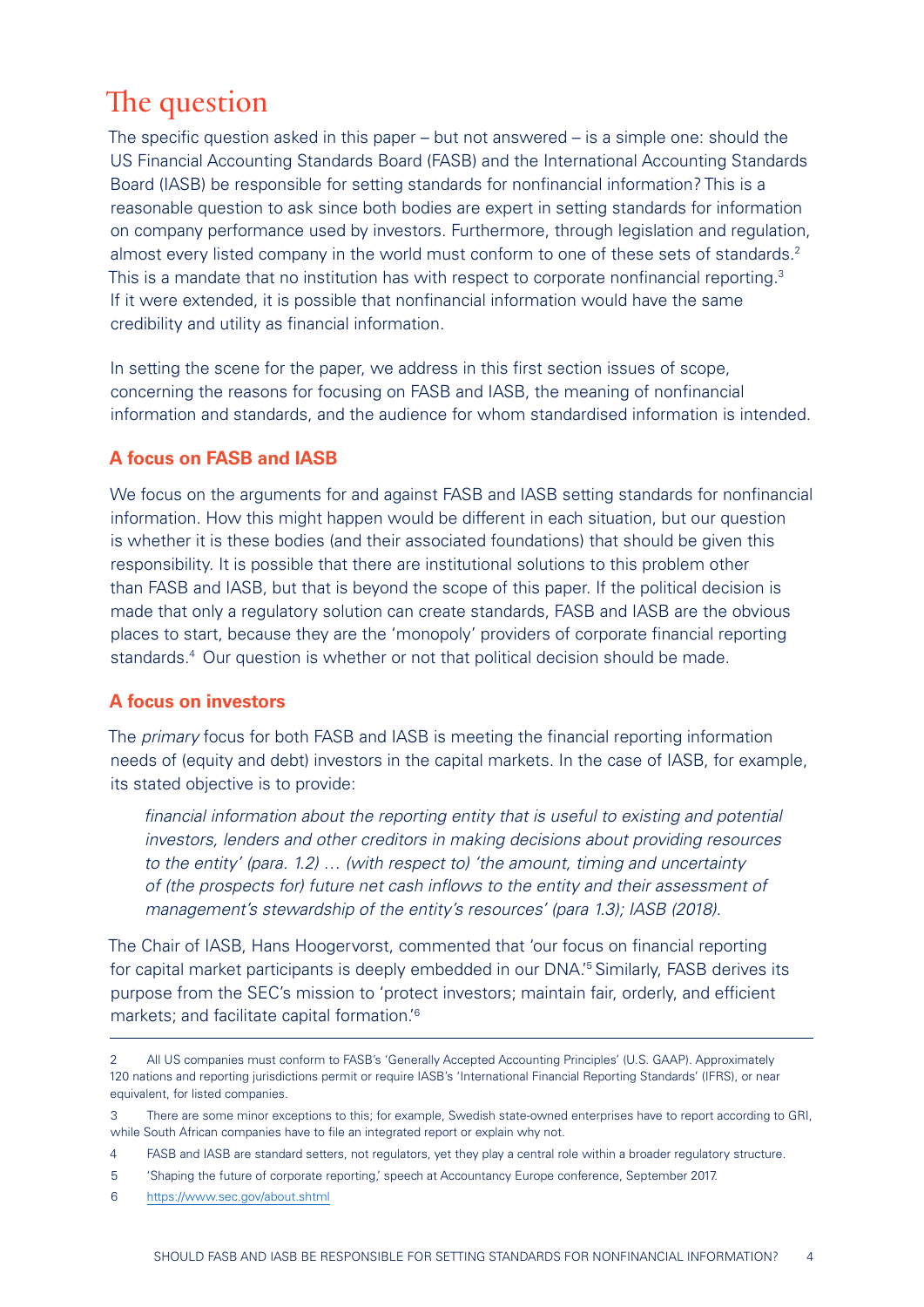There are, of course, stakeholders other than investors with a legitimate interest in financial reporting, yet while these are acknowledged by FASB and IASB, their informational needs are not primary. As our research question is concerned specifically with FASB and IASB, this paper therefore maintains focus and consistency by means of adopting an 'investor lens' throughout.

It should be noted, however, that while this investor focus is clear-cut in principle, it is less so in practice. This is because information that is useful to investors can also be useful, for a different purpose, for a different set of stakeholders. An obvious example is corporate reporting with respect to climate change, where information on carbon emissions might be directly relevant to investors, for the purpose of evaluating the economic sustainability of the reporting entity's business model, yet also relevant, for different purposes, for stakeholders such as government and environmental NGOs.

It is also important to note the sensitivity and polarisation that exists around the appropriateness of an investor orientation. When the topic of nonfinancial information enters the corporate reporting world, it can be seen as an attempt to use the tool of regulation over corporate reporting to accomplish policy objectives that 'should' be addressed by other means. Perhaps the most common example of this, which came after the Financial Crisis of 2007/2008, is a very specific provision in the 'Dodd-Frank Wall Street Reform and Consumer Protection Act (the Act)'<sup>7</sup> that requires companies 'contracting to manufacture' to report on their efforts to ensure that minerals such as tantalum, tin, gold or tungsten were not produced in the Democratic Republic of Congo and other designated countries or from scrap or recycled resources or to state if they are.8Critics of this part of the legislation pointed to the clear effort to change corporate behaviour on a topic that may not be relevant to investors. In response, on 7 April 2017 the Securities and Exchange Commission (SEC) announced it would no longer enforce this clause in the Act, for a reason that 'centers around the role of the agency in business: does it exist to protect investors, or should they also enforce practices deemed for the greater good? Further, if the commission seeks to protect the greater good – what resources are they to receive to enforce reporting practices?'9

Another example of how 'value' and 'values' can be confounded is the outcry that came when, under Chair Mary Schapiro, the SEC issued its 'Commission Guidance Regarding Disclosure Related to Climate Change; Final Rule' on 8 February 2010.<sup>10</sup> The purpose of this nine-page document was 'to provide guidance to public companies regarding the Commission's existing disclosure requirements as they apply to climate change matters.'11 It did not issue any new regulations, essentially saying 'Go back and re-read Regulation S-K from a climate perspective.' Again, however, there was evidence of a strong push-back to a perceived risk that reporting on nonfinancial issues under SEC enforcement would extend the Commission's responsibility beyond what is was given by legislation. In this regard, the following, sceptical response was typical: 'The bottom line is that while there are no completely new disclosure requirements here, the 'interpretation' could impose a world of hurt and uncertainty on firms without benefiting (and likely even hurting) investors.<sup>'12</sup>

11 Ibid., p. 6290

<sup>7</sup> <https://www.govtrack.us/congress/bills/111/hr4173/text>

<sup>8</sup> <https://www.sec.gov/opa/Article/2012-2012-163htm---related-materials.html>

<sup>9</sup> <https://www.supplychaindive.com/news/SEC-conflict-mineral-rule-dodd-frank-enforcement/440175/>

<sup>10</sup> <https://www.sec.gov/rules/interp/2010/33-9106fr.pdf>

<sup>12</sup> <https://www.forbes.com/sites/streettalk/2010/02/01/tools-streettalk-wordpress/#11b312c3516e.>accessed April 2018.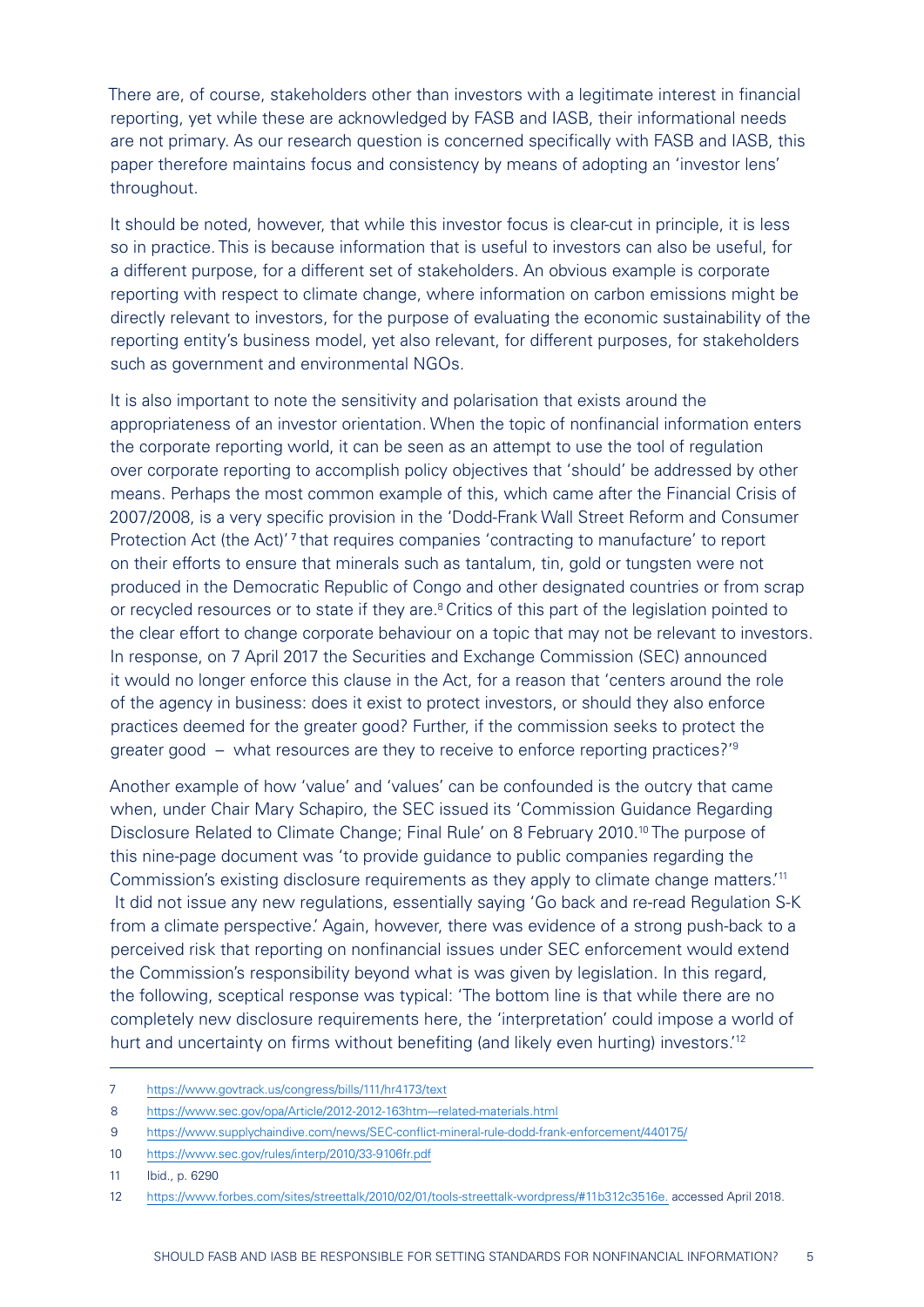<span id="page-5-0"></span>Of course, there are always critics of new reporting requirements or even interpretations about reporting requirements. There is always a legitimate debate about whether the costs to companies are worth the benefit to investors. Not surprisingly, both sides often have a different view. But when disclosure gets into the realm of the nonfinancial, even when it is intended to be about information that is material for investors, a common perception is that there are hidden (or not so hidden) political motives behind it, where disclosure is being used as a tool to advance a policy agenda that should be handled in other ways.

#### **What do we mean by nonfinancial information?**

IASB makes a distinction within corporate reporting, shown in Figure 1, between 'financial reporting' and 'wider corporate reporting,' where the former comprises information directly relevant to financial evaluations made by investors, and the latter comprises a broader range of indicators relevant to public policy-makers and other stakeholders. 'Nonfinancial information' comprises the intersection between these two reporting domains.

#### **Figure 1 – The Scope of Corporate Reporting**



Within the financial reporting domain, the intersection with wider corporate reporting is described as nonfinancial because it sits outside the financial statements.

The financial statements are well defined. They comprise the primary financial statements themselves – balance sheet, income statement, etc. – as well as all accompanying notes. This is the 'back half' of the annual report, all of which is subject to external audit. The defining characteristic of this information is that it relates entirely to amounts that are currently recognised in the financial statements. All of these data are commensurable, because all recognised amounts are expressed in the same unit of measurement, whether dollars or some other currency.

In contrast, nonfinancial information is less well defined; it is simply the residual in the information provided to investors, after taking out the financial statements. There is a sense in which it, too, is 'financial' because it is relevant to a financial evaluation of the corporation by its investors. Indeed, it might be considered to be a leading indicator of numbers that might, in due course, be included in future financial statements. It is therefore 'nonfinancial' only in the sense that it is not currently recognised in the financial statements.

There is nothing that is meaningfully close to a 'theory' of nonfinancial information,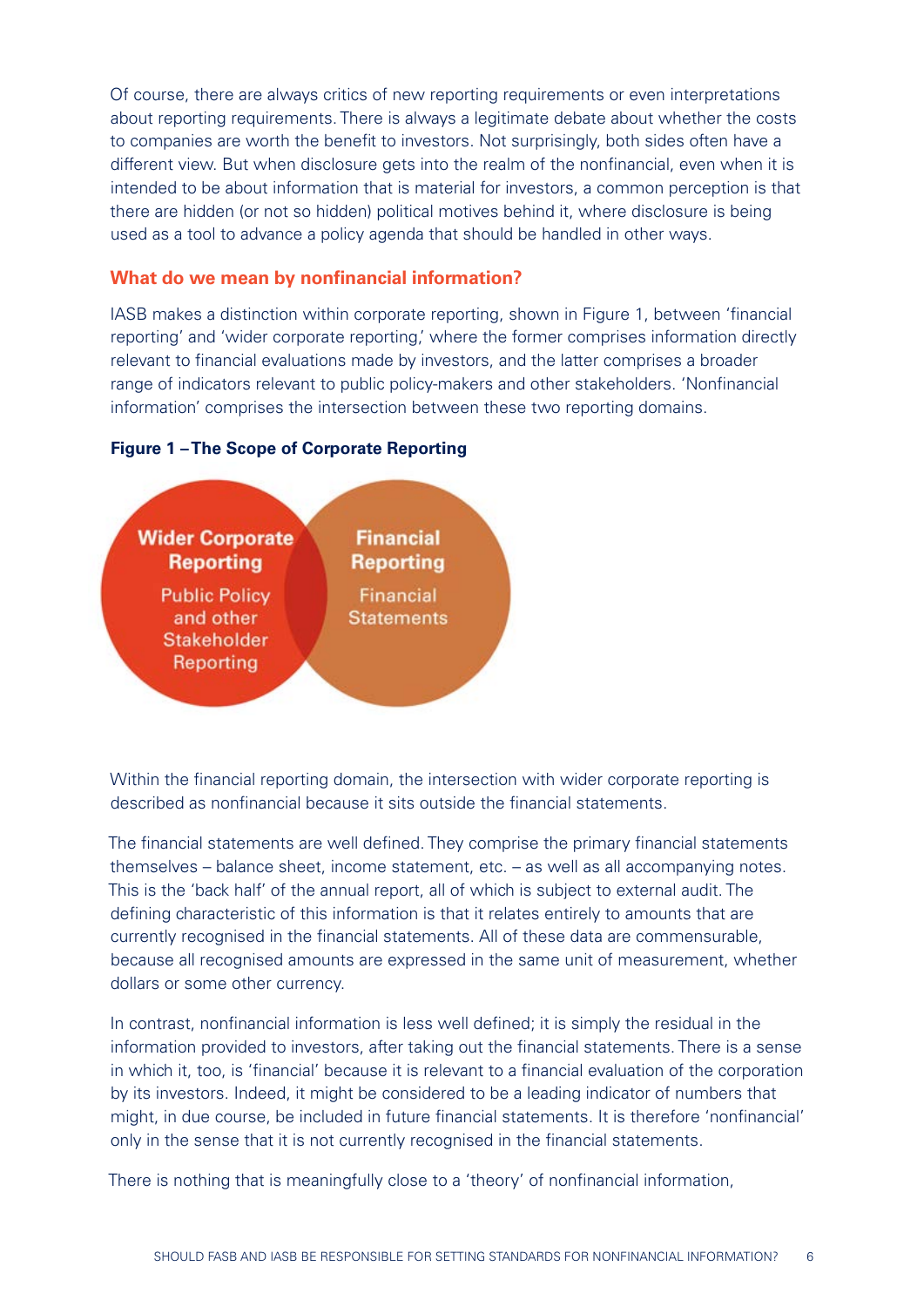analogous to the conceptual articulation of double-entry bookkeeping in US Generally Accepted Accounting Principles (GAAP) and International Financial Reporting Standards (IFRS). Nonfinancial information tends therefore in practice to take the form of a 'stakeholder demand' approach to information rather than a theory-based one. As a result, it typically comprises a somewhat eclectic mix of data and narrative on corporate strategy, business model, risk management, environmental, social, and governance (ESG) performance and targets, and so on.

Given the authoritative status of FASB and IASB, it is typically unambiguous whether an item 'belongs' in the financial statements. In contrast, there is no such clarity for nonfinancial information. What can be said categorically, however, is in the negative, as follows:

- The distinction between the financial statements and nonfinancial information is *not* a distinction between, respectively, numbers and narrative. Instead, both the financial statements and nonfinancial information are made up of both data and text.
- It is also *not* the case that financial statements are 'backward-looking' while nonfinancial information is 'forward-looking'. While it is true that the financial statements are grounded in events that have happened, and that expected future events are not recognised, it is also the case that the measurement of net assets concerns rights and obligations with respect to prospective economic benefits. Meanwhile, nonfinancial information includes reports on past performance and current position, and it is only partially concerned with projections into the future.13 In general, performance is about something that has already happened, not a projection of something that is going to happen, and so information about nonfinancial performance is no more forward-looking than is information about financial performance.
- It is also *not* the case that nonfinancial information (as defined here) is synonymous with labels that imply transfer payments from shareholders to 'make the world a better place' – for example, 'corporate philanthropy' or 'corporate social responsibility'. The focus on investors is a focus on the creation of economic value, no more and no less, and nonfinancial information is defined in that regard. This is consistent with the SEC's amendment to Dodd-Frank, as described above.

In summary, we adopt the following definition of nonfinancial information in this paper.<sup>14</sup>

*Information is 'nonfinancial' if it is not recognised in the financial statements but is nevertheless useful in investors' decision-making. Such information can be either quantitative or qualitative, and either historical or forecast. While it may be useful to a wide range of stakeholders, nonfinancial information is designed specifically for the benefit of investors.*

<sup>13</sup> A common confusion arises here whenever companies give as a reason for a lack of nonfinancial reporting that it exposes them to legal liabilities from providing forward-looking information. Broadly defined in the PSLRA [Private Securities Litigation Reform Act of 1995], a forward-looking statement includes projections of financial matters, plans and objectives for future operations or future economic performance, as well as the assumptions underlying or relating to such statements; such information can be either financial or nonfinancial. Documents outside the financial statements, such as earnings calls and investor presentations, contain disclaimers that forward-looking information should not be relied upon as commitments because things change, and typically is a statement that the company has no obligation to update them as things change. For further discussion, see the CFA Institute (2014), 'Forward-Looking Information: A Necessary Consideration in the SEC's Review on Disclosure Effectiveness.'

<sup>14</sup> We note that many do not even like the term nonfinancial, preferring alternatives such as 'extra-financial or 'pre-financial'. We also note that there is no simple solution to this problem of labelling!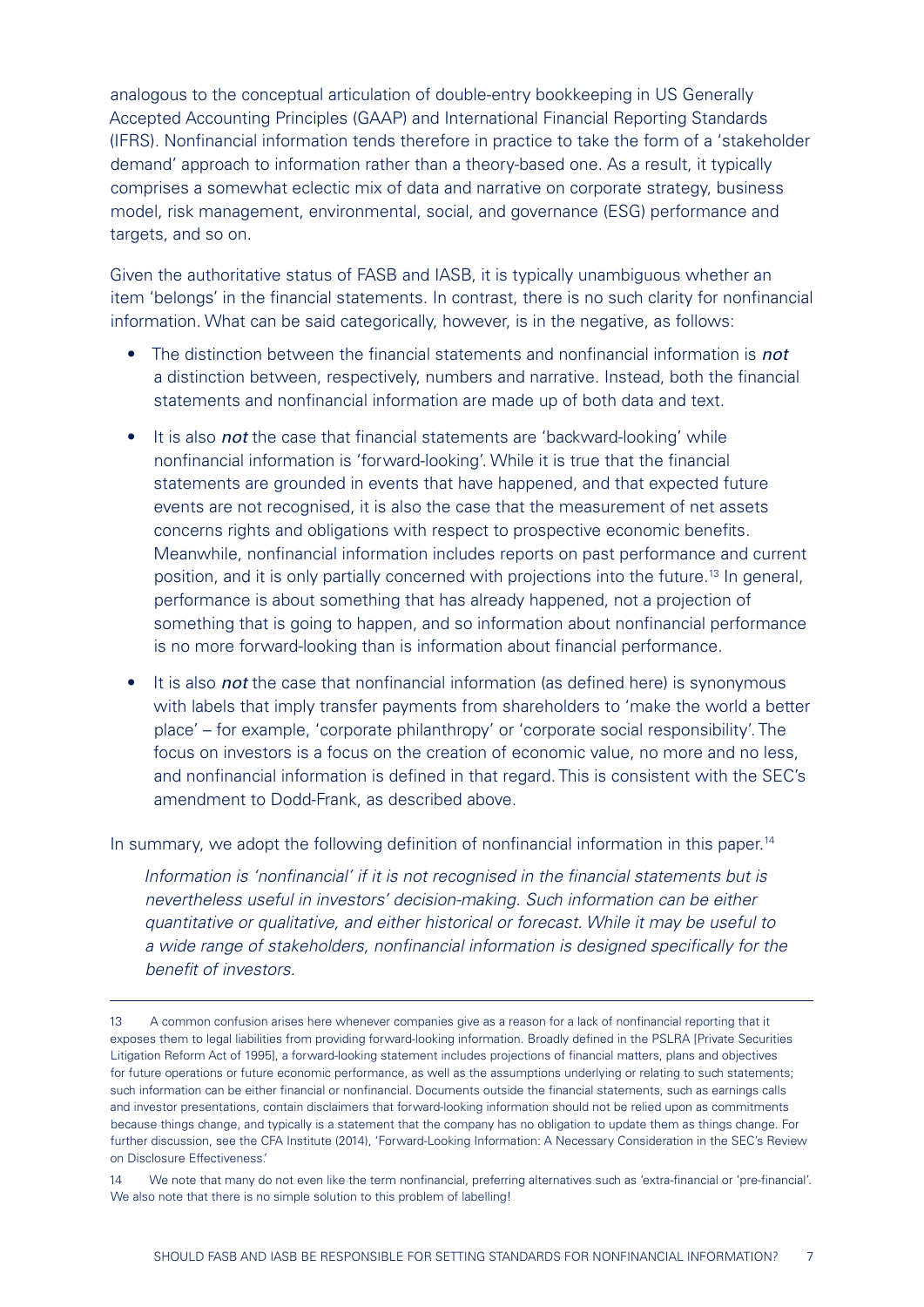## <span id="page-7-0"></span>**A focus on environmental, social and governance (ESG) information**

Environmental, social and governance (ESG) information is only a subset of nonfinancial information. It does not, for example, include information related to the role of intellectual capital and (unrecognised) intangible assets in the generation of economic value, which is an increasingly important aspect of nonfinancial information. Nevertheless, we maintain a focus in this paper on ESG information. This is for the following three reasons.

- ESG provides a common theme in all of the major institutional initiatives that are designed to address nonfinancial reporting (see 'Institutional Context' below). The same cannot be said for intellectual capital, nor for any other aspect of nonfinancial reporting. ESG therefore provides a natural focus for an overall evaluation of the corporate reporting landscape.
- There is a considerable body of work relating to ESG reporting in corporate practice. reporting frameworks, academic research, and so on. An ESG focus allows us to draw upon this body of work.
- A reasonable presumption is that the 'right' institutional structure for setting ESG standards would also be appropriate for other aspects of nonfinancial information. While maintaining a narrow ESG focus in our paper has the benefit of reducing complexity, it most likely does not reduce the generalisability of our arguments.

#### **A focus on useful information**

There are essentially two dimensions to useful information. The first is whether it is the type of information that is in principle useful, and the second is whether it can in practice be relied upon. These two dimensions are described by both FASB and IASB as, respectively, relevance and faithful representation.

Importantly, there can be trade-offs between these two dimensions, as for example when the most relevant information about a phenomenon may be a highly uncertain estimate. Financial accounting traditionally 'resolves' such trade-offs in favour of faithful representation, with the presumption being that a distinctive strength of accounting is that it reports reliably on observable, historical performance, and that it avoids entering into speculation about uncertain future outcomes.<sup>15</sup> It is primarily for this reason that balance sheets generally have little to say about the economic value of intangible assets, and why accounting standardsetters have little time for the presumption that valuation methods in themselves offer sufficient foundation for financial statement recognition.

As described in IASB's conceptual framework (IASB, 2018), financial reports should faithfully represent the substance of the phenomena that they purport to represent, which ideally means that the representation should be: complete (including all information necessary for an understanding of the phenomenon being depicted); neutral (without influencing users by means of slanting, weighting, emphasising, de-emphasising or otherwise manipulating information); and free from error (which means accurate in so far as that is possible, including transparency when amounts reported are unverifiable estimates). In addition, the usefulness of information is enhanced if it is comparable, verifiable, timely and understandable. The comparability of information matters because users' decisions involve

<sup>15</sup> Barker, R. and Penman, S. (2018). 'Moving the Conceptual Framework Forward: Accounting for Uncertainty.' *Contemporary Accounting* Research (forthcoming).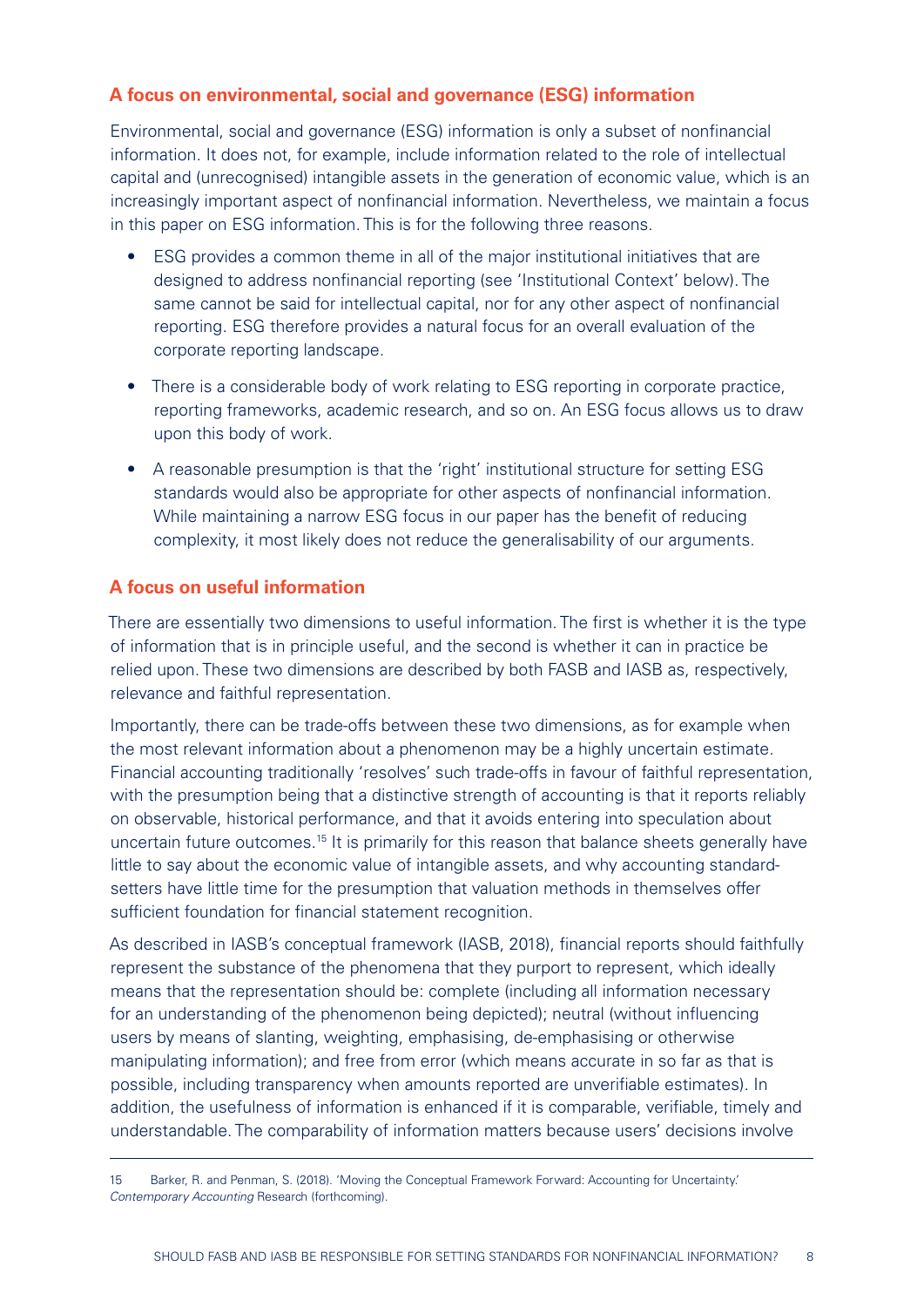<span id="page-8-0"></span>choosing between alternatives, meaning that information about a reporting entity is more useful if it can be compared with similar information about other entities and with similar information about the same entity for another period or another date.16 The verifiability of information matters because it gives users greater confidence that any given 'faithful representation' is actually what it claims to be, while timeliness ensures that data are current. With respect to understandability, it is assumed that financial reports are prepared for users who have a reasonable knowledge of business and economic activities and who review and analyse the information diligently. To that end, classifying, characterising and presenting information clearly and concisely makes it understandable.

#### **Relevance vs materiality**

For IASB, and similarly for FASB, information is *relevant* if it is 'capable of making a difference in the decisions made by users,' while it is *material* if, given its nature or magnitude, 'omitting it or misstating it could influence investors' decisions.' (IASB, 2018)

Unhelpfully, these definitions are essentially two different ways of saying the same thing. The word 'important' could equally well be used: the requirement is to report information to investors if it matters for their decision-making. It is, for example, difficult to imagine an item being either relevant but not material, or else material but not relevant, and the benefit of the distinction is therefore at best unclear.

In the nonfinancial reporting world, 'materiality' is typically used to mean the same thing as 'relevance' in the financial reporting world. We follow that usage here. This is in part because simplicity dictates choosing one word over the other, but also because the concept of materiality also has legal significance, giving it greater consequence for our paper. In the US, for example, materiality is a fundamental principle of mandated disclosure. According to the US Supreme Court, information is material if there is 'a substantial likelihood that the disclosure of the omitted fact would have been viewed by the reasonable investor as having significantly altered the "total mix" of information made available.'

It is also worth clarifying that, consistent with our investor lens, we define materiality with respect to the decision-making of investors. The evaluation of materiality with respect to other stakeholders remains important through this lens, yet only in the instrumental sense that a company's interactions with its shareholders affects value created for its investors.

#### **What do we mean by standards?**

Our headline question refers to the setting of standards. While we leave open the question of whose responsibility the standard-setting should be, we need to define here what we mean by standards.

At a minimum, having standards for corporate reporting implies that, within any given jurisdiction, there is a single set of principles and rules governing what should be reported, and how.17 In the case of FASB and IASB, the implication is that all corporations applying the standards of either body are presumed to be essentially consistent with one another in terms of the scope of financial reporting, the recognition and measurement of items

<sup>16</sup> In this regard, consistency, although related to comparability, is not the same. Consistency refers to the use of the same methods for the same items, either from period to period within a reporting entity or in a single period across entities. Comparability is the goal; consistency helps to achieve that goal.

<sup>17</sup> We do not expand here upon the distinction between principles and rules, although we note that a general perception that the IFRS is more the former and US GAAP more the latter.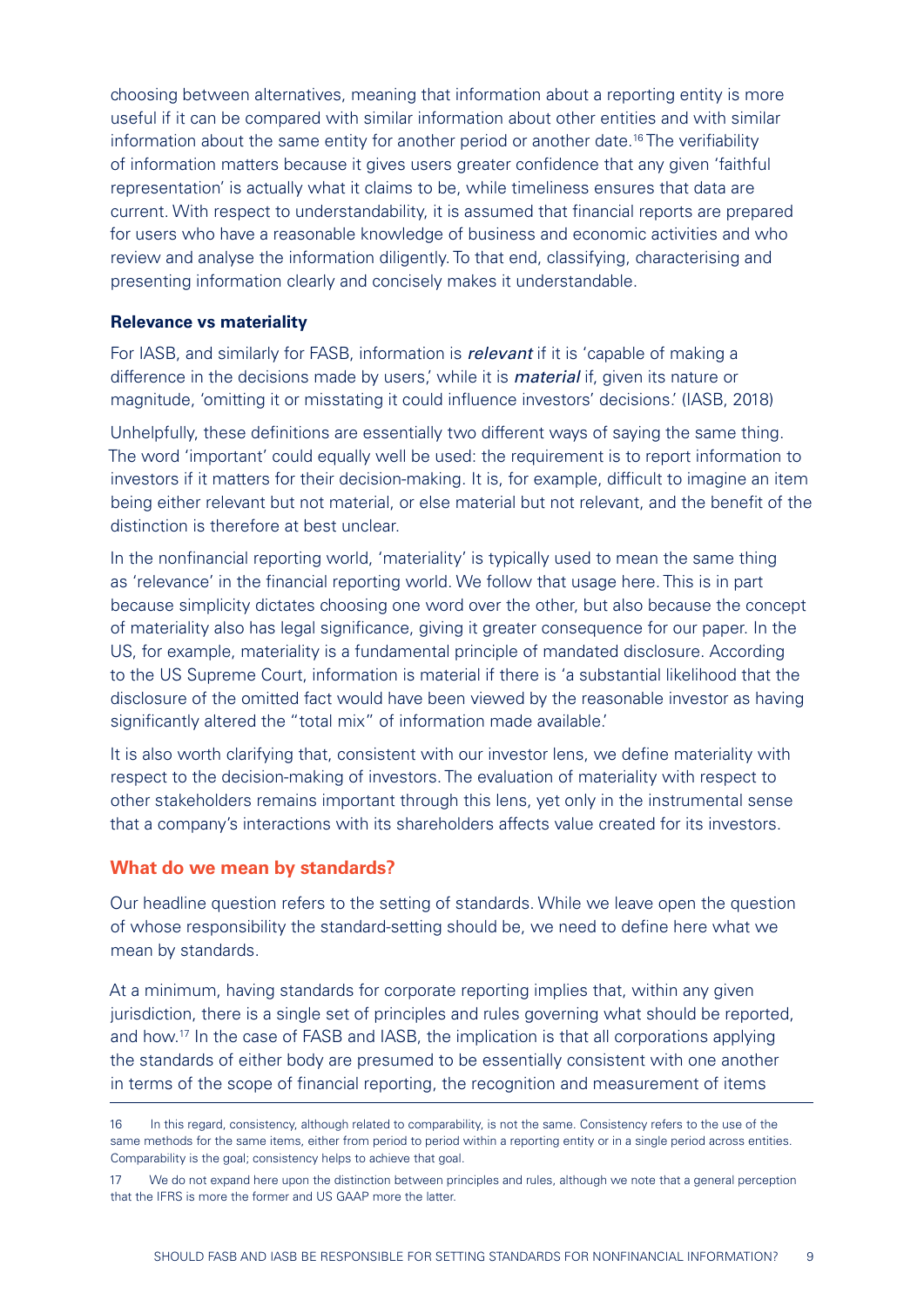required to be included in the financial statements, and the presentation and disclosure of information relating to those items. In this regard, the existence of a standard presupposes promulgation by a single source of authority (rather than by different, potentially conflicting and irreconcilable sources). To be effective in practice, it must also be the case that the standard is either mandatory or else generally accepted.

In order to have substance, a standard must be discriminating and prescriptive. In other words, it must be possible to demonstrate whether or not a standard has been met. A set of principles, or a general framework, is insufficient in this regard. To illustrate the difference, a standard for carbon reporting, if developed, would have much the same 'look and feel' as a financial accounting standard: it would set out which carbon emissions should be recognised (for example, whether or not they should be restricted to an entity's own, directly-controlled operations); it would also set how they should be measured, presented and disclosed; and it would require consistent, auditable compliance across all reporting entities. In contrast, it would be far more challenging to set a standard with respect to whether and how well an entity's business model is adapted to climate-related impact. The uncertain scope, entityspecificity, subjectivity, extended time horizon and variation in reporting method would make it difficult, in practice, for there to be anything other than broad guidance with respect to best practice in corporate reporting. Inevitably, there is a grey scale here; the basic point is that not all reports of economic activity are equally standardisable. Consider, for example, that it is feasible to set standards with respect to recognised net assets, but not for business valuation.<sup>18</sup> Accordingly, financial statements do not purport to represent the economic value of reporting entities, but instead are restricted to representing only the carrying amounts of the specific assets and liabilities that are recognised, either individually or in groups.

18 Standards are about topically-specific disclosures, both quantitative and qualitative. Frameworks are organising formats for disclosing particular types of information, but which remain agnostic on standards.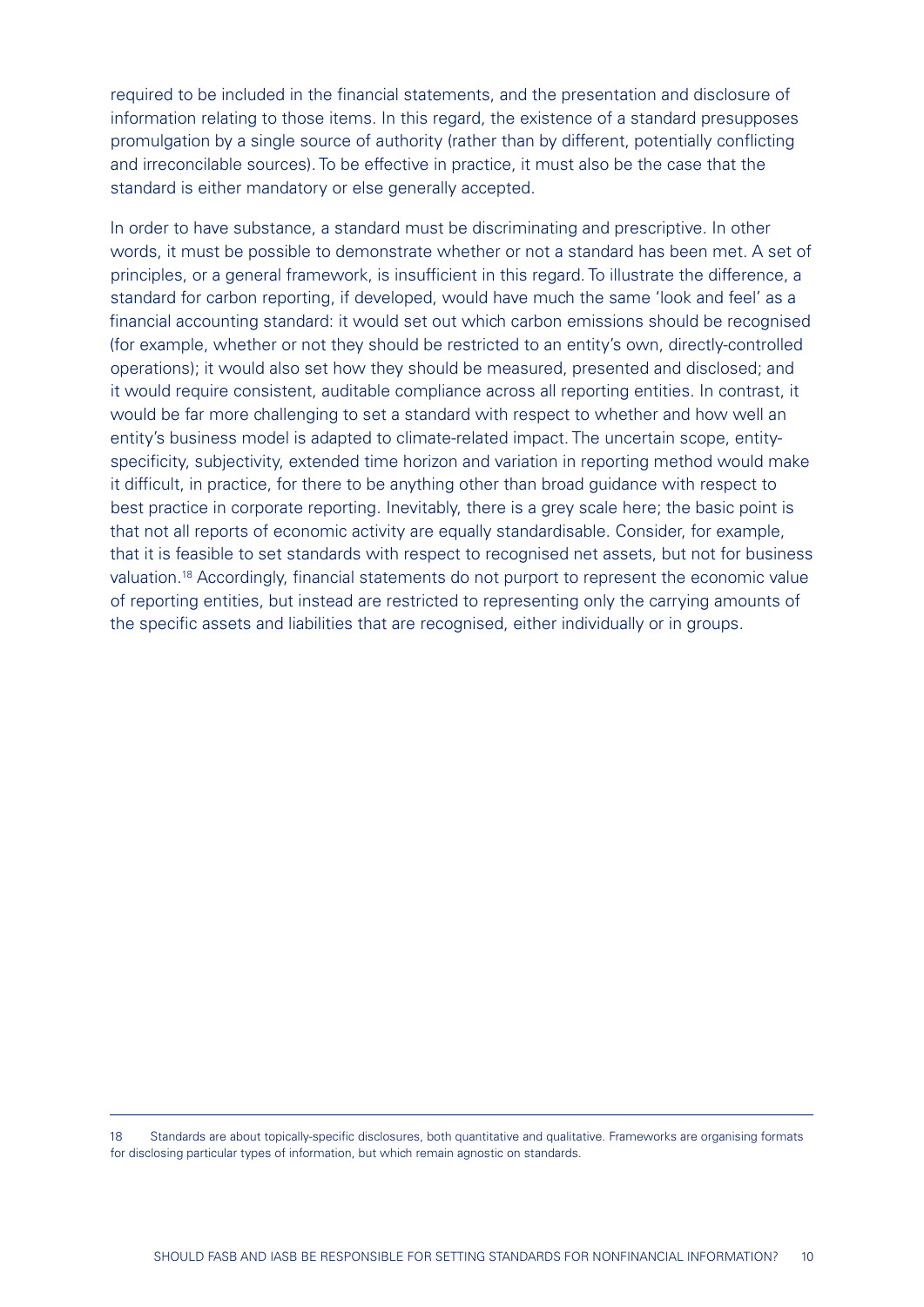# <span id="page-10-0"></span>**The problem**

What is the problem that we picture being solved by nonfinancial reporting standards? This is a matter both of nonfinancial data being somehow inadequate, and also of reporting standards being somehow the solution to that inadequacy. We address both of these issues in this section, maintaining our focus on ESG as the exemplar of nonfinancial.

## **Inadequate ESG information**

Conceptually, and in the context of investors' need to anticipate and value future events and expected cash flows, it is straightforward to identify a demand for ESG information as a supplement to the financial statements. Consider again the obvious example of climate change. The scientific consensus is unambiguous that global warming is 'real' and will continue.19 The implication is that the conditions under which business will operate in the future will be different from those that we have experienced in the past. There is, of course, considerable uncertainty about this, but there are also large amounts of data, for example on expected rises in sea levels and on associated exposures to flooding. Yet the financial statements – by design – report on the past: they concern transactions and events that have happened, not those which have yet to happen. This is fine, for the purpose of investment analysis, if past performance is a good predictor of the future. If it is not, however, and there is instead the disruptive effect of events such as climate change, then there is a need to supplement financial information with whatever information we have that will enhance investors' confidence in their anticipation of the future.

This conceptual argument is strengthened by increasing empirical evidence that ESG performance is positively related to financial performance, and that incorporating ESG data into investment decisions can contribute to superior returns over time.<sup>20</sup> The implications of this evidence are twofold. First, ESG data appear to be relevant to investors as they seek to better understand the sustainability of financial performance. Second, ESG data appear not to have been effectively impounded in share prices (historically, at least), leading to abnormal gains for strong ESG performers and abnormal losses for weak ESG performers.

None of this is to claim that investors simply do not have ESG data made available to them. Indeed, there has been a dramatic growth in ESG reporting – which, in itself, adds further evidence that such data are perceived to be useful in investors' decision-making.

The most comprehensive global survey of corporate responsibility reporting found that around three quarters of the 4,900 companies studied issued some form of sustainability report (KPMG, 2017). The study provides evidence that these high levels of reporting can be found across all industry sectors, with no sector having fewer than 60% of its companies issuing reports. Moreover, the study found that, instead of the once commonplace practice of standalone sustainability reports being largely independent of mainstream corporate

<sup>19</sup> IPCC, 2014: Climate Change 2014: Synthesis Report. Contribution of Working Groups I, II and III to the Fifth Assessment Report of the Intergovernmental Panel on Climate Change.

<sup>20</sup> See, for example, Eccles, Robert G., Ioannis Ioannou, and George Serafeim. ['The Impact of Corporate Sustainability on](http://www.hbs.edu/faculty/Pages/download.aspx?name=SSRN-id1964011.pdf)  [Organisational Processes and Performance.'](http://www.hbs.edu/faculty/Pages/download.aspx?name=SSRN-id1964011.pdf) *Management Science* 60, no. 11 (November 2014): 2835–2857. See also Khan, M., G. Serafeim and A. Yoon (2016). Corporate Sustainability: First Evidence on Materiality, *Accounting Review* 91 (6); 1697-1724.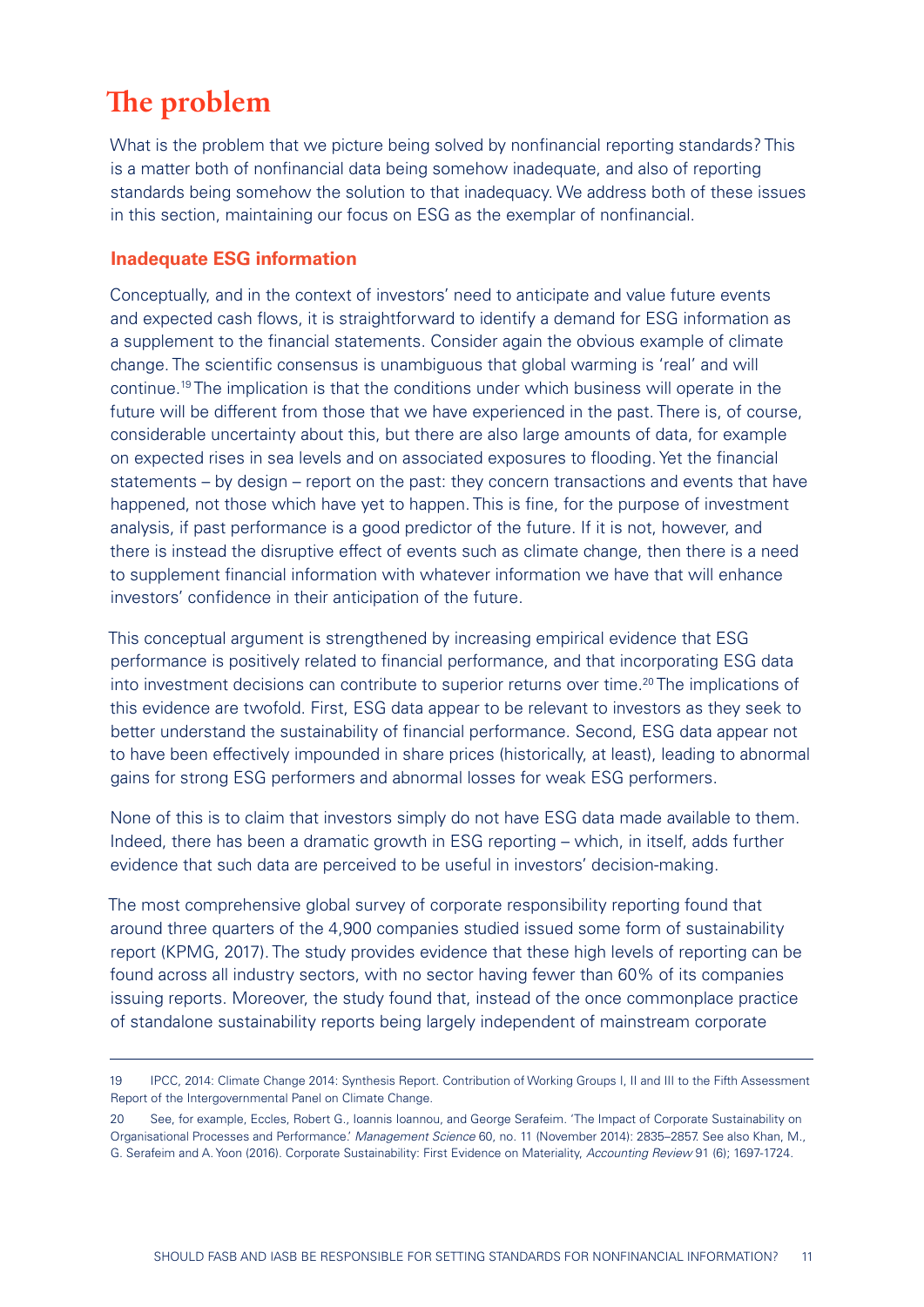reporting, 'most of the world's biggest companies now integrate financial and non-financial data in their annual financial reports.' On the specific issue of carbon emissions and climate change, the study found that, in 2017, as many as 67% of the world's largest companies (G250) disclosed targets to cut their carbon emissions.

A visual indicator of this increase in ESG reporting is shown in Figure 2, which plots the number of Multinational Enterprises (MNEs) issuing 'sustainability' reports, globally, based upon data in Global Reporting Initiative's (GRI) reporting database. The rate of growth is dramatic. There were fewer than 20 MNE reporters in the year 2000 and fewer than 100 in 2004, yet more than 1000 by 2012 and almost 2000 by 2016.

Other indicators point similarly to a dramatic increase in ESG reporting. According to the Governance & Accountability Institute, for example, 85% of the companies in the S&P 500 Index® published a sustainability report in 2017, up from 29% in 2011.<sup>21</sup> A 2016 report by KPMG, GRI, United Nations Environment Programme and the Centre for Corporate Governance in Africa found usage, in 19 countries and regions, of 248 mandatory sustainability reporting instruments (up from 35 in 2006) and, in 71 countries and regions, of 135 voluntary such instruments (up from 25 in 2006).<sup>22</sup> The Sustainability Accounting Standards Board (SASB) studied the 2017 10-K and 20-F filings of the top 10 companies in each of its 79 industries and found that 73% of companies reported on at least threequarters of the sustainability topics for their industry and 42% reported on every SASB topic.<sup>23</sup>

#### **Figure 2 - Growth in Nonfinancial Reporting**

The chart shows the number of MNEs issuing a sustainability report, globally, based upon data in the Global Reporting Initiative (GRI) reporting database: http://database.globalreporting.org/search/



<sup>21</sup> [https://www.ga-institute.com/press-releases/article/flash-report-85-of-sp-500-indexR-companies-publish-sustainability](https://www.ga-institute.com/press-releases/article/flash-report-85-of-sp-500-indexR-companies-publish-sustainability-reports-in-2017.html)[reports-in-2017.html](https://www.ga-institute.com/press-releases/article/flash-report-85-of-sp-500-indexR-companies-publish-sustainability-reports-in-2017.html).

<sup>22</sup> <https://assets.kpmg.com/content/dam/kpmg/pdf/2016/05/carrots-and-sticks-may-2016.pdf>, p. 9.

<sup>23</sup> [https://www.sasb.org/wp-content/uploads/2017/12/2017State-of-Disclosure-Report-web.pdf,](https://www.sasb.org/wp-content/uploads/2017/12/2017State-of-Disclosure-Report-web.pdf) p. 2.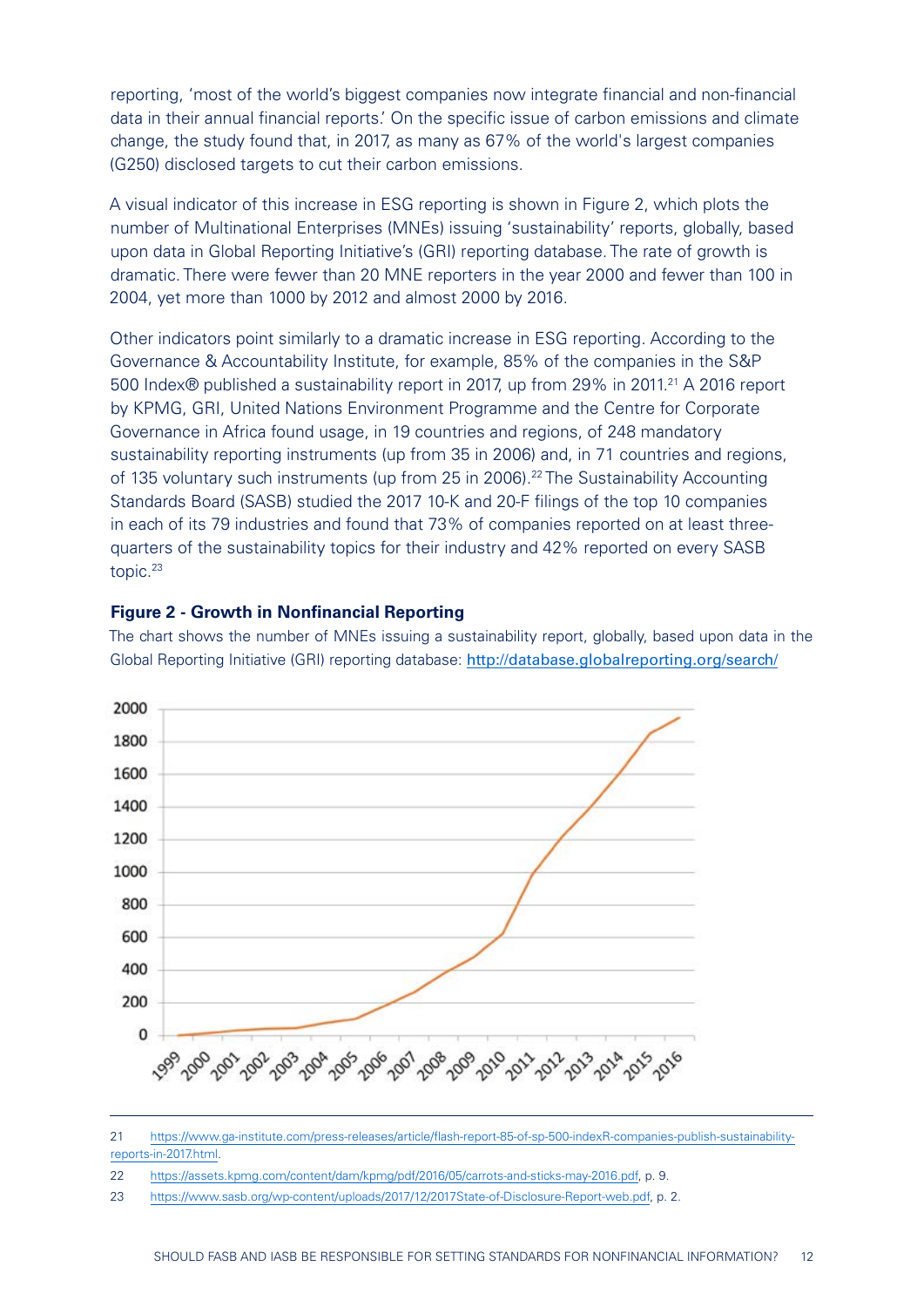## <span id="page-12-0"></span>**An absence of ESG reporting standards**

Quantity does not, however, guarantee quality. While institutional and retail investors are increasingly interested in ESG data which affect financial performance, they face challenges with respect to finding data that can be regarded as relevant, reliable, complete and comparable. In other words, ESG data lack the defining characteristic of being standardised, and so they lack the critical attributes associated with data in the financial reports that are prepared according to financial reporting standards.

In a 2016 survey of 582 institutional investors, the most frequently cited barrier to ESG-informed investing by 60% of respondents was a lack of standards for measuring ESG performance, followed by 53% who cited lack of ESG performance data reported by companies.24 In a survey of 750 retail investors, these numbers are 39% and 48% respectively. Similarly, in a 2017 CFA Institute survey of 1,588 portfolio managers and research analysts, 55% cited lack of appropriate quantitative ESG information, 50% cited lack of comparability across firms, and 45% cited questionable data quality/lack of assurance as factors limiting their ability to use nonfinancial information in investment decisions.<sup>25</sup> Sixtyone percent of respondents also felt that public companies should be required to report at least annually on a cohesive set of sustainability indicators.

In practice, much ESG reporting consists of 'boilerplate' language, which is largely useless to investors. A CFA Institute study found that such vague, non-specific information was used more than 50 percent of the time when companies addressed a SASB topic, which is only a slight improvement over FY 2015, when it was used in about 53 percent of available disclosures.<sup>26</sup>

Moreover, and to add to the difficulties faced by investors, there are several NGOs that are each attempting to create frameworks or set standards for nonfinancial information, along with various data vendors selling such information, put together in a variety of ways. There is variation among the NGOs and also between them and the data vendors, with the result that there exist very different (often irreconcilable) assessments of a company's nonfinancial performance on any given issue.<sup>27</sup>

## **A challenging problem**

It is one thing for there to be an investor demand for ESG information, but meeting that demand is quite another. In practice, there are several distinct reasons why ESG reporting (and, more generally, nonfinancial reporting) is inherently challenging in relation to financial reporting. Indeed, it could reasonably be claimed that a reason for financial reporting being relatively well developed is that it is also relatively straightforward to achieve.

<sup>24</sup> Eccles, Robert G. and Mirtha Kastrapeli 'The Investing Enlightenment: How Principle and Pragmatism Can Create Sustainable Value through ESG,' State Street (March, 2017).

<sup>25 &#</sup>x27;Environmental, Social and Governance (ESG) Survey,' CFA Institute, 2017. [https://www.cfainstitute.org/learning/future/](https://www.cfainstitute.org/learning/future/Documents/ESG_Survey_Report_July_2017.pdf) [Documents/ESG\\_Survey\\_Report\\_July\\_2017.pdf](https://www.cfainstitute.org/learning/future/Documents/ESG_Survey_Report_July_2017.pdf)

<sup>26</sup> Ibid.

<sup>27</sup> One group addressing this issue is the 'Aggregate Confusion' research project at the MIT Sloan School's Sustainability Initiative,<http://mitsloan.mit.edu/sustainability/aggregateconfusion>.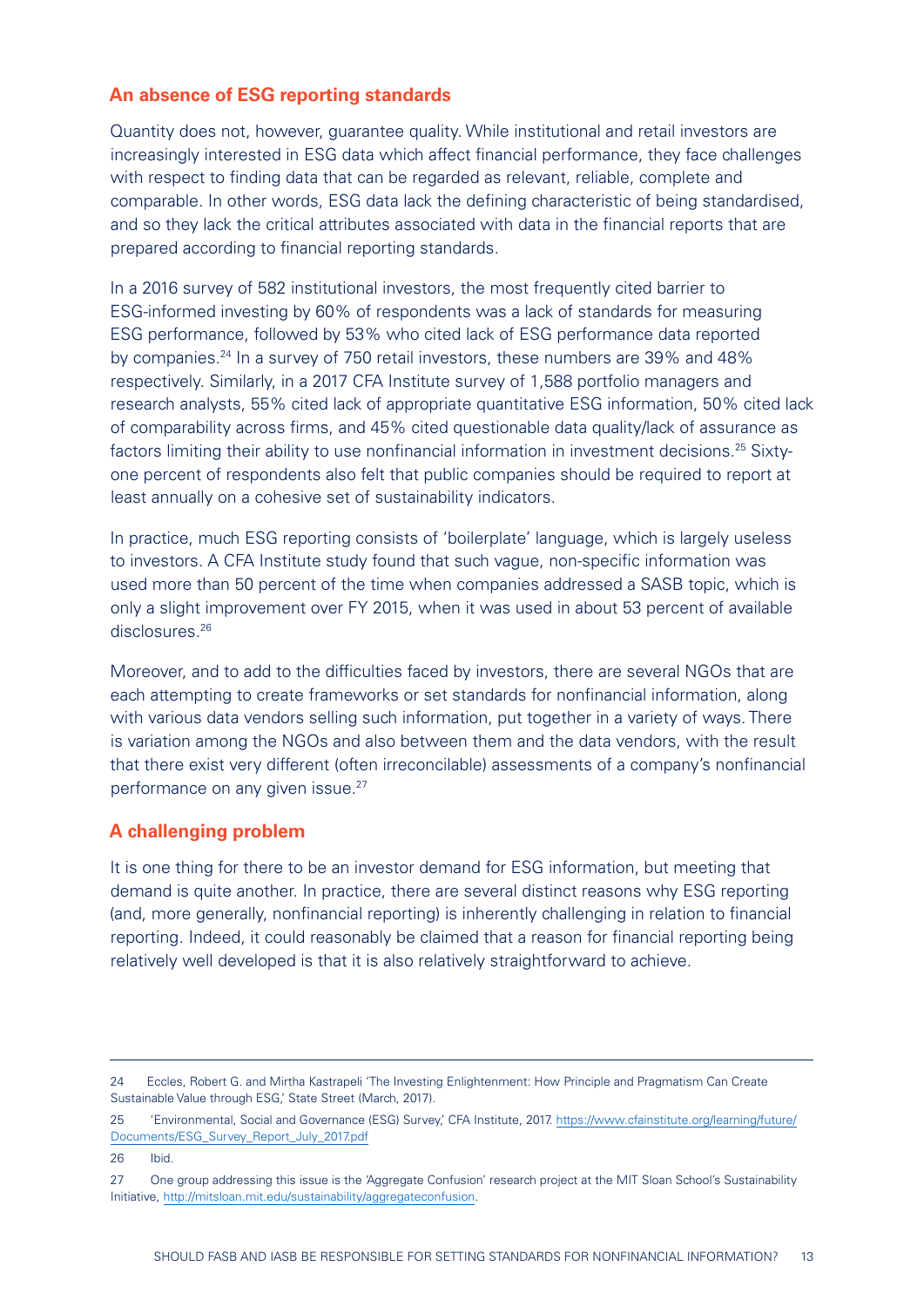These challenges can be summarised as follows, though no doubt other issues could be added to this list.

- Financial accounting is anchored in transactions that take place in markets, and for which there is typically, therefore, a fairly straightforward paper trail. In contrast, ESG issues are rarely 'transacted' in this way. A governance structure, for example, is not something that is exchanged, while environmental externalities are by definition outside markets.
- The social 'need' for financial accounting is obvious in a world where market-based wealth creation is central, and money fungible. Financial accounting is indispensable in writing and settling contracts, determining dividend payments, evaluating corporate tax obligations, and so on. ESG is in contrast more indirect, and it does not have this property of being a benchmark against which other activities are both measured and enabled.
- There is a clear relationship, expressed in the form of valuation models, between financial accounting data and value creation, so that (for example) it is conceptually straightforward that reported, historical performance with respect to revenue or expenses can be related directly to prospective cash flow generation and so to valuation. In contrast, the relationships between ESG data and value creation are at best indirect and, at worst, they are infeasible to establish. The challenge here is in determining which ESG information is in principle useful to investors and what, in practice, they are supposed to do with it.
- While all amounts in financial statements are expressed in monetary units, nonfinancial measures tend to capture a variety of different attributes. This applies in part because of measuring physical or intangible properties, rather than monetary attributes, but also because of the context-specificity of the item in question. A consequence is that there is lower commensurability across types of nonfinancial information which, again, challenges investors in finding correspondence with (monetary) equity valuation.
- Taken together, a natural consequence of the points above is that measurement is less well developed for nonfinancial than for financial information. An exception, which illustrates the progress possible for nonfinancial metrics, is the Greenhouse Gas (GHG) Protocol, which is at least as well 'defined' as a typical accounting standard. In many other areas, while it might in principle be possible to determine metrics, these have at best been determined (or accepted) only partially in practice.
- A closely related issue is that of difference in the scope of the reporting entity, and in the relationship between that which is controlled and that which is reported on. A financial reporting entity is clearly defined with respect to control over its net assets. In contrast, nonfinancial reporting is more likely to be concerned with extending beyond those boundaries, for example including analysis of prevailing supply chain conditions, or of Scope 2 and Scope 3 carbon emissions as defined in the GHG Protocol. The implication is that data demands for nonfinancial reporting are that much greater.
- The picture is complicated even further by the call for nonfinancial reporting to be concerned with both dependency and impact, and with capturing materiality for a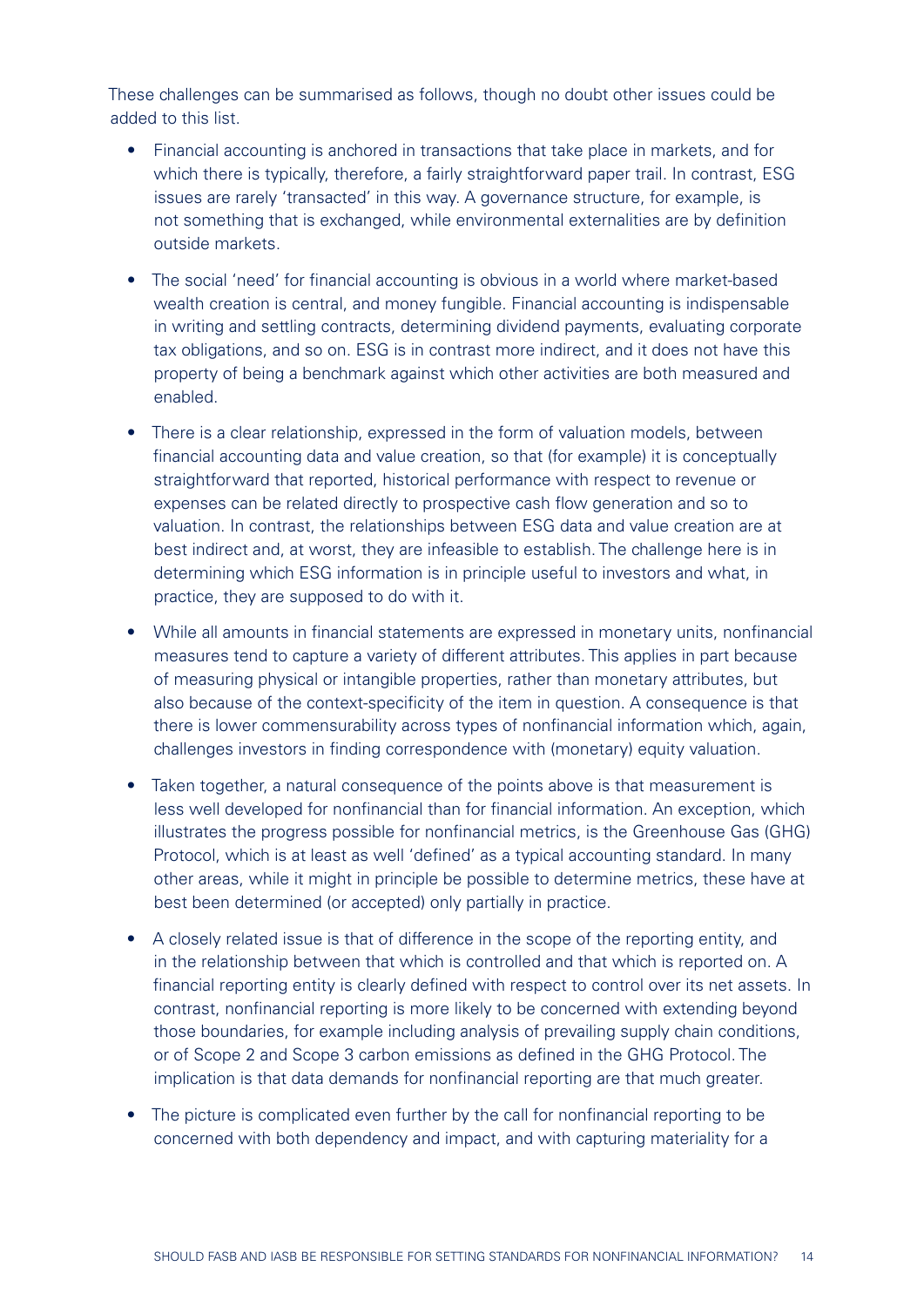range of stakeholders, in order to report on materiality to shareholders.<sup>28</sup> Financial reporting, in contrast, is far less demanding in its core purpose and scope.

- By reaching beyond financial data to explore ESG aspects of the underlying business model, ESG reporting becomes drawn much more into differences across different industries and locations, adding a layer of specificity and complexity. While it is also the case that companies are categorised by industry for the purposes of financial analysis, making the difference here more one of extent rather than of type, the domain of nonfinancial reporting is in practice inherently less standardised (or standardisable).
- A further issue is one of time horizon, whereby nonfinancial reporting is often faced with the challenge of capturing current risks and opportunities with respect to longterm trends, the most obvious example being that of climate change. In contrast, financial reporting tends to be concerned with the narrower and much more simple case of the here and now, of net assets at the balance sheet date.<sup>29</sup>
- Finally, another issue is that the purpose of nonfinancial information in practice is less clear. This is not just that 'value' and 'values' can be confounded with each other, as discussed above. It is also because the difference between these two domains can be genuinely difficult to determine. It is a matter of judgement, for example, whether, at what point in time, and with what effect, a current externality becomes internalised, with economic consequences for investors.

<sup>28 &#</sup>x27;Dependency' refers to reliance on, and use of, some form of resource (such as natural capital), while 'impact' refers to a negative or positive effect of business activity on a resource.

<sup>29</sup> This amounts to subjectivity with respect to the question of materiality, given inherent entity specificity and indirect, long-term economic effects.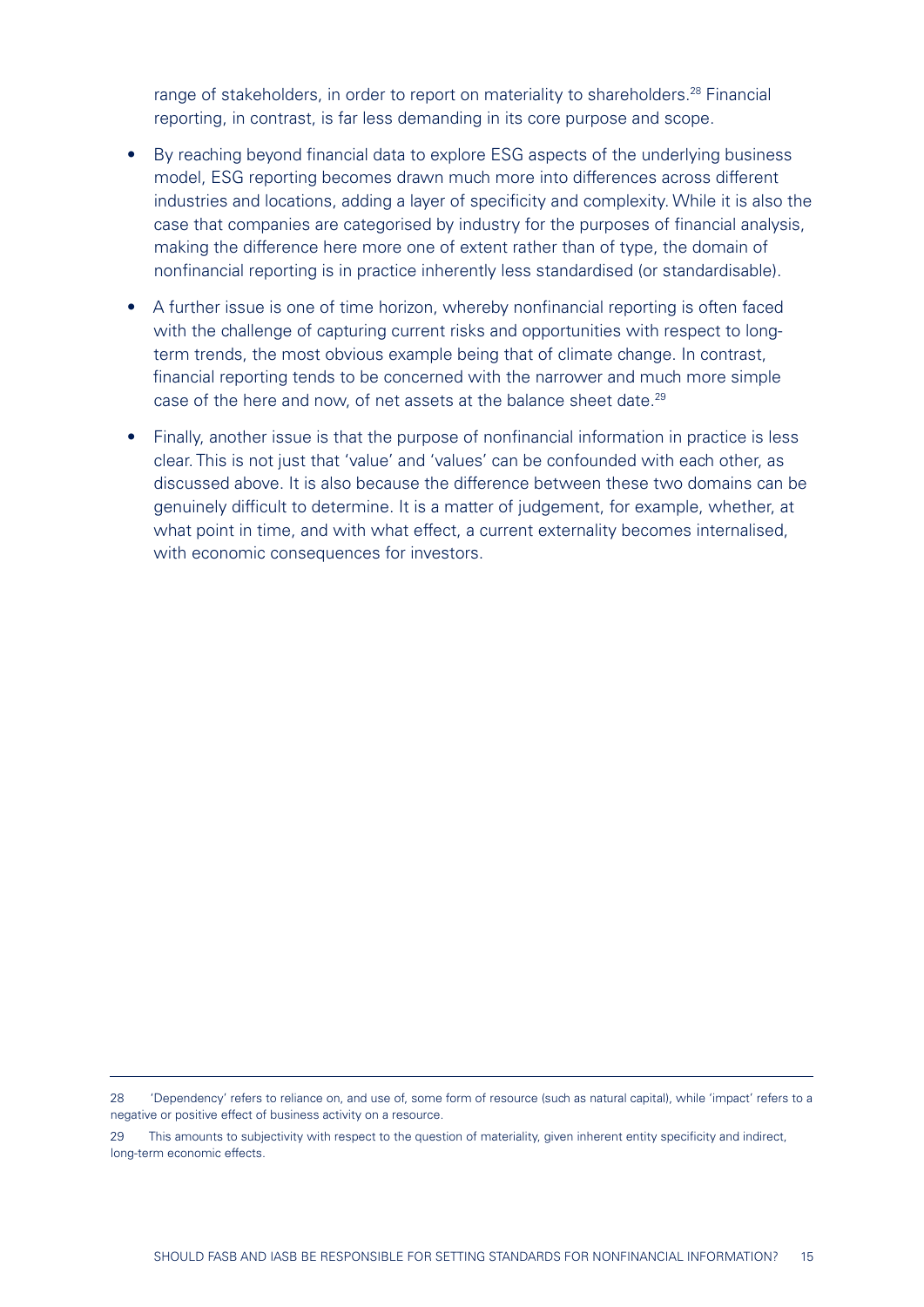# <span id="page-15-0"></span>**Institutional context**

What are the current 'rules of the game' for corporate reporting, and who decides? In this section, we describe the institutional landscape for corporate reporting, starting with financial accounting and then extending to nonfinancial information. In brief summary of this section, Table 1 provides some descriptive data for the institutions that we review.

| <b>Name</b>                                                                                             | <b>CDSB</b>               | <b>FASB</b>                  | <b>GRI</b>                   | <b>IASB</b>                                        | <b>IIRC</b>                 | <b>SASB</b>               | <b>TCFD</b>               |
|---------------------------------------------------------------------------------------------------------|---------------------------|------------------------------|------------------------------|----------------------------------------------------|-----------------------------|---------------------------|---------------------------|
| <b>Founded</b>                                                                                          | 2007                      | 1973                         | 1997                         | 2001                                               | 2010                        | 2011                      | 2016                      |
| <b>Budget (\$</b><br>million)                                                                           | 0.5                       | 42                           | 14                           | 43                                                 | 2.2                         | 8                         | n/a                       |
| <b>Employees</b>                                                                                        | 9                         | $60+$                        | 87                           | 134                                                | 20                          | 38                        | n/a                       |
| <b>Full-time</b><br><b>Board</b>                                                                        | <b>No</b>                 | Yes                          | <b>No</b>                    | Yes                                                | <b>No</b>                   | <b>No</b>                 | <b>No</b>                 |
| <b>Scope</b>                                                                                            | Nonfinancial<br>(Climate) | Financial                    | Nonfinancial<br>(Climate)    | Financial                                          | Nonfinancial<br>(Climate)   | Nonfinancial<br>(Climate) | Nonfinancial<br>(Climate) |
| <b>Audience</b>                                                                                         | Investor                  | Investor                     | Stakeholder                  | Investor                                           | Investor                    | Investor                  | Investor                  |
| <b>Framework</b>                                                                                        | Yes                       | Yes                          | Yes                          | Yes                                                | Yes                         | Yes                       | Yes                       |
| <b>Standards</b>                                                                                        | <b>No</b>                 | <b>Yes</b>                   | Yes                          | Yes                                                | <b>No</b>                   | Yes                       | <b>No</b>                 |
| <b>Stance on</b><br>whether to<br>include non-<br>financial in-<br>formation in<br>mainstream<br>report | Yes                       | <b>No</b>                    | <b>No</b>                    | <b>No</b>                                          | Yes                         | Yes                       | Yes                       |
| <b>Data source</b>                                                                                      | CDSB,<br>August 2018      | 2017 FAF<br>Annual<br>Report | 2017 GRI<br>Annual<br>Report | <b>2017 IFRS</b><br>Foundation<br>Annual<br>Report | <b>IIRC, August</b><br>2018 | SASB,<br>August 2018      | fsb-tcfd.org*             |

**Table 1 – Corporate Reporting Institutions**

\*TCFD is less formally an 'institution' than the other organisations listed in this table

## **Financial accounting standard setting**

It is useful to put our research question in historical perspective. Today we take for granted that companies (both public and private) have to conform to accounting standards, that listed companies have to report in a well-defined way according to those standards, that the reported numbers are rigorously audited, and that the firms doing those audits are rigorously assessed themselves for the quality of their work. These are all social constructs that are part of the 'plumbing' which has produced deep and liquid capital markets and that has contributed to substantial wealth creation all over the world.

It wasn't always so. In the United States, accounting standards, financial reporting requirements and associated audits only came into existence with the formation of the Securities and Exchange Commission (SEC) in 1934. The SEC itself was born as a result of the stock market crash of 29 October 1929 and the Great Depression which followed, and it assumed a mission 'to protect investors, maintain fair, orderly, and efficient markets, and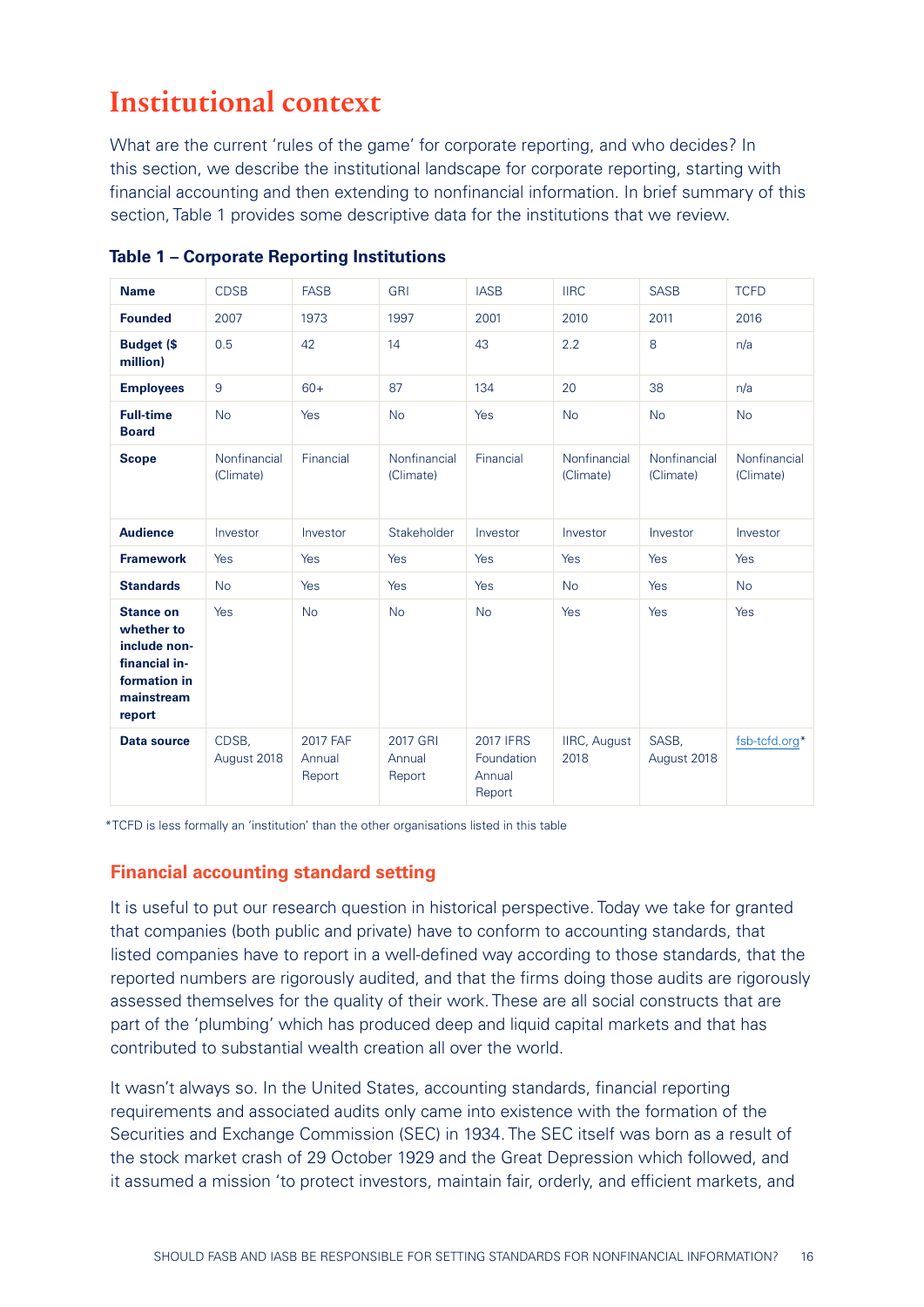facilitate capital formation.<sup>'30</sup> Central to this mission is the role of transparency, explicitly within a capital markets context:

*The laws and rules that govern the securities industry in the United States derive from a simple and straightforward concept: all investors, whether large institutions or private individuals, should have access to certain basic facts about an investment prior to buying it, and so long as they hold it. To achieve this, the SEC requires public companies to disclose meaningful financial and other information to the public. This provides a common pool of knowledge for all investors to use to judge for themselves whether to buy, sell, or hold a particular security. Only through the steady flow of timely, comprehensive, and accurate information can people make sound investment decisions.31*

The Securities Act of 1933 requires companies to make regular financial disclosures and the SEC was given authority to monitor the quality of those disclosures. Prior to that, listed companies reported financial information on a voluntary basis, and every accounting firm had its own accounting standards and auditing procedures. For 40 years, the SEC delegated accounting standard-setting to bodies established by the accounting profession. In 1972, the profession recommended that a separate organisation, the Financial Accounting Foundation (FAF), be established, through which the FASB came into being in 1973.

The FAF 'is the independent, private-sector, not-for-profit organisation, based in Norwalk, Connecticut, responsible for the oversight, administration, financing, and appointment of the Financial Accounting Standards Board (FASB) and the Governmental Accounting Standards Board (GASB).<sup>'32</sup> The collective mission of these organisations is 'to establish and improve financial accounting and reporting standards to provide useful information to investors and other users of financial reports and educate stakeholders on how to most effectively understand and implement those standards.<sup>'33</sup> The FAF is governed by a board of trustees<sup>34</sup> to whom the FAF management team is responsible. The FAF is supported by three revenues streams: (1) accounting support fees that finance FASB pursuant to Section 109 of the Sarbanes-Oxley Act of 2002 (\$23.9 million in 2015), (2) accounting support fees that finance GASB pursuant to Section 978 of the Dodd-Frank Wall Street Reform and Consumer Protection Act of 2010 (\$7.4 million in 2015), and (3) sales and licensing of copyrighted FASB and GASB materials (\$17.5 million in gross revenues and \$4.3 million net of direct costs in 2015).<sup>35</sup> The accounting support fees are paid by listed companies based on their average market capitalisation.36

In turn, FASB 'is the independent, private-sector, not-for-profit organisation... that establishes financial accounting and reporting standards for public and private companies and not-forprofit organisations that follow Generally Accepted Accounting Principles (GAAP).' The seven FASB board members are full-time appointments made by the FAF and serve for a term of five years, which can be extended to 10. FASB is supported by Advisory Groups, which serve as resources to the board members and staff, and which include the Financial Accounting

- 30 <https://www.sec.gov/Article/whatwedo.html>
- 31 Ibid

- 33 <http://www.fasb.org/jsp/FASB/Page/SectionPage&cid=1176154526495>
- 34 <http://www.accountingfoundation.org/jsp/Foundation/Page/FAFLandingPage&cid=1176164681018>
- 35 [http://www.accountingfoundation.org/annual\\_reports/2015/financials.html](http://www.accountingfoundation.org/annual_reports/2015/financials.html)
- 36 <http://www.accountingfoundation.org/jsp/Foundation/Page/FAFSectionPage&cid=1351027545591>

<sup>32</sup> <http://www.accountingfoundation.org/jsp/Foundation/Page/FAFSectionPage&cid=1176157790151>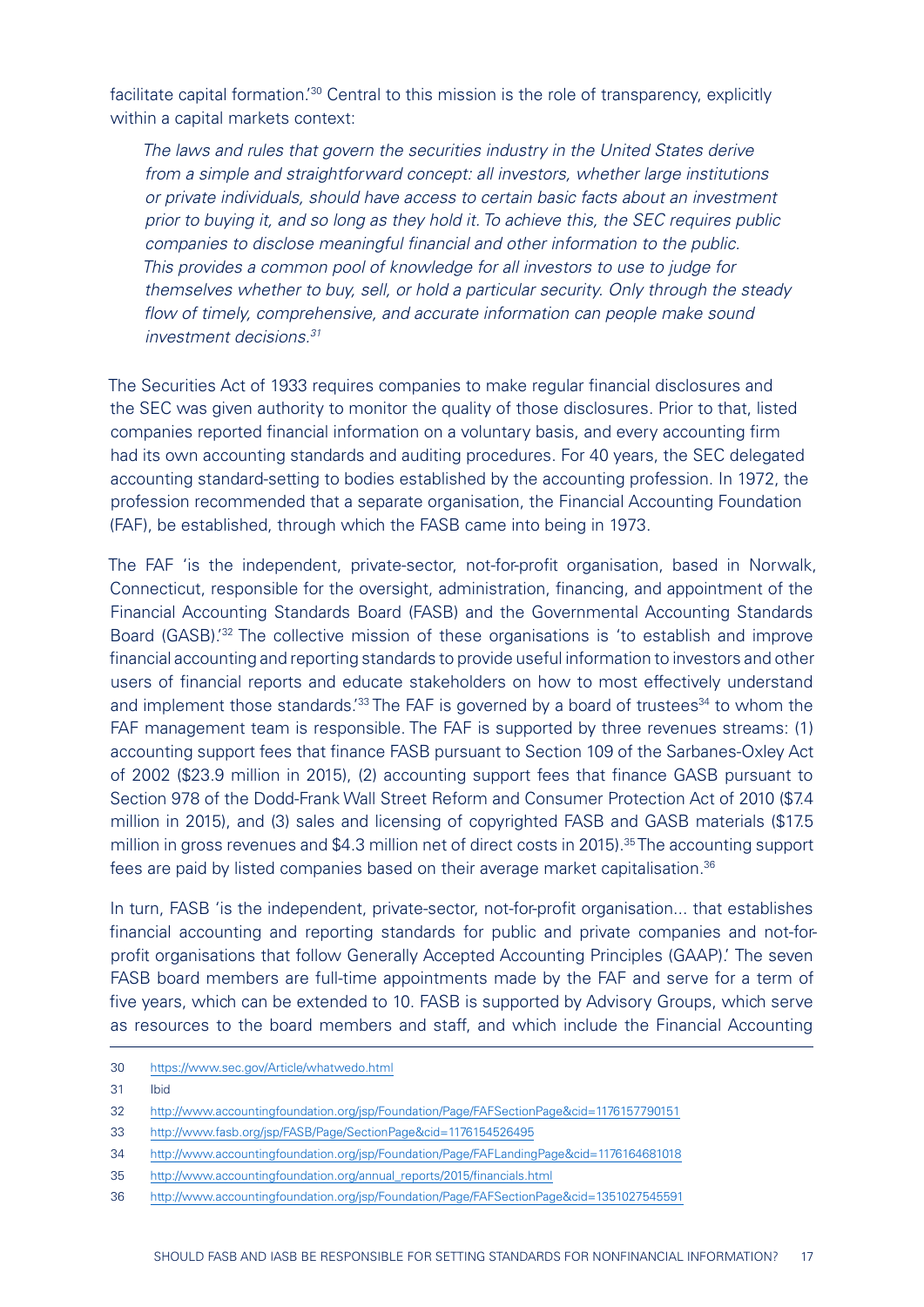Standards Advisory Council (FASAC), the Investor Advisory Committee (IAC), the Not-for-Profit Advisory Committee (NAC), and the Small Business Advisory Committee (SBAC).

In the rest of the world, the dominant standard-setter is the International Accounting Standards Board (IASB), which was originally established in 1973 as the International Accounting Standards Committee (IASC), with a mission to formulate and publish, in the public interest, accounting standards to be observed in the presentation of audited accounts and financial statements and to promote their worldwide acceptance.37 Until 2002, only a few countries used IASC standards, and they did so mostly because they lacked their own standard-setting infrastructure.<sup>'38</sup> This changed as the European Community developed plans for harmonising its capital markets. The IASB was established on 1 April 2001 and it took over the work of the IASC. A critical milestone was reached when, on 19 July 2002, a regulation was passed by the European Parliament and the European Council of Ministers requiring the adoption of IFRS (International Financial Reporting Standards), with the result that all EU listed companies were required to prepare their financial statements following IFRS from 2005.'39,40 Such regulations subsequently came into force in all major jurisdictions around the world, even including the option to use IFRS for companies listed on US stock markets.

Analogous to FAF and FASB is the IFRS Foundation (Foundation) and IASB (the Board). The Trustees of the IFRS Foundation are responsible for the governance and oversight of IASB. Trustees are appointed for renewable three-year terms. They do not get involved in technical accounting issues, which are the province of IASB in its capacity as the independent standardsetting body of the Foundation.<sup>41</sup> The Board is supported by the IFRS Interpretations Committee, which facilitates the application of IFRS Standards.<sup>42</sup> The Board, whose members are appointed by the Trustees, comprises 'an independent group of experts with an appropriate mix of recent practical experience in setting accounting standards, in preparing, auditing, or using financial reports, and in accounting education. Broad geographical diversity is also required.<sup>43</sup> There are currently 14 full-time board members. Each serves a five-year term which is renewable for three years and up to five for up to a total of 10 years.

Like FASB, IASB has a variety of consultative groups including advisory bodies (Accounting Standards Advisory Forum and IFRS Advisory Council) and standing consultative groups (such as the Capital Markets Advisory Committee, the IFRS Taxonomy Consultative Group and the World Standard-setters Conference), as well as ad hoc transition resource groups (TRGs) for the implementation of new standards and project consultative groups for projects in progress (which include the Management Commentary Consultative Group). 44

Whereas FAF is ultimately accountable to the SEC, the Trustees are ultimately accountable to a Monitoring Board which was established in 2009, with responsibilities 'to ensure

- 37 <http://www.fasb.org/jsp/FASB/Page/SectionPage&cid=1176156304264>
- 38 Ibid

- 40 [Regulation \(EC\)No 1606/2002 of the European Parliament and of the Council of 19 July 2002 on the application of](http://eur-lex.europa.eu/legal-content/EN/TXT/?uri=CELEX:32002R1606)  [international accounting standards](http://eur-lex.europa.eu/legal-content/EN/TXT/?uri=CELEX:32002R1606)
- 41 <http://www.ifrs.org/about-us/our-structure/>
- 42 <http://www.ifrs.org/groups/ifrs-interpretations-committee/>
- 43 <http://www.ifrs.org/groups/international-accounting-standards-board/>

<sup>39</sup> <https://www.icaew.com/library/subject-gateways/accounting-standards/worldwide-adoption-of-ifrs>

<sup>44</sup> <https://www.ifrs.org/about-us/consultative-bodies/>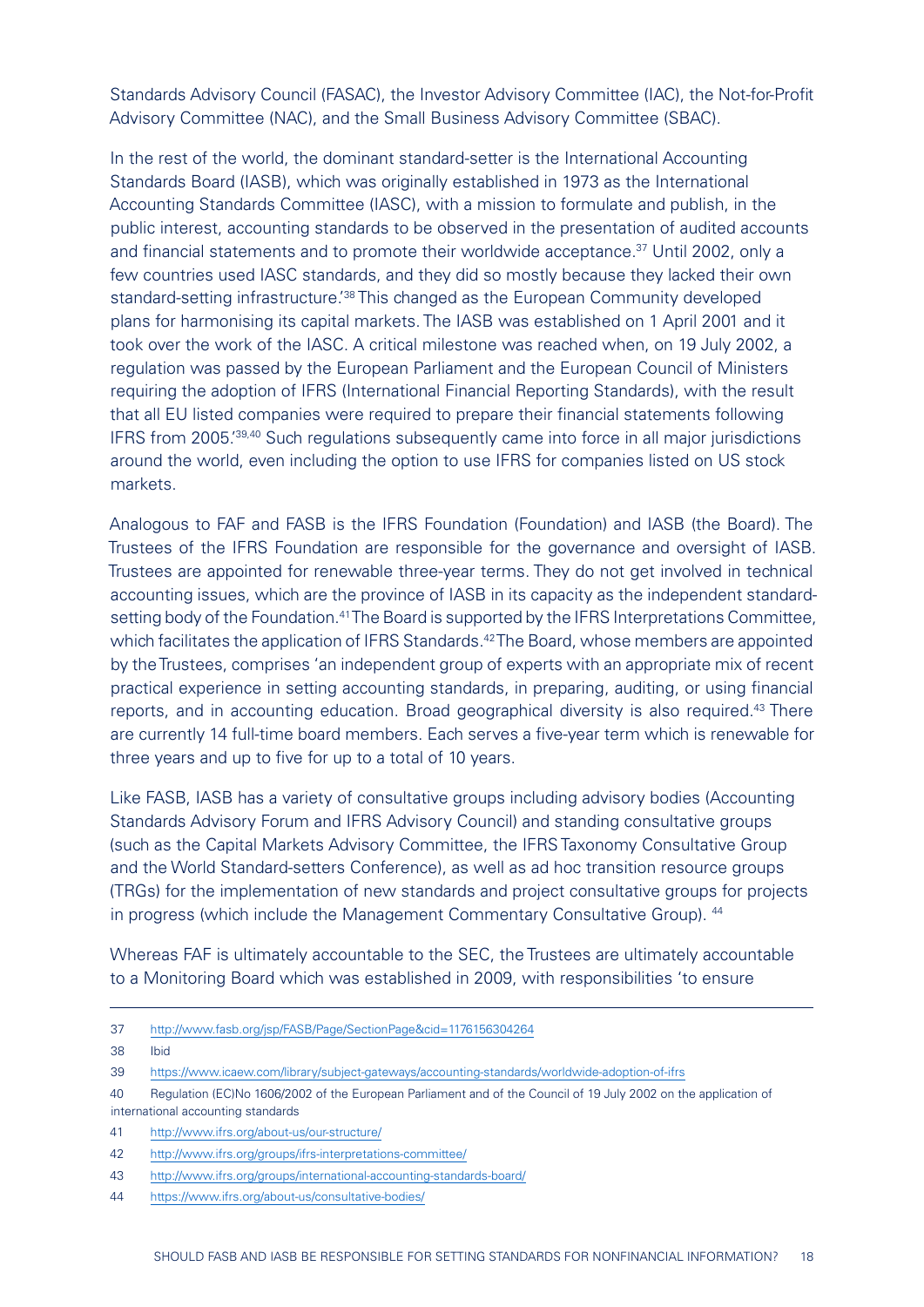that the Trustees continue to discharge their duties as defined by the IFRS Foundation Constitution, as well as approving the appointment or reappointment of Trustees. The Monitoring Board meets the Trustees at least once a year, or more often if appropriate.<sup>'45</sup>

The analogy between these two major accounting standard-setting organisations breaks down here because the SEC is a regulator authorised by country legislation, which bestows clear authority to FASB, while IASB has no direct regulatory role in any of the jurisdictions in which its standards are adopted. An implication is that, in contrast to FASB, various regulatory and other bodies play an important role in the effective functioning of IASB, for example the Ministry of Finance in China, and (in Europe) the Accounting Regulatory Committee (ARC) and the European Financial Reporting Advisory Group (EFRAG).

Another big difference is how the organisations are funded. FASB, through FAF, gets the majority of its funding through accounting support fees from legislation. IASB, in contrast, is primarily funded through contributions (£24 million in 2016) to the Foundation from more than 150 organisations of varying types (e.g., companies, banks and other financial institutions, ministries of finance, other governmental bodies, securities exchanges, and professional accounting associations).<sup>46</sup> The five largest contributors are the nine international accounting firms (a total of £7,644,962 with the Big Four each contributing £2.5 million), the European Union (£3,805,945), Japan (£2,276,991), China (£2,088,090), and the United Kingdom (£861,876). The other main source of revenue in 2016 was publications and related activities (£6,139,000). The total of £30,597,000 (\$43,299,000) is about the same as FAF's 2016 budget of \$41,900,000.

Since they are essentially two accounting standard-setting organisations, each with their own set of standards, why not have just one? At one point in time there was hope for this. On September 18, 2002, FASB and IASB announced the 'Norwalk Agreement' with the aim of creating convergence between these two sets of accounting standards.47 Despite the good intentions and in spite also of considerable success in the enactment of several joint projects, the Norwalk Agreement is effectively dead for a variety of reasons including differences in approaches to standard-setting and political pressures on both organisations.<sup>48</sup> That said, FASB and IASB continue to operate in essentially very similar ways and with a high degree of alignment. They share very similar conceptual frameworks, and they also have essentially similar, and equally comprehensive, accounting standards that deal specifically with a range of accounting topics. In both cases, these standards are generally applicable, and not restricted to particular industries; for example, IASB's most recent standard (IFRS 17) addresses insurance contracts (which could in principle be held by any entity) and it is not concerned directly with the insurance industry itself.

Overall, and whatever the similarities and differences between FASB and IASB, and in the organisations that oversee and fund them, it is clear that for both there is substantial institutional infrastructure in place –uniquely so –in the domain of corporate reporting. This is in itself enough to at least raise the question of whether these well-established organisations for setting standards for financial information can, and should, extend their remit to nonfinancial information.

<sup>45</sup> <http://www.ifrs.org/groups/ifrs-foundation-monitoring-board/>

<sup>46</sup> See pp. 40-44 of 'IFRS Foundation Annual Report 2016' for a list of these organisations. <https://www.ifrs.org/-/media/feature/about-us/funding/annual-report-2016.pdf>

<sup>47</sup> [http://www.fasb.org/intl/convergence\\_iasb.shtml](http://www.fasb.org/intl/convergence_iasb.shtml)

<sup>48</sup> <http://ww2.cfo.com/gaap-ifrs/2014/10/split-convergence/>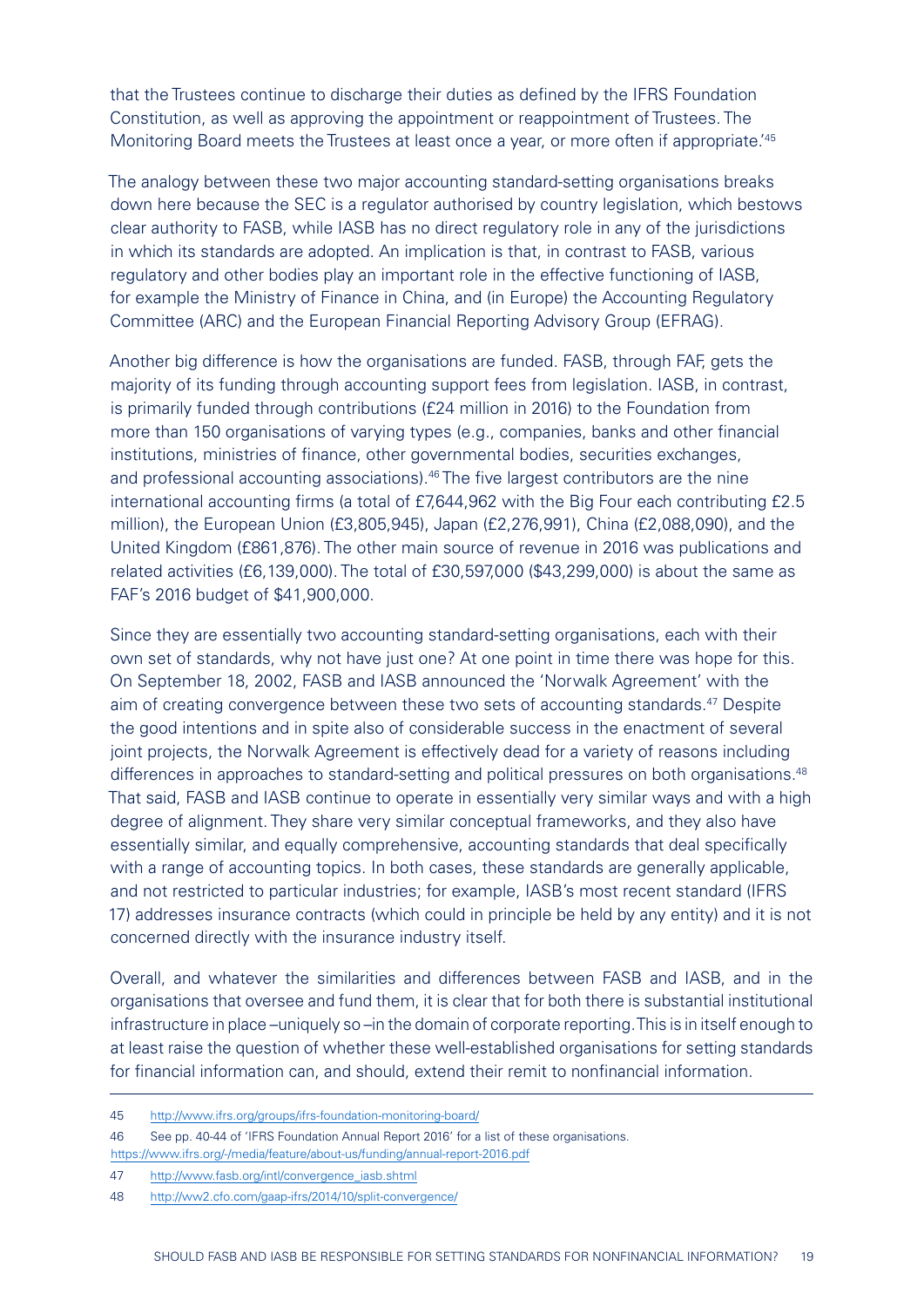#### <span id="page-19-0"></span>**MD&A and Management Commentary**

Supplementing US GAAP financial disclosures is the 'Management Discussion & Analysis of Financial Position and Results of Operations' (MD&A), for which the closest equivalent for IFRS is 'IFRS Practice Statement: Management Commentary: A framework for presentation' (Management Commentary). While the purposes of both documents are similar –to give management the opportunity to put the financial results in the larger context of the company's strategy and known trends and uncertainties 'through the eyes of management' –there is an important difference between the two. The MD&A is required of all companies whose stock is listed in the US and must be included in the 10-K (domestic issuers) or 20-F (foreign registrants), formally filed for the public record with the SEC.49 In contrast, the Management Commentary is a 'Practice Statement' and as such is a voluntary disclosure, which is not required for IFRS compliance unless a country requiring IFRS mandates it (which no country does at present).

The MD&A was adopted in 1980.<sup>50</sup> The content of the MD&A, as well as monitoring and enforcement, is the responsibility of the SEC's 'Division of Corporation Finance (Corporation Finance), not FASB. While there have been several updates regarding the content and form of the MD&A, it remains pretty much the same document as envisioned in 1980. The most recent interpretive release on the MD&A was published on December 19, 2003.

*… MD&A should not be merely a recitation of financial statements in narrative form or an otherwise uninformative series of technical responses to MD&A requirements, neither of which provides the important management perspective called for by MD&A. Instead, the release encourages top-level management involvement in the drafting of MD&A, and provides guidance regarding: overall presentation and focus of MD&A (including through executive-level overviews, a focus on the most important information and a reduction of duplicative information); emphasis on analysis of financial information; known material trends and uncertainties; key performance indicators, including nonfinancial indicators; liquidity and capital resources; and critical accounting estimates.51*

Along similar lines, IASB explains that:

*A narrative report that relates to financial statements that have been prepared in accordance with IFRS. Management commentary provides users with historical explanations of the amounts presented in the financial statements, specifically the entity's financial position, financial performance and cash flows. It also provides commentary on an entity's prospects and other information not presented in the financial statements. Management commentary also serves as a basis for* 

<sup>49</sup> The SEC's Regulation S-K requires that certain sustainability-related information be disclosed. It sets forth the specific disclosure requirements associated with Form 10-K and other SEC-required filings and, among other things, requires that companies describe known trends, events, and uncertainties that are reasonably likely to have material impacts on their financial condition or operating performance in the Management Discussion & Analysis of Financial Position and Results of Operations (MD&A) section of Form 10-K or 20-F. In the MD&A section, companies must 'provide investors and other users with material information that is necessary to [form] an understanding of the company's financial condition and operating performance, as well as its prospects for the future. 'Also, under Item 503(c) of Regulation S-K, companies are required to disclose risk factors – factors that may affect a company's business, operations, industry or financial position, or its future financial performance.

<sup>50</sup> See <https://www.sec.gov/rules/interp/33-8350.htm> for a history of the MD&A.

<sup>51</sup> The release does not create new legal requirements, nor does it modify existing legal requirements. [https://www.sec.](https://www.sec.gov/news/press/2003-179.htm) [gov/news/press/2003-179.htm.](https://www.sec.gov/news/press/2003-179.htm)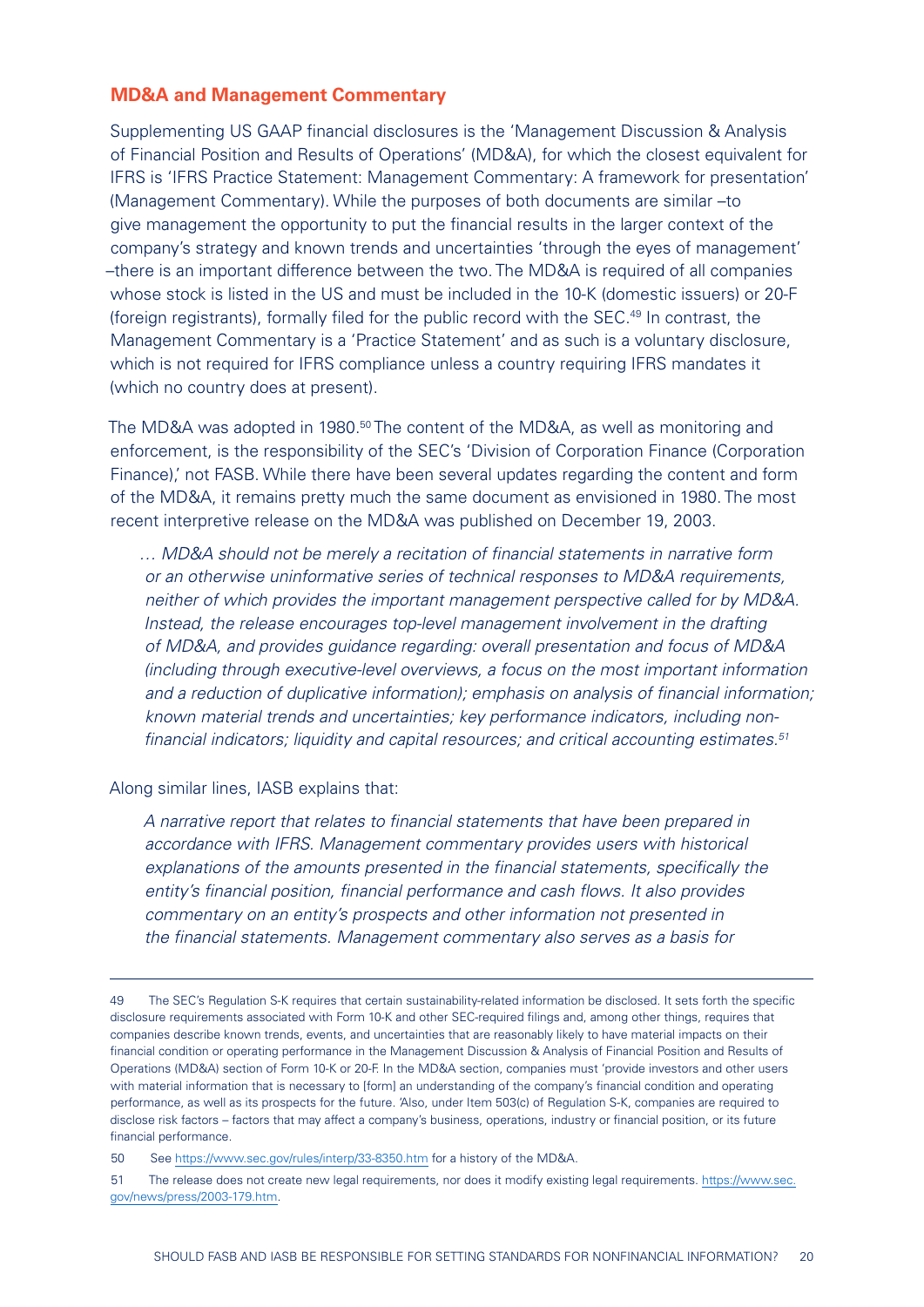<span id="page-20-0"></span>*understanding management's objectives and its strategies for achieving those objectives.52*

The development of the Management Commentary began in 2002 with a project team involving Germany, New Zealand, the United Kingdom, and Canada and was published on 8 December 2010, 30 years after the MD&A.<sup>53</sup> In its November 2017 Board meeting, IASB decided to take on a project to revise and update the Practice Statement.54 This is explicitly the domain within which IASB is exploring whether and (if so) how to meet investors' needs for nonfinancial information.

#### **Organisations setting frameworks and standards for nonfinancial information**

In contrast with the relatively concentrated and mature domain of accounting standardsetting, there are a number of organisations working to enhance the provision of nonfinancial information. Here there are essentially two types of organisation: one the one hand, NGOs setting standards or frameworks for nonfinancial information; on the other hand, a range of mostly commercial organisations, including data vendors, and others providing various types of sustainability ratings of companies and, more recently, of company portfolios.<sup>55</sup> The first type is of most relevance for this paper. It can be characterised as comprising: two organisations focused on nonfinancial standard-setting in general – Global Reporting Initiative (GRI) and the Sustainability Accounting Standards Board (SASB); one organisation that is focused on a framework for nonfinancial information in general – the International Integrated Reporting Council (IIRC); and two organisations focused on frameworks for climate disclosures – the Climate Disclosure Standards Board (CDSB) and the Task Force on Financially-related Climate Disclosures (TCFD). An important feature that these organisations have in common is that they set no national boundaries, as is the case with US GAAP and IFRS, and instead they all have a global focus.<sup>56</sup>

The organisations that are focused on nonfinancial reporting in general – GRI and SASB – are quite different from one another in two respects. The first is that, in terms of audience, GRI is concerned with all stakeholders and SASB with investors, such that GRI's definition of materiality includes externalities while that for SASB is concerned with investors alone. The second difference concerns the positioning of reporting, whereby the format for GRI is a separate sustainability report, while for SASB it takes the form of information that should be included in the US Form 10-K (and in the equivalent formal filing requirement in other countries).

GRI is the grandparent of organisations setting standards for nonfinancial information. It was started in 1997 as a joint project of the nonprofit Ceres and the Tellus Institute.<sup>57</sup> While it is not a data vendor, GRI has a database of sustainability reports prepared in line with its

<sup>52</sup> IFRS Practice Statement 1 (2010). Management Commentary A framework for presentation.

<sup>53</sup> See https://www.iasplus.com/en/standards/other/management-commentary#link0 for a history of the Management Commentary.

<sup>54</sup> <https://www.ifrs.org/issued-standards/management-commentary-practice-statement/>

<sup>55</sup> The CFA Institute lists such organisations [https://www.cfainstitute.org/ethics/topics/Pages/esg\\_resources.aspx](https://www.cfainstitute.org/ethics/topics/Pages/esg_resources.aspx)

<sup>56</sup> While some may associate the Sustainability Accounting Standards Board (SASB) with the US because of its framing around the 10-K and the Global Reporting Initiative (GRI) with the rest of the world, this is inaccurate.

<sup>57</sup> <https://www.globalreporting.org/Information/about-gri/Pages/default.aspx>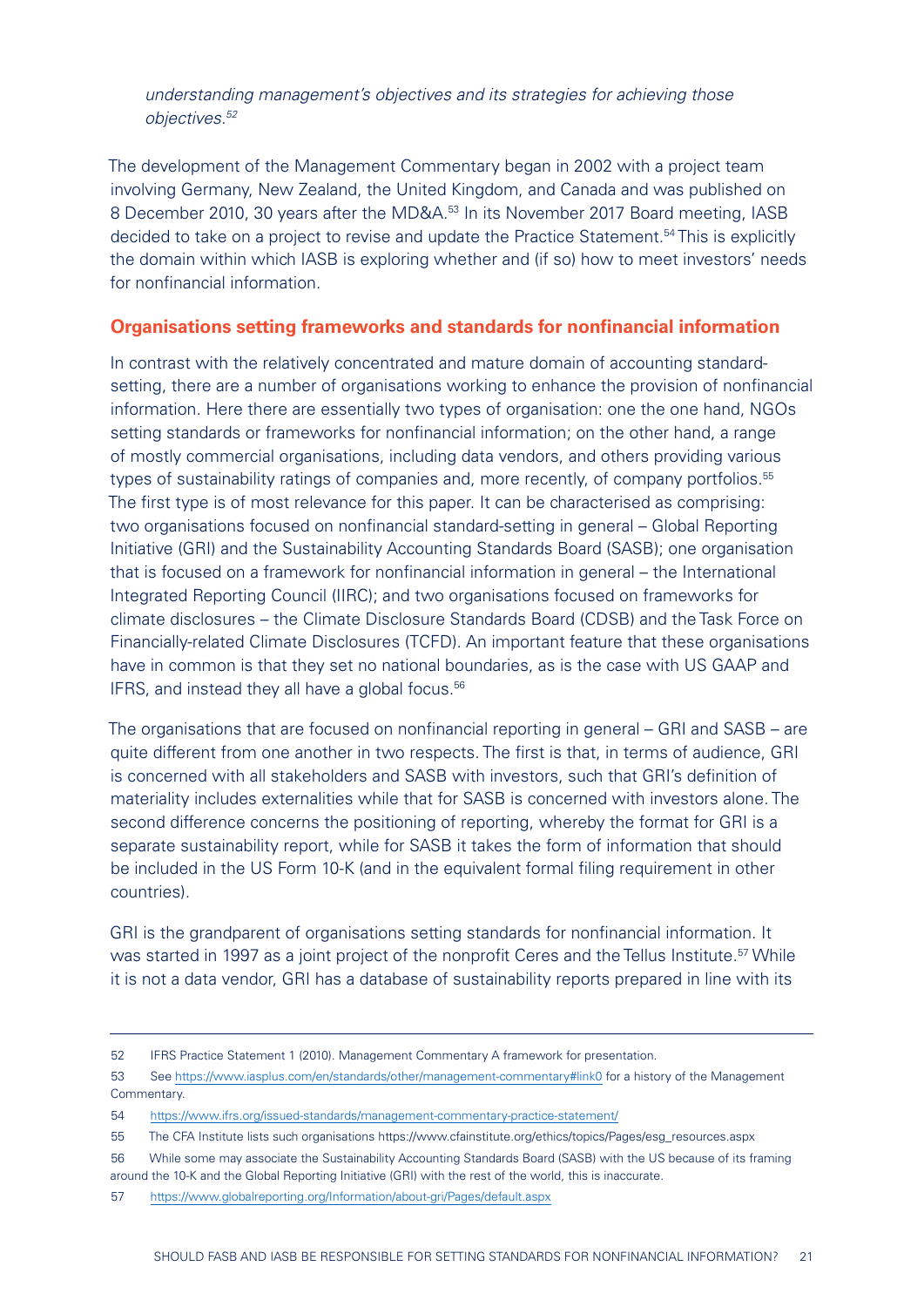guidance.58 On 4 November 2015 GRI announced the formation of a separate entity, the Global Sustainability Standards Board (GSSB), which has responsibility for standard setting. GRI is analogous to the FAF and the IFRS Foundation, and the GSSB to FASB and IASB.

Given its multistakeholder approach to standard-setting, GRI's definition of materiality is grounded in the concept of 'impact' which 'refers to the effect an organisation has on the economy, the environment and/or society, which in turn can indicate its contribution (positive or negative) to sustainable development. It does not refer to an effect upon an organisation, such as a change to its reputation.<sup>'59</sup> For GRI, a topic is material if it has significant impact or has a substantive influence on the assessments and decisions of stakeholders, or both. While investors are considered a stakeholder, they are only one of many.

GRI is based in Amsterdam, with an overall operating budget of approximately \$14m, a fulltime technical staff of 87, a 48-person Stakeholder Council, and part-time boards for both GRI and GSSB, each made up of 15 members. Funding comes from three main sources, which are governments and foundations (\$5.4 million), corporate engagement and memberships (\$4.6m), and GRI services (\$3.9 million).<sup>60</sup>

The analogue to FASB's Concept Statements and IASB's Conceptual Framework is the 'GRI Standards':

*The modular, interrelated GRI Standards are designed primarily to be used as a set, to prepare a sustainability report focused on material topics. The three universal Standards are used by every organisation that prepares a sustainability report. An organisation also chooses from the topic-specific Standards to report on its material topics – economic, environmental or social.*

Preparing a report in accordance with the GRI Standards provides an inclusive picture of an organisation's material topics, their related impacts, and how they are managed. An organisation can also use all or part of selected GRI Standards to report specific information.61 There are three 'universal standards': 'GRI 101: Foundation,' 'GRI 201: General Disclosures,' and 'GRI 103: Management Approach.' Accompanying these are the 200 series of economic standards, the 300 series for environmental standards, and the 400 series for social standards. These standards include guidance on how the company should report in quantitative or qualitative terms.

The Sustainability Accounting Standards Board (SASB) was founded in July 2011, with a structure explicitly designed to mimic that of FASB. In contrast to GRI, SASB is focused on investors only, and its definition of materiality is accordingly taken directly from the guidance provided by FASB, the SEC, and the Supreme Court. SASB is headquartered in San Francisco, with some staff in New York City and Washington, DC, and has a total team of 38. It has an \$8 million annual budget from a mix of sources: membership, earned income from standards-related education and resources, grants from market participants, and grants from traditional philanthropists (foundations and individuals). SASB is governed by a part-time, unpaid board (The SASB Foundation Board) of up to 21 members, which

<sup>58</sup> <http://database.globalreporting.org/>

<sup>59</sup> <https://www.globalreporting.org/standards/questions-and-feedback/materiality-and-topic-boundary/>

<sup>60</sup> <https://www.globalreporting.org/resourcelibrary/GRI%20Annual%20Report%202016-2017.pdf>

<sup>61</sup> <https://www.globalreporting.org/standards/gri-standards-download-center/?g=cfad5262-187d-4828-83c9-c9a4616114aa>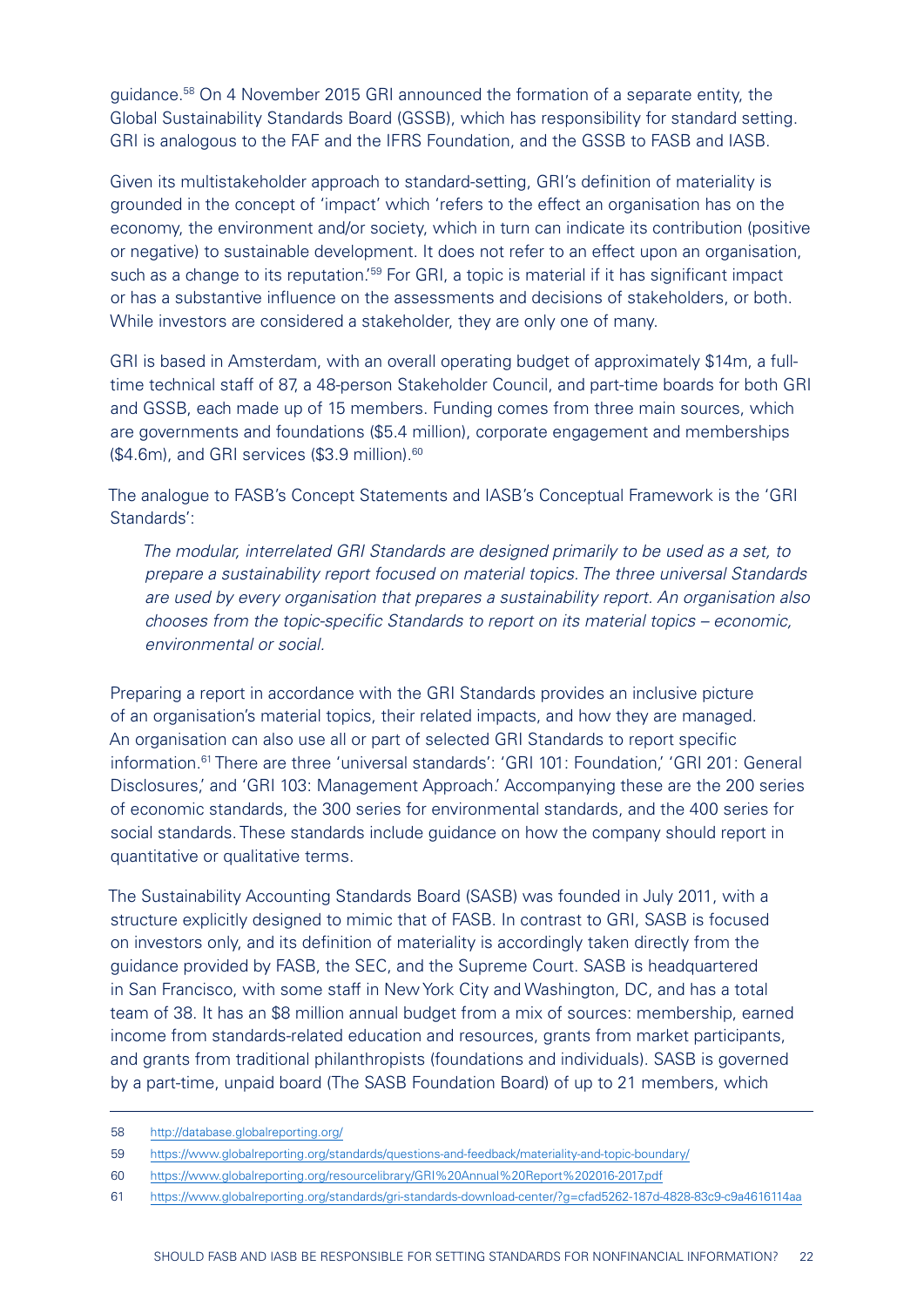oversees the strategy, operations and finances of the organisation and appoints the independent SASB Standard Setting Board, which in turn has authority for the process and content of the standards.

SASB's conceptual framework 'sets out the basic concepts, principles, definitions, and objectives that guide the appointed technical Sustainability Accounting Standards Board members in its approach to setting standards for sustainability accounting. A companion document, the SASB Rules of Procedure, is focused on the governance processes and practices for standards setting. Together, these documents provide direction for the SASB and its work.62 SASB uses 'Industry Working Groups (IWGs)' comprised of companies, investors, and other experts who work to determine what is material based on the definition above.63 It has established the SASB Industry Classification System (SICS)™ composed of 11 sectors, which subdivide into 79 industries. The material issues for each of these 79 industries are identified, along with the suggested key performance indicator (KPI), quantitative or qualitative for reporting on each. This industry-specific approach is a distinctive SASB feature, and quite different from the approach taken by FASB, IASB or GRI.

The International Integrated Reporting Council (IIRC) was founded in 2010 (as the International Integrated Reporting Committee). Explicitly high-level, IIRC seeks to encourage business reporting and thinking that brings financial, ESG and other aspects of corporate performance together, in an integrated approach, to reporting on the creation of value. IIRC defines an integrated report as: 'a concise communication about how an organisation's strategy, governance, performance and prospects, in the context of its external environment, lead to the creation of value in the short, medium and long term. The Framework enables a business to bring these elements together through the concept of 'connectivity of information', to best tell an organisation's value creation story.'64

The IIRC is based in London, with an overall operating budget of approximately \$2.2 million, a full-time staff equivalent of 20 (31 individuals), and a part-time board made up of 11 members, with a maximum of two three-year terms. Funding comes from a range of sources, including IIRC Council members, <IR> Network participants, in-kind arrangements such as pro bono secondments and the IIRC offices, the <IR> Training Programme and IIRC events.

The 'International <IR> Framework' is a slim, 35-page, principles-based framework composed of eight guiding principles (strategic focus and future orientation, connectivity of information, stakeholder relationships, materiality, conciseness, reliability and completeness, and consistency and comparability) and 10 content elements (organisational overview and external environment, governance, business model, risks and opportunities, strategy and resource allocation, performance, outlook, basis of preparation and presentation, and general reporting guidelines).65 Its definition of materiality is from an investor, not stakeholder/impact, focus: 'Relevant matters are those that have, or may have, an effect on the organisation's ability to create value. This is determined by considering their effect on the organisation's

<sup>62</sup> <https://www.sasb.org/wp-content/uploads/2017/02/SASB-Conceptual-Framework.pdf>, p. 1

<sup>63</sup> [https://www.sasb.org/standard-setting-archive](https://www.sasb.org/standard-setting-archive/)

<sup>64</sup> <http://integratedreporting.org/what-the-tool-for-better-reporting/>

<sup>65</sup> <http://integratedreporting.org/wp-content/uploads/2013/12/13-12-08-THE-INTERNATIONAL-IR-FRAMEWORK-2-1.pdf>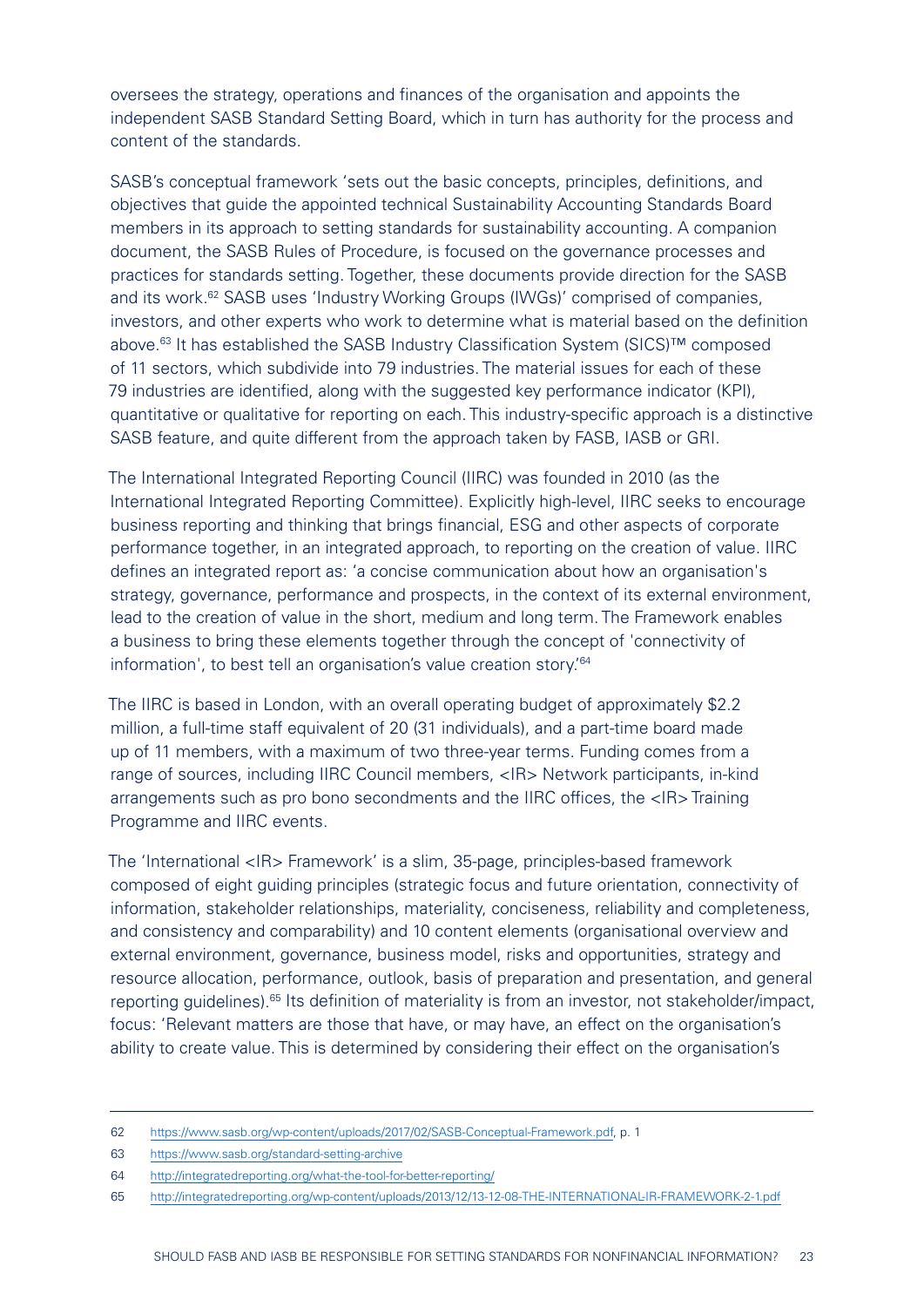strategy, governance, performance or prospects.<sup>'66</sup> The IIRC's high-level approach precludes its engagement at the level of setting standards, and its approach is to encourage and in substance endorse the use of established standards (such as GRI or SASB) and/or approaches to measurement (such as the greenhouse gas protocol, GHG).

The Climate Disclosure Standards Board (CDSB) is a consortium of business and environmental organisations, formed at the World Economic Forum's annual Davos meeting in 2007 $\frac{67}{15}$  Its focus is investors and, accordingly, 'the CDSB Framework is designed for the purpose of reporting climate-change-related and environmental information in mainstream reports. The materiality position therefore adopted by CDSB aligns as far as possible with features of the mainstream reporting model, so that climate-change-related and environmental information may be prepared and presented in a structured way within the architecture of existing mainstream reports.'68

CDSB is based in London, with an overall operating budget of approximately \$0.5 million, a full-time technical staff of nine people, and a part-time board made up of 10 members, with representatives from the nine organisations that make up the consortium and the Chair of the Technical Working Group.<sup>69</sup> Funding comes from various philanthropic and charitable foundations with a focus on climate change or environmental matters, as well as support from CDP, which hosts the CDSB Secretariat.

Similar to the IIRC, CDSB seeks to avoid duplicating existing efforts, preferring to recommend the use of approaches to measurement and reporting that are either common in practice or required by regulation. Operating with a technical working group of over 40 members, representing leading companies, NGOs, academia and accounting firms, CDSB's distinctive contribution is in shaping the debate with respect to climate-related reporting. This is done, for example, through the 'CDSB Framework for reporting environmental information & natural capital: Advancing and aligning disclosure of environmental information in mainstream reports,' as well as through position papers on specific topics, such as organisational boundaries and materiality with respect to climate reporting.<sup>70</sup>

Similar to CDSB, in its focus on climate-related information for an investor audience, is the Task Force on Climate-related Financial Disclosures (TCFD).<sup>71</sup> On 9 November 2015 the Financial Stability Board (FSB) announced that it would propose to the G20 Leaders that an industry-led disclosure task force (modelled on the successful example of the FSB's Enhanced Disclosure Task Force) be established 'to develop voluntary, consistent climaterelated disclosures of the sort that would be useful to lenders, insurers, investors and other stakeholders in understanding material risks.'72 On 4 December 2015 the FSB Chair Mark Carney, Governor of the Bank of England, announced that it would establish the TCFD<sup>73</sup> and

<sup>66</sup> [http://integratedreporting.org/wp-content/uploads/2013/12/13-12-08-THE-INTERNATIONAL-IR-FRAMEWORK-2-1.pdf,](http://integratedreporting.org/wp-content/uploads/2013/12/13-12-08-THE-INTERNATIONAL-IR-FRAMEWORK-2-1.pdf) p. 18.

<sup>67</sup> [https://www.cdsb.net/sites/cdsbnet/files/cdsb\\_climate\\_change\\_reporting\\_framework\\_edition\\_1.1.pdf](https://www.cdsb.net/sites/cdsbnet/files/cdsb_climate_change_reporting_framework_edition_1.1.pdf)

<sup>68</sup> <https://www.cdsb.net/what-we-do/reporting-guidance/materiality>

<sup>69</sup> <http://cdsb.net/about-cdsb/leadership-governance/cdsb-board-members> for further information

<sup>70</sup> <https://www.cdsb.net/sites/cdsbnet/files/position-relevancematerialityboundariesassurance.pdf>

<sup>71</sup> <https://www.fsb-tcfd.org/>

<sup>72</sup> [https://www.fsb-tcfd.org/wp-content/uploads/2016/01/FSB\\_Disclosure-task-force-on-climate-related-risks.pdf](https://www.fsb-tcfd.org/wp-content/uploads/2016/01/FSB_Disclosure-task-force-on-climate-related-risks.pdf).

<sup>73</sup> <https://www.fsb-tcfd.org/wp-content/uploads/2016/01/12-4-2015-Climate-change-task-force-press-release.pdf>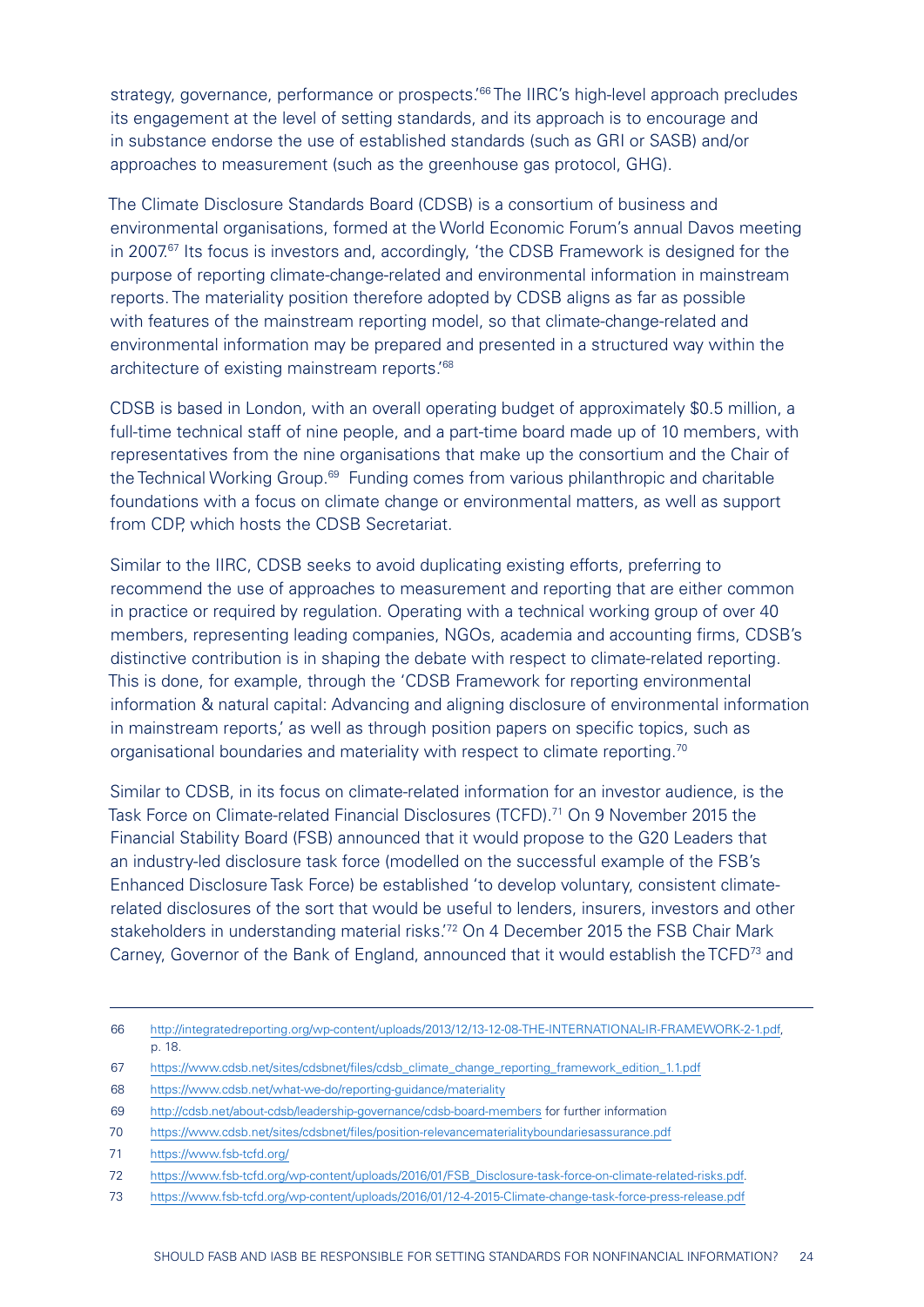its members, including Michael R. Bloomberg as Chair, were announced on 21 January 2016.<sup>74</sup>

The recommendations in the TCFD's final report, published in June 2017, were designed to be adaptable by all organisations (including financial institutions of all types), for inclusion in financial filings (and thus not requiring a separate report). An emphasis was placed on soliciting decision-useful, forward-looking information on financial impacts (thus being investor, lender, and insurer rather than multi-stakeholder focused), with a strong focus on risk and opportunities related to the transition to a lower-carbon economy (thus including both upside and downside).75 Towards these ends, the TCFD made specific (high-level) recommendations with respect to governance, strategy, risk management and metrics and targets.76 A notable, innovative recommendation was that there should be explicit scenario modelling, for example of corporate adaptation with respect to two-degree global warming. The TCFD was explicit about wanting to integrate existing standards and frameworks. Similar to the IIRC and CBSD, it published a framework, not a set of reporting standards, and it is agnostic about which metrics a company should use.<sup>77</sup>

GRI, SASB, IIRC and CDSB all have in common that they are members of the Corporate Reporting Dialogue (CRD), an initiative of the IIRC 'designed to respond to market calls for greater coherence, consistency and comparability between corporate reporting frameworks, standards and related requirements.<sup>78</sup> The CRD has published a Corporate Reporting Landscape map, designed to provide 'a simple navigational tool' of corporate reporting initiatives, and a 'Statement of Common Principles of Materiality', designed to reconcile nuanced differences across definitions used by different bodies. The CRD also includes among its eight members FASB, IASB, CDP (see below) and the International Organisation for Standardisation (ISO). Not included, although also with an institutional presence in this area, are organisations such as the Natural Capital Coalition (NCC, see below) and the World Business Council on Sustainable Development (WBCSD, see below); overall, and notwithstanding the efforts of the CRD, the corporate reporting framework and standardsetting landscape is fragmented and not amenable to a simple categorisation.

NCC has published the Natural Capital Protocol which it describes as 'a unique global multi-stakeholder collaboration that brings together leading initiatives and organisations to harmonise approaches to natural capital.<sup>79</sup> Unlike the reporting frameworks and standards reviewed above, the Protocol is explicitly designed for use by business managers, to better inform internal decision making; it is therefore not a reporting framework. It is nevertheless important and worthy of mention in a review of the corporate reporting landscape, because the incubation of concepts, ideas and practices within corporations can be viewed as an essential early stage in the development of what later become corporate reporting norms. In other words, it is difficult to standardise reporting practice when there is little established

<sup>74</sup> <https://www.fsb-tcfd.org/wp-content/uploads/2016/02/20160121-TCFD-members-press-release.pdf>

<sup>75</sup> <https://www.fsb-tcfd.org/wp-content/uploads/2017/06/FINAL-TCFD-Report-062817.pdf>

<sup>76</sup> Ibid. p. iv.

<sup>77</sup> A study of climate disclosures of 15 large oil & gas companies, the year before the TCFD's recommendations, found that while much of this information was being provided, yet in a sustainability report or website, not the 10-K or 20-F. See [https://](https://papers.ssrn.com/sol3/papers.cfm?abstract_id=3091232) [papers.ssrn.com/sol3/papers.cfm?abstract\\_id=3091232](https://papers.ssrn.com/sol3/papers.cfm?abstract_id=3091232) and [http://sloanreview.mit.edu/article/why-companies-should-report](http://sloanreview.mit.edu/article/why-companies-should-report-financial-risks-from-climate-change/)[financial-risks-from-climate-change/](http://sloanreview.mit.edu/article/why-companies-should-report-financial-risks-from-climate-change/)

<sup>78</sup> <http://corporatereportingdialogue.com/>

<sup>79</sup> <https://naturalcapitalcoalition.org/>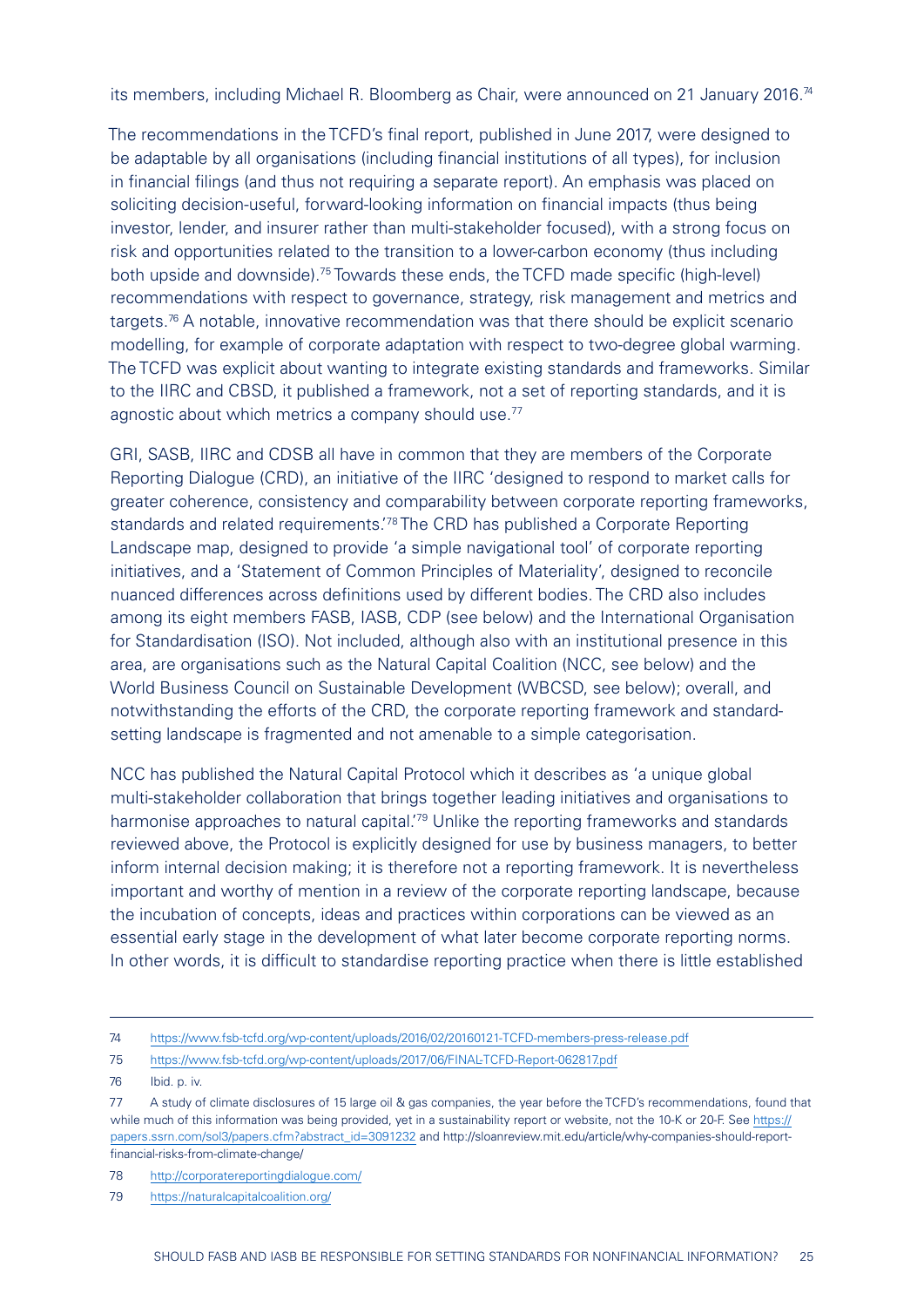<span id="page-25-0"></span>practice upon which such standards can be grounded.<sup>80</sup> In this regard, it is noteworthy that the Protocol – similar to the IIRC, CDSB and TCFD – does not make recommendations about which approaches to apply in seeking to measure corporate impact and dependency; rather, the approach is to encourage experimentation, and the development and sharing of best practice.

Similar to NCC in its focus on working with corporations, WBCSD has a distinctive role with respect to corporate reporting. It played an instrumental role in establishing initiatives such as the greenhouse gas protocol, and the creation of NCC, and it has created the Reporting Exchange, an online platform for the communication and sharing of best practice in corporate reporting. As with NCC, WBCSD illustrates a 'bottom-up' approach, which starts with the development of practice at the corporate level and builds upwards and outwards to external reporting.

#### **Data ratings and rankings organisations**<sup>81</sup>

The final institutional category relevant to this review comprises a substantial ecosystem of organisations that provide: data on corporate environmental, social, and governance performance on particular issues; overall ratings and rankings of companies, sometimes including sub-dimensions; and tools for evaluating a company's ESG performance.<sup>82</sup> This ecosystem can be understood to exist largely as a market response to the demand for nonfinancial information, given the absence of standards and reporting requirements.

Some of the companies in this ecosystem have a particular subject matter focus, such as climate or human rights, whereas others address the full range of ESG issues. While most of them see investors as the primary target audience for their data, others are more focused on the company itself, where they are attempting to reinforce 'good' behaviour and change 'bad' behaviour by publishing rankings and other information and enabling direct engagement on ESG issues. The origins of the earliest organisations providing such data go back to the late 1980s and early 1990s when, albeit in the relatively niche market at that time of 'Socially Responsible Investors,' sustainability was becoming a topic of increasing focus for investors, yet there was a relative paucity and suspect quality of data being provided by companies.

These organisations collect the information for the data they provide in a variety of ways such as surveys sent to companies (e.g., CDP and RobecoSAM), 83 going through company documents (such as sustainability reports) and coding up the data according to their own framework and conventions (e.g., IW Financial, MSCI, oekom research, RepRisk, Sustainalytics, Trucost, and Vigeo Eiris), using natural language processing and artificial intelligence technologies to scrape the web of unstructured data (e.g., TruValue Labs), or surveying individuals about their perceptions of a company along various dimensions (e.g., Corporate Human Rights Benchmark, Ethisphere Institute, JUST Capital, and Reputation

<sup>80</sup> <https://naturalcapitalcoalition.org/protocol/>

<sup>81</sup> For more details with respect to this section, see Eccles, R. and J. Stroehle (2018), 'Exploring Social Origins in the Construction of ESG Measures,' [https://papers.ssrn.com/sol3/papers.cfm?abstract\\_id=3212685](https://papers.ssrn.com/sol3/papers.cfm?abstract_id=3212685)

<sup>82</sup> For a good review of this ecosystem see Brown, B. and M. Wallace (2018) 'The ESG Ecosystem: Understanding the Dynamics of the Sustainability Ratings & Rankings Landscape,', Brown Flynn.

<sup>83</sup> In addition to the data vendors, RobecoSAM is a sustainability investing specialist that surveys companies, and that does not sell its data but uses it for its own investment purposes and for creating indices, such as the Dow Jones Sustainability Indices. Every year it invites 3,400 companies from around the world to answer a questionnaire of 80-120 items regarding ESG factors, thus generating its own dataset. See <http://www.robecosam.com/>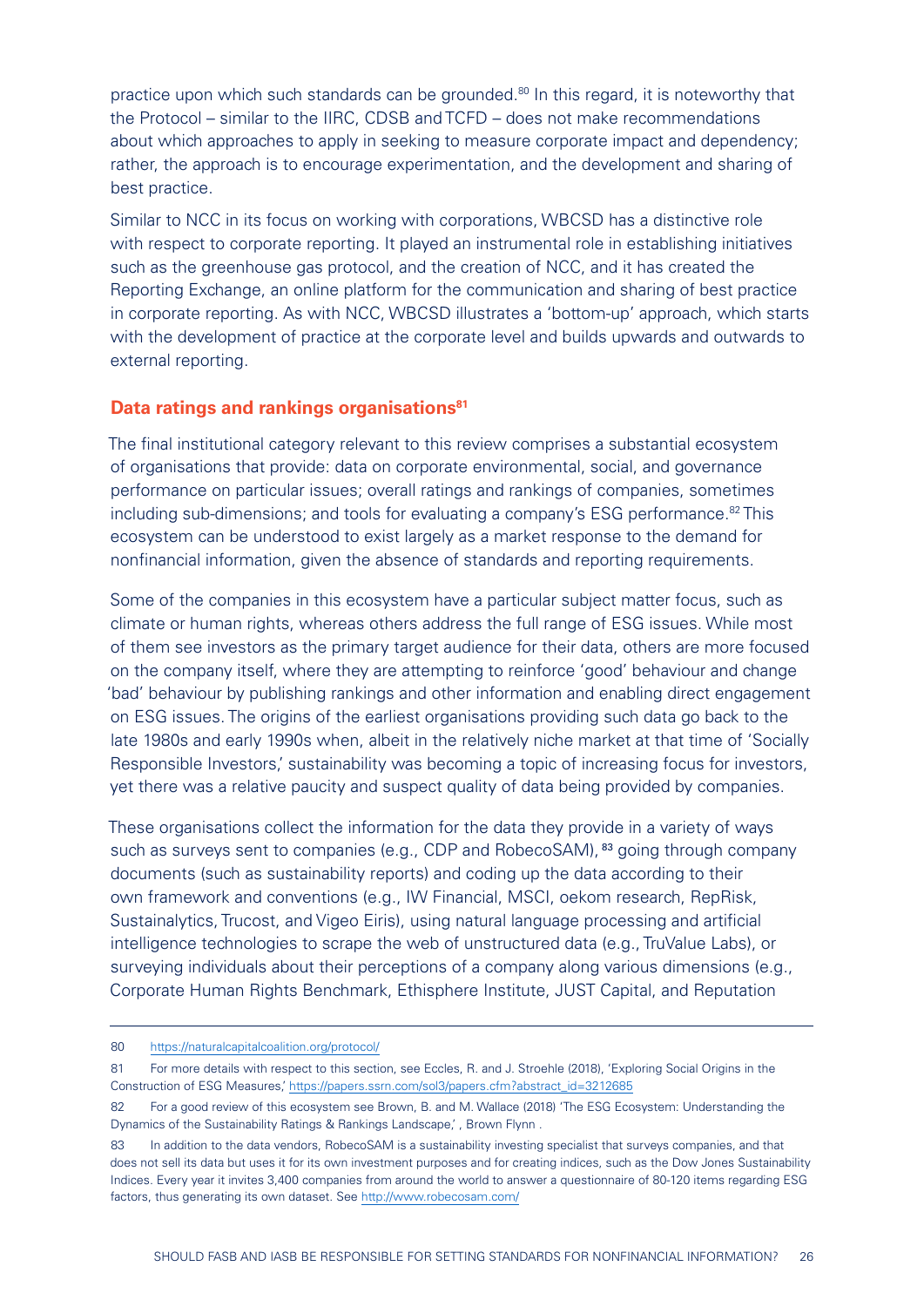Institute). Some organisations are aggregators of data from a variety of sources, like CSR Hub (which provides 'transparent ratings and rankings of 17,913 companies from 133 countries, driven by 556 industry-leading ESG data sources')<sup>84</sup> and the recently formed World Benchmarking Alliance (Aviva, the UN Foundation, BSDC,<sup>85</sup> and Index Initiative which aims to develop, fund, house and safeguard free publicly available corporate sustainability benchmarks aligned with the SDGs').<sup>86</sup> Mainstream data vendors such as Bloomberg and Thomson Reuters serve as distribution channels for many different vendors of nonfinancial information. These firms, and others such as S&P Capital IQ and FactSet, also provide financial information. Nonfinancial data vendors are providing both services and data analysis tools of ever increasing number, diversity and technical sophistication.

Organisations in this domain can be highly influential, suggesting an important need to understand the role that they play. An important example is that of the NGO CDP (formerly the Carbon Disclosure Project), which has leveraged an investor voice to bring about substantial voluntary corporate reporting.<sup>87</sup> Every year CDP surveys some 6,300 companies regarding environmental risks (climate, water, and forestry). The process begins by sending a letter signed by 650 investors representing \$87 trillion in assets under management.'88 In 2018 a change to a sector-focused approach will align this information request with the recommendations from the TCFD.89

According to the non-profit Global Initiative for Sustainability Ratings (GISR), 'more than 100 sustainability raters administer questionnaires to thousands of companies worldwide, comprising a mix of investor and consumer-facing instruments ranging from issue-specific (e.g., climate change) to multi-issue (integrated environmental, social, and corporate governance factors) ratings, rankings, and indices.'90 GISR notes that 'a single large company may receive more than two dozen surveys annually, all of which seek information –often duplicative –tailored to meet the data needs of various ratings.'91 Responding to these surveys is time consuming and often involves a number of functions in addition to the sustainability group, such as legal, environmental health & safety, human resources, investor relations, and procurement.<sup>92</sup> 'Survey fatigue' is a common complaint. Companies also complain about getting different scores from different vendors. The MIT Sloan School has a research project called 'Aggregate Confusion' that is addressing this issue.<sup>93</sup> They have found correlations between different rating agencies to be as low as 10%, with it being possible for a top performer according to one rating organisation to be at the tail end of another. Such variation puts the burden on the investor to decide which source is most relevant for his or her purposes, with the simplest such decision being to go for the largest data-universe (i.e., MSCI or Sustainalytics)

One consequence of having so many organisations doing ratings is that the rating

- 84 <https://www.csrhub.com/>
- 85 Business & Sustainable Development Commission, <http://businesscommission.org/>
- 86 <https://www.worldbenchmarkingalliance.org/>
- 87 <https://www.cdp.net/en>
- 88 <https://www.cdp.net/en/info/about-us>
- 89 <https://www.cdp.net/en/companies-discloser/disclosure-in-2018>
- 90 <https://shift.tools/resources/1570>
- 91 Ibid.
- 92 Ibid., p. 13.
- 93 <http://mitsloan.mit.edu/sustainability/aggregateconfusion>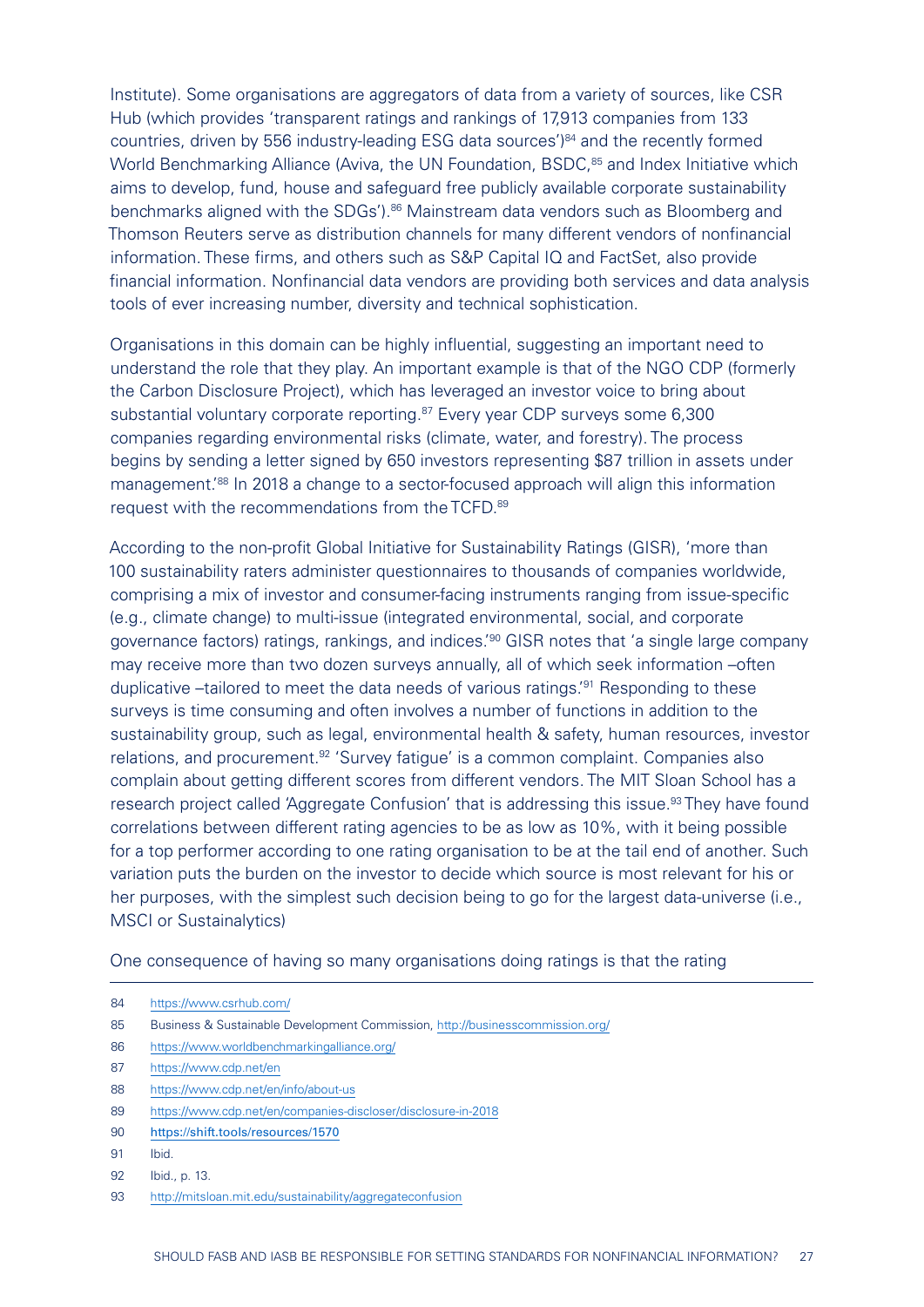<span id="page-27-0"></span>organisations are themselves being rated. In 2013, for example, SustainAbility's 'Rate the Rater' report found the three most credible ratings to be CDP, Dow Jones Sustainability Index, and Access to Medicines Index, and the least credible to be Vigeo Ratings, CR Magazine's 100 Best Corporate Citizens List, and Fortune's Most Admired Companies.94

The last 10 years have seen rapid consolidation in the data vendor space.<sup>95</sup> While this consolidation may lower transaction costs for investors, it is unlikely to resolve the low correlation problem. Doing this would, at the least, require measurement standards and reporting requirements for nonfinancial information. Should these exist, vendors would then have to determine if and how they wanted to adapt their rating methodologies and the tools they provide for analysing these data.

The relationship between data and tools is very different in the financial and nonfinancial reporting worlds. In the former, data originally comes from listed companies who have to report it using a set of accounting standards. Data vendors such as Bloomberg and Thomson Reuters all report the same data. Tool builders start with the same set of data as well, although they make their own adjustments to the GAAP-based numbers as part of their tool kit. In the nonfinancial reporting world, since there are no standards and reporting requirements, the data vendor must first source and aggregate the data using its own proprietary methodology. These data vendors then create tools for using the data. Thus, the data and the tool are inseparable, and it is difficult to know the relative weighting of each in the overall quality of data provided. In contrast, financial analysis tools all start with the same underlying data and data quality and so the value is clearly in the tool.

#### **Adoption in practice of corporate reporting frameworks and standards**

As already noted, FASB and IASB together have, in substance, global regulatory standardsetting authority, meaning that that either US GAAP or IFRS is mandatory for publicly traded companies all over the world. In sharp contrast, no such claim can be made for nonfinancial reporting standards. There is, however, evidence of increasing (voluntary) adoption of nonfinancial standards and frameworks.

To illustrate, the IIRC estimates – using various pieces of research from third parties – that around 1,600 companies in 67 countries are using the principles of integrated reporting, including over 300 in Japan (according to KPMG research), around 500 in South Africa (including around 330 listed on the Johannesburg stock exchange), and around half of the CAC40 in France (according to the local Institute of Directors), a third of FTSE 350 companies in the UK (according to Deloitte), and a quarter of Australia's largest 200 companies (according to KPMG Australia), along with small, but growing, take-up in countries including South Korea, Italy, Sri Lanka, Brazil, the Netherlands and Spain.<sup>96</sup>

SASB, in contrast, does not expect widespread adoption of its standards before codification in late 2018, yet – through its Alliance Membership Program and Investor Advisory Committee – it counts the support of investors representing over \$26 trillion in assets under management. Moreover, several early adopter companies (20 as of July 2018) have not

<sup>94</sup> [http://sustainability.com](http://sustainability.com/)

<sup>95</sup> [https://www.wbcsd.org/Overview/News-Insights/General/News/Birds-of-a-feather-flock-together-BrownFlynn-joins-](https://www.wbcsd.org/Overview/News-Insights/General/News/Birds-of-a-feather-flock-together-BrownFlynn-joins-WBCSD)**[WBCSD](https://www.wbcsd.org/Overview/News-Insights/General/News/Birds-of-a-feather-flock-together-BrownFlynn-joins-WBCSD)** 

<sup>96</sup> Data direct from IIRC, August 2018.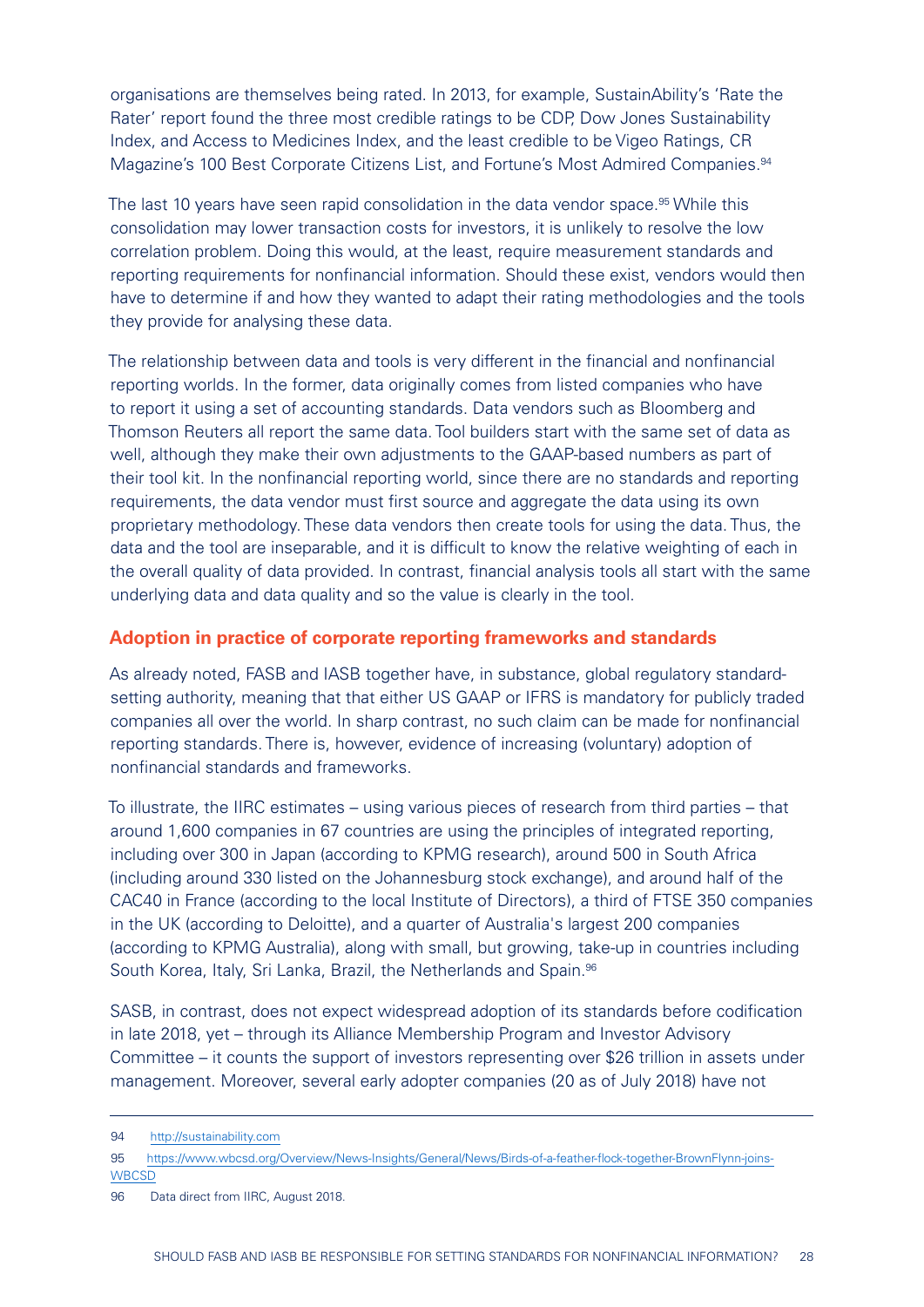waited for codified standards and have reported SASB metrics publicly, while approximately 150 more companies have publicly mentioned SASB's importance to their reporting, either as something they are studying, as an input to their materiality assessment, or as the basis for their materiality assessment for sustainability reporting.<sup>97</sup>

As noted above, GRI has the longest history of supporting nonfinancial information. As of August 2018, it had a database through 2017 of 30,471 reports based on the GRI standards and a total of 48,690 reports containing sustainability information from 12,651 organisations. Figure 3 shows the growth in number of reports based on the GRI standards to this date. Since the registration of reports with GRI is an ongoing process, the number for 2017 will continue to increase. In the prior two years approximately 3,500 such reports had been published.98



#### **Figure 3 – Number of Published GRI Reports (1999–2017)**

As a final example, CDSB reports that its Framework was used in CDP responses in 2016 for 374 companies, with an aggregate market capitalisation of \$5.2 trillion, across 34 countries and 10 sectors. In addition, the CDSB Framework is referenced in five stock exchanges (Australia, Egypt, London, Chile and Singapore), as well as being referenced in the guidance of the EU Non-Financial Reporting Directive, in the TCFD Recommendations, and as a tool for compliance with the reporting requirements of the UK Companies Act 2006.99

It is telling that each of these three example organisations (the IIRC, SASB and CDSB) reports in a different way on uptake of their frameworks and standards, based in each case upon estimates, and also in each case on uptake that is partial and, to some extent, vague or ambiguous. This is to be expected, of course, in a context of voluntary adoption and emergent practice, and yet the contrast is striking between these examples and the relatively unambiguous and universal claims that can be made by FASB and IASB.

<sup>97</sup> Data direct from SASB, August 2018.

<sup>98</sup> Data direct from GRI, August 2018.

<sup>99</sup> Data direct from CDSB, August 2018.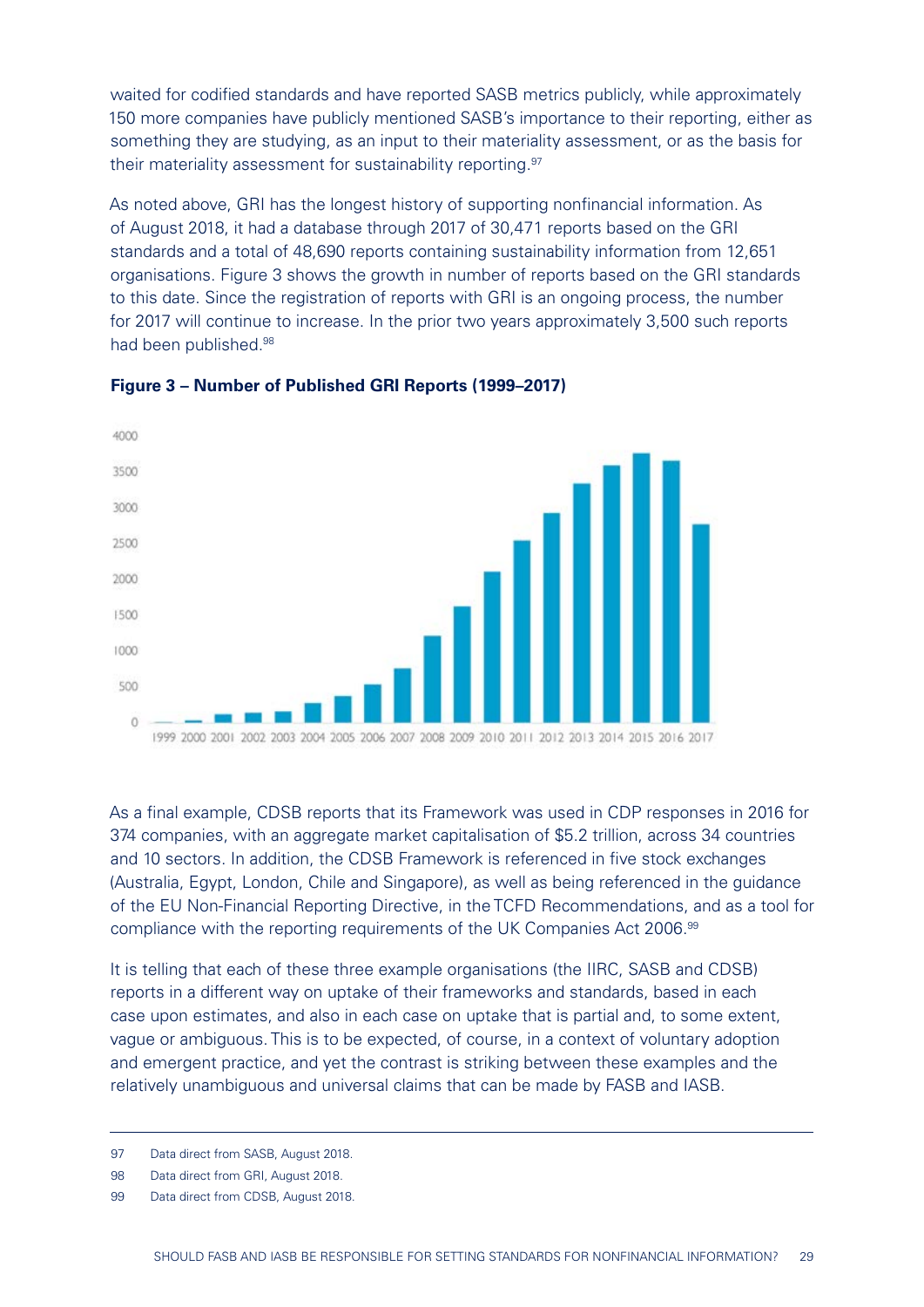# <span id="page-29-0"></span>**Solutions**

This paper has so far defined nonfinancial reporting, provided evidence that the demand for such reporting is currently being met only partially, and identified several reasons why nonfinancial reporting is inherently challenging in relation to financial reporting. In addition, the paper has provided an overview of the institutional landscape for corporate reporting, in which the relatively developed and longstanding regime for financial reporting stands in contrast with its nascent equivalent in the nonfinancial domain.

The obvious next question is how, from an institutional perspective, the demand for nonfinancial reporting can be met most effectively. In this section, we set out two alternative 'solutions' – being, first that IASB or FASB should set standards for nonfinancial reporting (we call this 'the regulatory solution') and, second, that the demand for nonfinancial reporting should instead be met by 'natural' economic forces of the markets, and of institutions created outside of regulatory 'imposition' (we call this 'the market solution').

## **The regulatory solution**

There are certain preconditions required for it to be desirable to have mandatory standards set by a regulatory authority. These can be summarised as follows.

First, there must be metrics available, or at least the possibility that they can be developed. Such metrics might vary on a scale from being relatively objective (for example, tons of  $\mathsf{CO}_2$  emissions) to being conventionally accepted proxies for something that is difficult to measure directly (for example, tons of  $\mathsf{CO}_2$  equivalent as a proxy for all greenhouse gas emissions that contribute to global warming). If, however, there is an inherent absence of measurability, then it is not possible to develop standards for reporting. For example, if 'social capital' is a construct that eludes specification, then it cannot form a basis for setting standards.

The second precondition is that the benefits from standardisation should outweigh the costs. Given that there are costs to reporting entities in acquiring and presenting information according to standardised requirements, then there should ideally be consequentially enhanced decision-making by the users of that information, with the effect that there is an overall net benefit in the more effective use of economic resource. The benefits can of course be difficult to determine, but the cost-benefit test is nevertheless clear in principle. The costs can include not just those of acquiring and presenting information, but also of doing so in a way that is harmonised and comparable across reporting entities; it can, for example, be less costly for a single body to determine the rules to be applied by all, rather than to have a situation where either individual entities somehow coordinate in order to report in a standardised way, or else users of information somehow make adjustments to reported data in order to achieve standardisation.

The final precondition is that there should be some sort of difference in incentives between users and preparers of reported information, which causes 'market failure' and, thereby, a case for some form of regulatory intervention. In the case of financial reporting, for example, if corporate managers have a private economic incentive to report good news but to suppress bad news, or else to represent their performance in a way that is unduly positive in relation to the performance of others in the industry, then some form of corrective is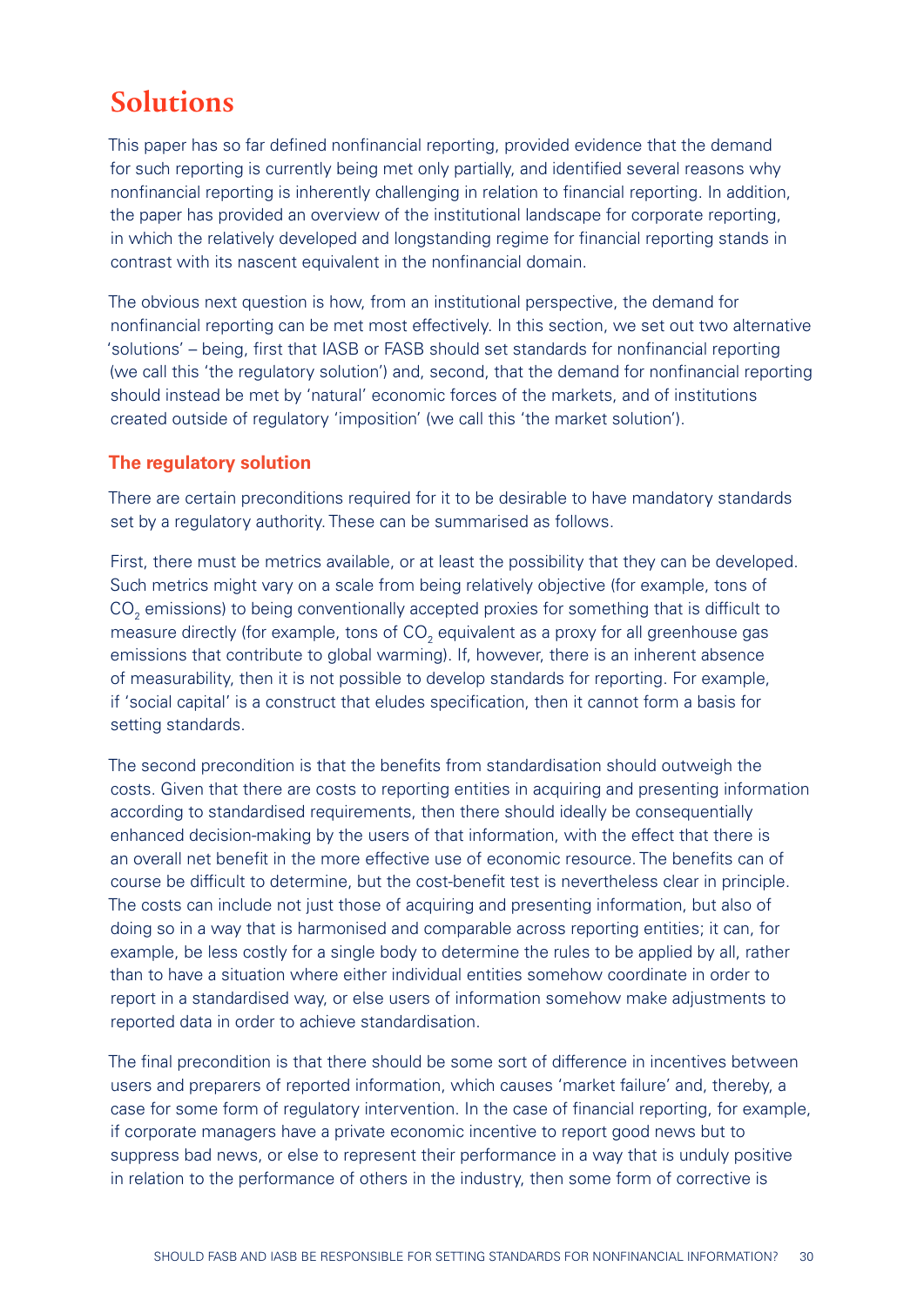required in order to ensure that investors are not misled. This doesn't necessarily require regulatory standard setting but – especially in the typical case where collective action by investors is either infeasible or costly – it is natural to fall back on some form of externally imposed solution, on a 'rule maker' with a remit to ensure that all companies play by the same set of rules, creating a level playing field for them and investors.<sup>'100</sup>

The history of financial reporting is instructive here. Over a long period of time, in the US and elsewhere, there has been an inexorable evolution from an absence of standards, to relatively 'light touch' self-regulation, to independent, regulatory standard setting, to the development of governance mechanisms to ensure that the standard-setter is itself held to account. There are arguably similar developments underway already with respect to a regulatory approach for nonfinancial reporting, albeit that these are modest. Perhaps most notable is the 'EU Accounting Directive for Non-financial Reporting' (the Directive), compliance with which is mandatory in the annual reports of European public companies from 2018.<sup>101</sup> The Directive requires reporting of policies and impact on such things as environmental protection, social responsibility and treatment of employees, respect for human rights, anti-corruption and bribery and diversity on company boards. In 2017, the European Commission published some guidelines for this reporting, with the implementation of the Directive being the responsibility of the member states. While the Directive remains very high level and non-prescriptive, and therefore a far cry from IFRS, its issuance nevertheless suggests the early stages of regulatory nonfinancial standard setting.

Although there has been no equivalent legislation in the US, the SEC found out, somewhat inadvertently, that there is strong interest in nonfinancial information. On 13 April 2016 it issued its 'Concept Release: Business and Financial Disclosure Required by Regulation S-K,' which was 'part of an initiative by the Division of Corporation Finance to review the disclosure requirements applicable to registrants to consider ways to improve the requirements for the benefit of investors and registrants.'102 Section F of the Release concerns 'Disclosure of Information Relating to Public Policy and Sustainability Matters.'103 It discusses a number of the issues addressed in this paper, including materiality, whether the purpose of disclosure is to inform investors or instead to achieve other policy goals, whether it should be mandatory or voluntary, and whether standards would be useful. In relation to the scope of the Concept Release, a disproportionate number of responses were about sustainability disclosure, the essence of which was summarised as follows by SASB:

*Consistent, true, and fair disclosure of performance on material sustainability topics – equal to the quality that markets have come to expect and rely on for financial information – can best be accomplished via the use of such a market standard. Standards provide a common reference point, create consistency with traditional financial data, extend the mosaic of information consistently, and make sustainability data an accepted part of the analytical and decision-making process.104*

<sup>100</sup> Bromwich, M. (1985). *The Economics of Accounting Standard Setting*. Englewood Cliffs, NJ: Prentice Hall.

<sup>101</sup> Directive 2014/95/EU of the European Parliament and of the Council of 22 October 2014 amending Directive 2013/34/EU as regards disclosure of non-financial and diversity information by certain large undertakings and groups' - [http://eur-lex.europa.](https://eur-lex.europa.eu/legal-content/EN/TXT/?uri=CELEX%3A32014L0095) [eu/legal-content/EN/TXT/?uri=CELEX%3A32014L0095](https://eur-lex.europa.eu/legal-content/EN/TXT/?uri=CELEX%3A32014L0095) and [https://ec.europa.eu/info/publications/170626-non-financial-reporting](https://ec.europa.eu/info/publications/170626-non-financial-reporting-guidelines_en)[guidelines\\_en](https://ec.europa.eu/info/publications/170626-non-financial-reporting-guidelines_en)

<sup>102</sup> <https://www.sec.gov/rules/concept/2016/33-10064.pdf>

<sup>103</sup> Ibid, pp. 204-215.

<sup>104</sup> <https://www.sec.gov/comments/s7-06-16/s70616-25.pdf>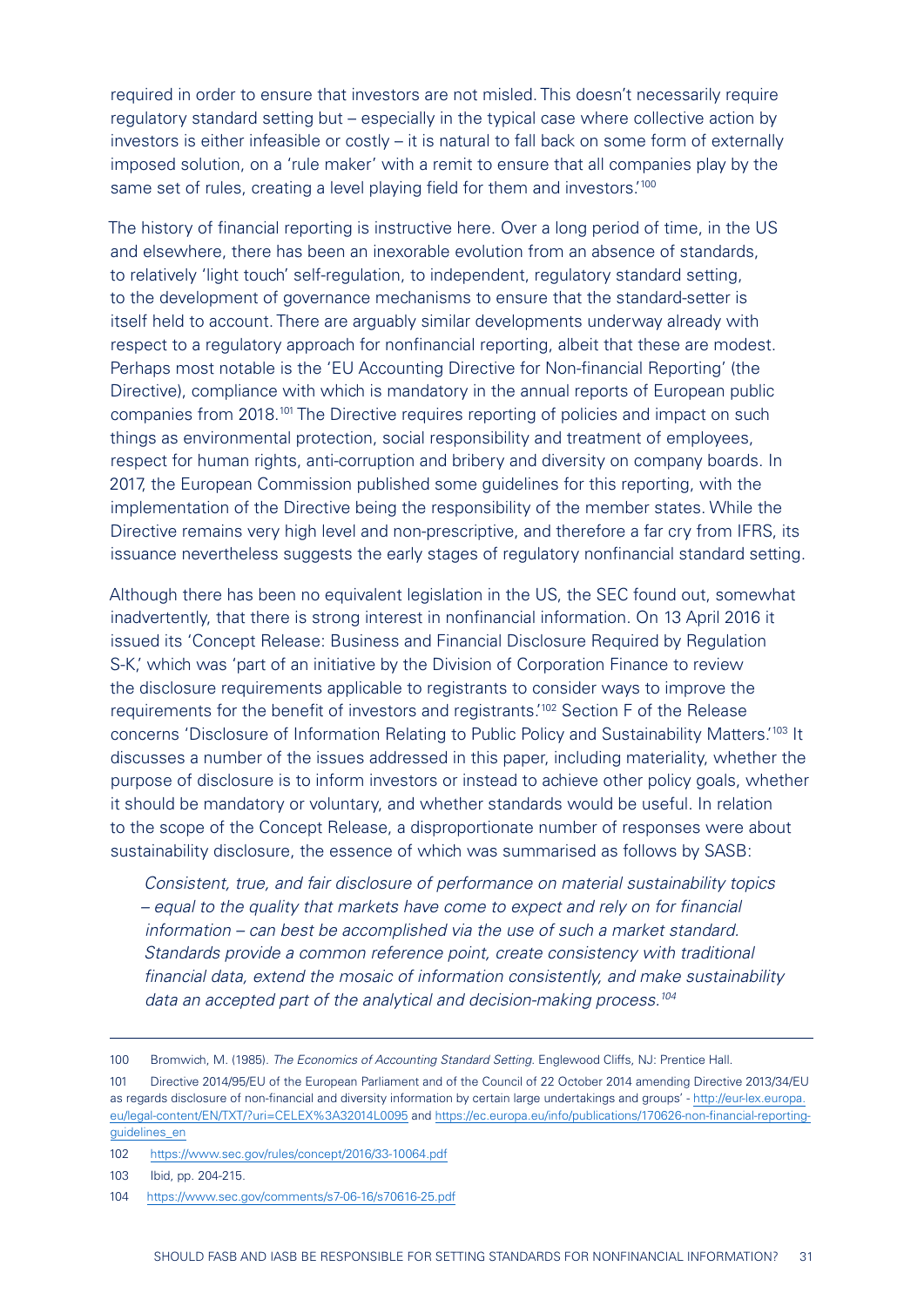Whether or not the preconditions exist for it to be desirable to have mandatory standards set by a regulatory authority, a separate question is whether the responsibility for setting those standards should be assigned to FASB and IASB. There are several reasons, as follows, why such an assignment is arguably desirable.

- FASB and IASB each have an infrastructure and staff of highly skilled professionals, and a long track record of expertise in standard setting, including the process for getting input from all relevant stakeholders, drafting and re-drafting official positions, and publishing and disseminating authoritative documents (which, in the case of IASB, includes a formal process of translation into multiple languages). Both also have relatively secure sources of funding, coupled with widespread acceptance that maintaining such funding is important for the ongoing effective functioning of capital markets.
- FASB and IASB also each have well-established governance structures for overseeing their work, coupled with a high level of credibility in the investment community.
- The unambiguous materiality perspective for FASB and IASB is that of the investment community, which aligns with the scope of nonfinancial information as defined in this paper.
- FASB and IASB also each have credibility in the corporate community. With respect to financial reporting, there is absolute clarity within the corporate sector about the standards that are applied by all companies in such a way that is perceived to help create a level playing field. In contrast, there is no unambiguous and accepted authority with respect to nonfinancial reporting, and instead there is a confusing and costly plethora of disclosure burdens for companies.
- The natural focus for both FASB and IASB would be on integrating nonfinancial information into mainstream corporate reporting, and into existing security market filings. This would most likely also imply an emphasis on how financial and nonfinancial information should be integrated with each other, thereby enhancing the usefulness of both.

Against these arguments, there are corresponding counter-arguments. These may be summarised into the following three categories, which are concerned, respectively, with the in-principle feasibility of setting standards, the in-principle appropriateness of FASB and IASB as nonfinancial standard-setting bodies, and the practicality of assigning responsibility to FASB and IASB.105

• The first issue is that, at present, the necessary preconditions might not exist for regulatory standard setting to be effective. At current levels of knowledge, many material ESG issues are difficult to quantify, and so do not lend themselves to standardisation. This may be in part because conditions remain at the 'experimentation' phase. It is arguably difficult, and perhaps too soon, to 'pick a winner' among the many NGOs working to develop standards for nonfinancial information, and so the natural foundation for standardisation may not yet be in place. There may be evidence for this in the willingness of the corporate sector to engage in 'management accounting'

<sup>105</sup> In addition, NGOs might object to FASB and IASB extending their role out of fear that this will reduce the amount of reported nonfinancial information for stakeholders other than shareholders and other providers of capital.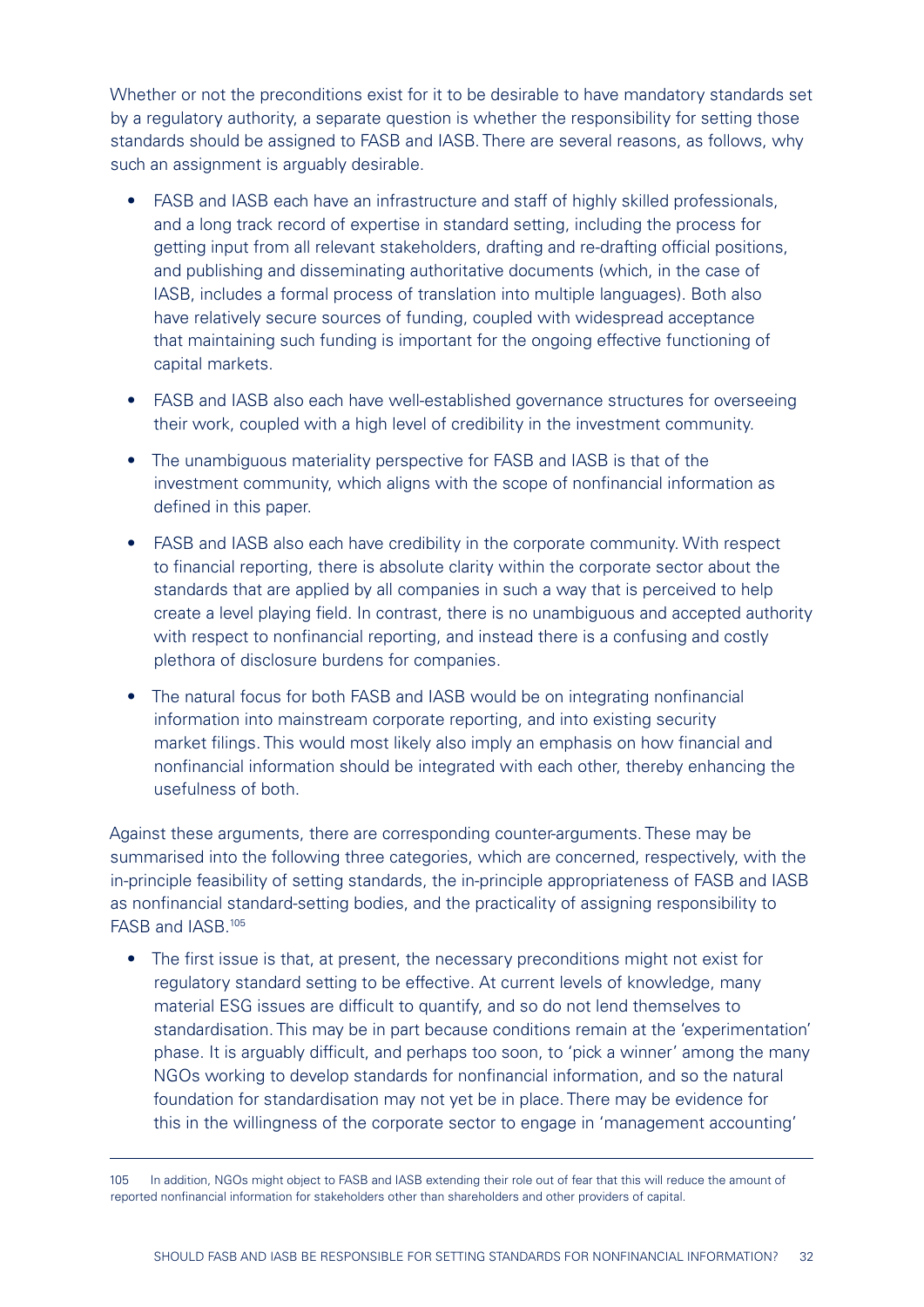initiatives, which as yet are out of scope for external reporting, such as the Natural Capital Protocol and The Prince's Accounting for Sustainability Project.

- Second, it is not obviously the case that expertise in setting financial accounting standards 'translates' into a corresponding capacity to set nonfinancial standards; indeed, it is possible that an excessive anchoring in the financial might actually be detrimental. Material nonfinancial information is commonly entity- and location-specific, while financial data are instead inherently amenable to aggregation and to similarity of treatment across different organisations.<sup>106</sup> Consider, for example, the case of water, soil, or other natural capital dependencies, the materiality of which will vary greatly across different contexts. It is accordingly possible that a 'different mindset' is called for in setting nonfinancial standards. This is arguably especially the case because there is also a different knowledge and skill-set to be acquired (natural capital is not, for example, part of the accountant's professional training) and also because financial and nonfinancial standards are at such different stages of evolution (by analogy, financial standard-setting is equivalent to running an established business, while nonfinancial is a start-up that calls for the management skills of the entrepreneur).
- Finally, there are practical concerns over assigning responsibility for nonfinancial standards to FASB and IASB. It is questionable, for example, whether nonfinancial is within remit, and whether political support and funding could realistically be found to extend the scope of activity. Further, it might be the case that extending to nonfinancial information would dilute focus on the existing remit of FASB and IASB, in some way compromising financial reporting. It might also be that, at least in their current respective states of evolution, the financial and nonfinancial worlds are just so different that they call for a fundamentally different institutional approach. There is, for example, greater urgency in the rapidly-changing nonfinancial sphere, to keep up with corporate, investor, political and scientific developments on issues such as climate change, and to respond to those developments in a timely fashion. In contrast, it is more 'natural' for the financial standard-setting response to be more institutionalised and slower, as was the case even in the 'urgent' case of revising accounting for financial instruments in the wake of the 2008 credit crisis.

A further issue arises because FASB and IASB set standards for required financial filings, with the implication that a regulatory solution would lead to mandatory reporting, and would 'move on' from the common, current practice of corporate citizenship reports, corporate social responsibility reports, sustainability reports, and so on. The issue here is the appropriate placement of nonfinancial information which, as defined in this paper, sits outside the financial statement (including footnotes), meaning that some form of change would be called for in the structure of mandatory corporate reporting. The UK's guidance on its 'Strategic Report' sets out some thinking along these lines, identifying distinct 'spaces' in which different forms of corporate reporting can be brought together in a single report for investors.107

The obvious starting point for exploring a change in structure would be the MD&A in the US and the Management Commentary for IFRS. A change would need to go beyond the

<sup>106</sup> While, for example, there is some industry expertise in FASB and IASB, it is very selective (primarily for financial institutions); at SASB, in contrast, industry is the basic building block of standard-setting.

<sup>107</sup> Financial Reporting Council (2018). *Guidance on the Strategic Report.*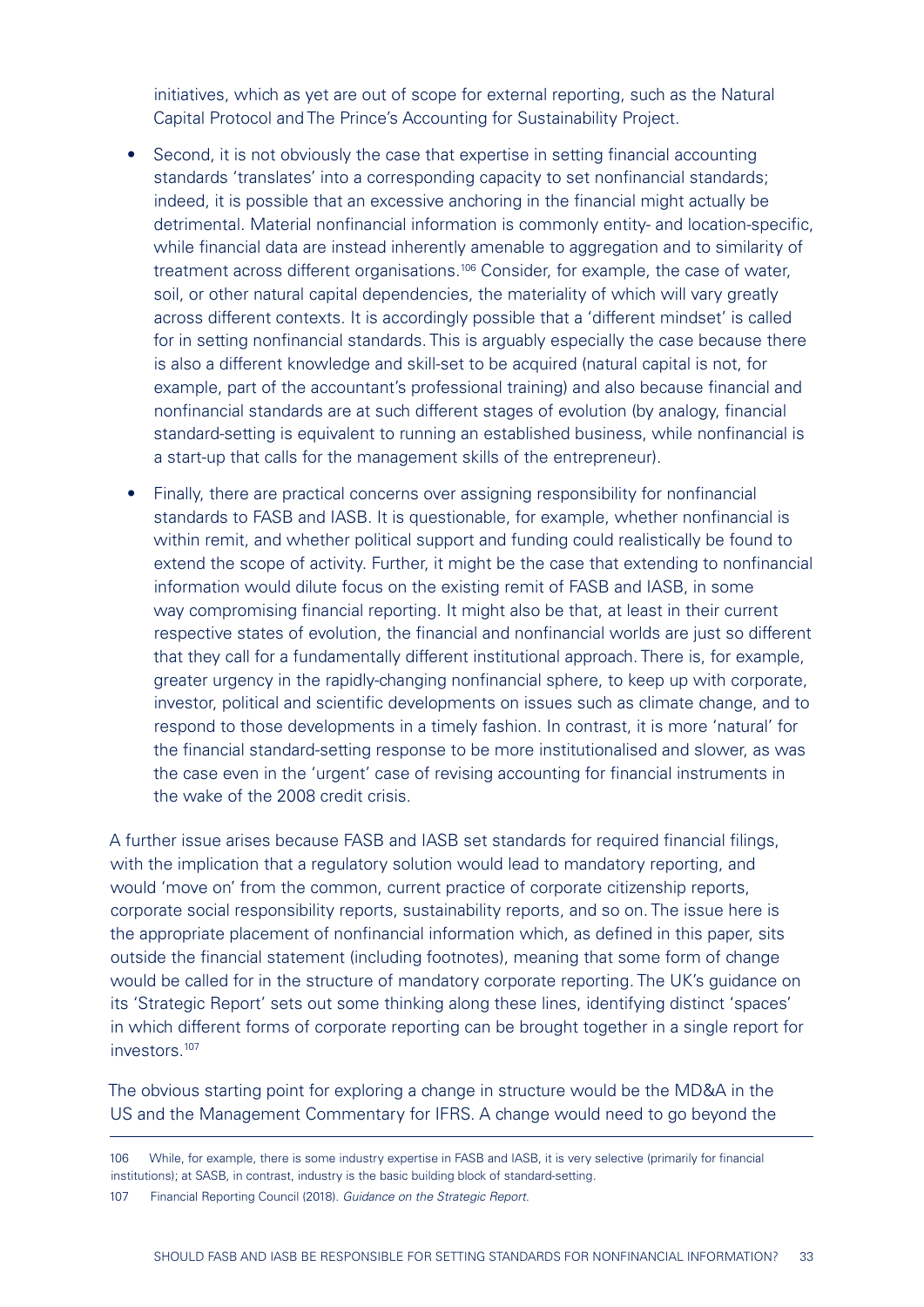existing 'design principle' of both statements, being that they allow eyes-of-management flexibility, both in determining what is material nonfinancial information and in explaining its relationship to past and anticipated financial performance. The need for change would be twofold. First, the Management Commentary is not currently an IFRS requirement, and this optionality hardly accomplishes the desire to have comprehensive disclosures for all listed companies, as is the case for financial information. Without universal disclosure there is the risk that there will be bias in the information provided. Companies with good performance will report it and those with poor performance won't. Compounding this, the models developed by investment professionals are based on a comparative analysis. The fewer the companies that report, the less the value of the comparative analysis.

Second, even if the Management Commentary were to become mandatory, and so on a par with the MD&A, the problem of providing information according to a set of standards remains. Given the intended purpose of the MD&A and Management Commentary, there is no current regulatory mechanism for enforcing the use of measurement standards in these documents; yet such standards would need to be developed, and their application enforced, in order for nonfinancial reporting to realise informational benefits analogous to financial reporting. In the case of the MD&A, the Division of Corporation Finance determines its content and so it is outside of the remit of FASB. For this reason, almost no formal audits are done of the MD&A. The further one gets away from the financial statements, the more difficult it becomes to conduct an effective audit. Monitoring the quality of MD&A disclosures, which have become largely boilerplate checklists rather than the rich information they were intended to be, is not a high priority of Corporation Finance. In order for the MD&A to be an effective place for the disclosure of nonfinancial information according to a set of standards, it might be necessary to shift responsibility from Corporation Finance to FASB, with corresponding changes also required in jurisdictions applying IFRS.

A final consideration is that of the internal organisation of FASB, IASB and their respective governing foundations.<sup>108</sup> One can think of giving standard-setting responsibility to FAF and the IFRS Foundation, rather than directly to FASB and IASB. In both cases, a separate organisation could be created under the foundation (FAF already has both FASB and the Governmental Accounting Standards Board), which is an approach that might avoid some of the problems cited above. For example, a new organisation could be created with the mindset of a start-up rather than that of an established institution, it could bring together dedicated expertise with respect to ESG issues (and variations therein across industries), and it could be separately funded and create minimal organisational 'diversion' from the extant focus on financial reporting. Against these benefits, however, such an approach might also compromise the ability to better integrate financial and nonfinancial information.

A hybrid approach might also be possible, whereby FASB and IASB take on relatively 'lowhanging fruit', which align with the process already in place for setting financial reporting standards, and for there then to be a gradual evolution towards a separate body with a distinct nonfinancial remit. To illustrate, and building on existing work such as the GHG

<sup>108</sup> A further question is whether this regulatory approach would just end up repeating for nonfinancial information what exists today for financial information – two sets of standards, US GAAP and IFRS. At present, ESG standard setting does not have this bifurcation, presuming instead that a single global standard would be preferable. Conceivably, FASB and IASB could form a joint task force on this issue, though this is unlikely given the practical and political constraints each would face taking on this unfamiliar initiative in the first place and given also the (ultimately unsuccessful) experience of the Norwalk Agreement to converge US GAAP and IFRS.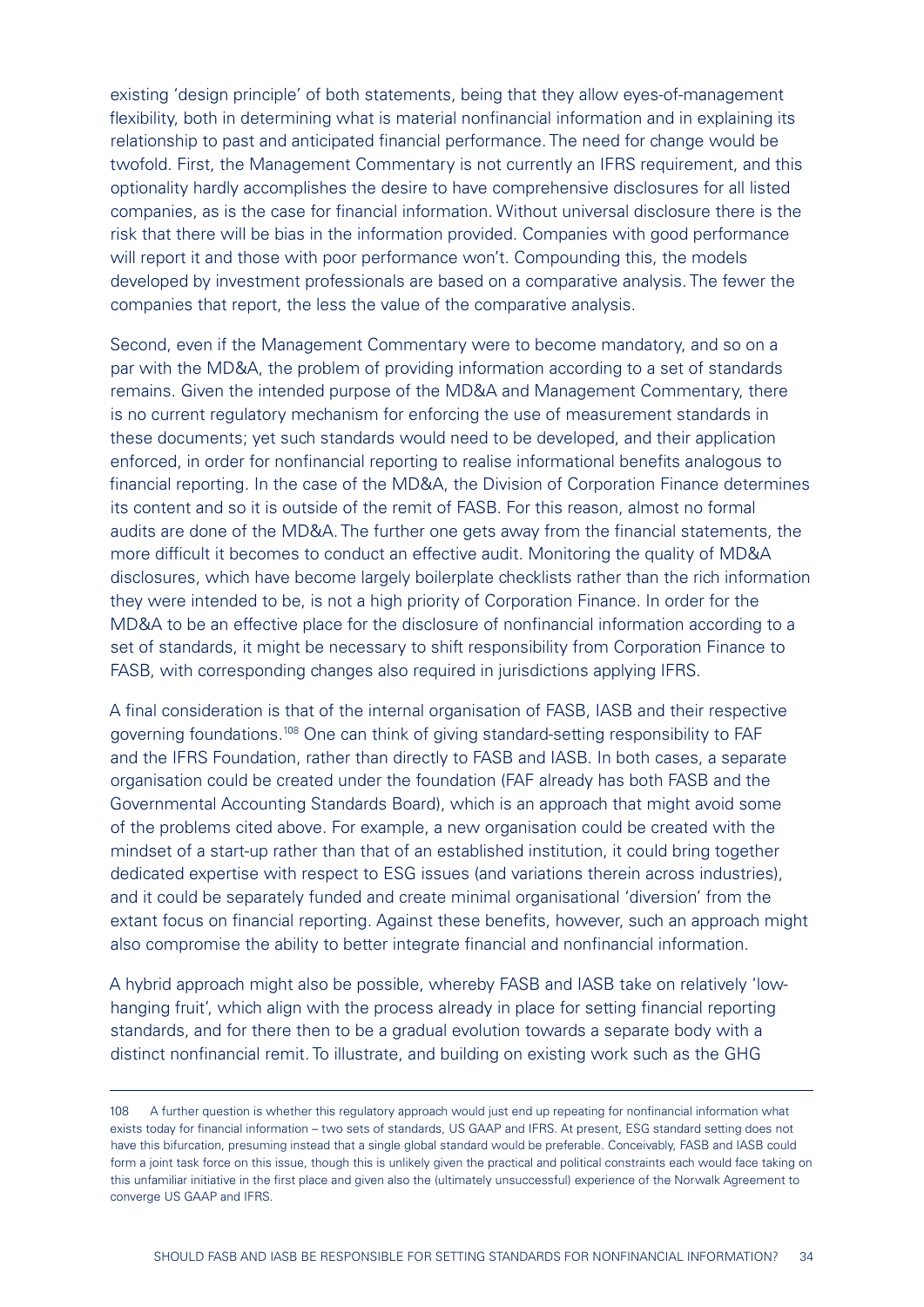<span id="page-34-0"></span>Protocol and the recommendations of the TCFD, it would fairly straightforward for FASB and IASB to develop a reporting standard for carbon emissions, and for the experience gained in developing such a standard then to be used in guiding future decisions about institutional structure and organisational responsibility within FAF and the IFRS Foundation.

#### **The market solution**

While a regulatory solution implies some sort of conscious political or legislative process, the alternative would be simply to let market forces work and see what happens.

Such an approach might be desirable for the simple, practical reason that an effective regulatory solution might not be possible in the existing regulatory and political environment. Any regulatory attempt might fail, as did the Norwalk Agreement. Perhaps, even worse, it is possible that FASB or IASB, or some joint effort, would generate standards that would not be 'fit for purpose.' For example, they might attempt to be too prescriptive, giving insufficient regard to materiality, and so creating another version of the 'conflict minerals' problem, or alternatively they might be so narrow as to be 'tick-the-box' compliance exercises, or so broad as to be meaningless. From this perspective, even an incomplete and imperfect market solution is better than a poor regulatory solution.

Even a 'market' solution requires some form of institutional initiative, however, and the test here is whether the organisational forces behind a market-based solution would in the end prove more effective than those of regulation. In this regard, current practice suggests that there are two essential components for the mobilisation of a market voice, the first being an explicit expression of investor demand, and the second an organisational response to that demand from (in some combination) NGOs with a remit to develop nonfinancial reporting frameworks and standards, data vendors finding commercial opportunity in the area, and corporations, auditors and others working on the development of 'best practice' in nonfinancial measurement and reporting standards. In this section, we review each of these components in turn.

The market force in the market solution is the voice of investors, who are the 'customers' for the nonfinancial information that companies bring to the capital market. Investors can apply pressure on their portfolio companies to provide them with the nonfinancial information they think is important. There is a variety of mechanisms for doing this, including quarterly calls,109 the annual general meeting (AGM), individual company meetings, and using proxy statements to demand a shareholder vote at the AGM.110 This market demand for nonfinancial information is most effective if asked of the CFO and head of investor relations, and coming from sector sell-side analysts and buy-side portfolio managers. In common practice today, however, most requests for nonfinancial information come from ESG specialists on both the sell and buy sides, with most responses coming from corresponding specialists from the companies (for example, from Corporate Social Responsibility (CSR) departments or sustainability managers). Moreover, requests for nonfinancial information are typically done on an individual basis, albeit by large asset owners, including: pension funds in the US (such as CalPERS, CalSTRS, and the New York State Common Retirement Fund), the

<sup>109</sup> We note that, in practice, nonfinancial information is rarely discussed on these calls.

<sup>110</sup> The prominent examples here are for oil & gas companies. See https://media2.mofo.com/documents/frequently-askedquestions-about-shareholder-proposals-and-proxy-access.pdf for a discussion of how shareholder proposals get put on the company's proxy statement.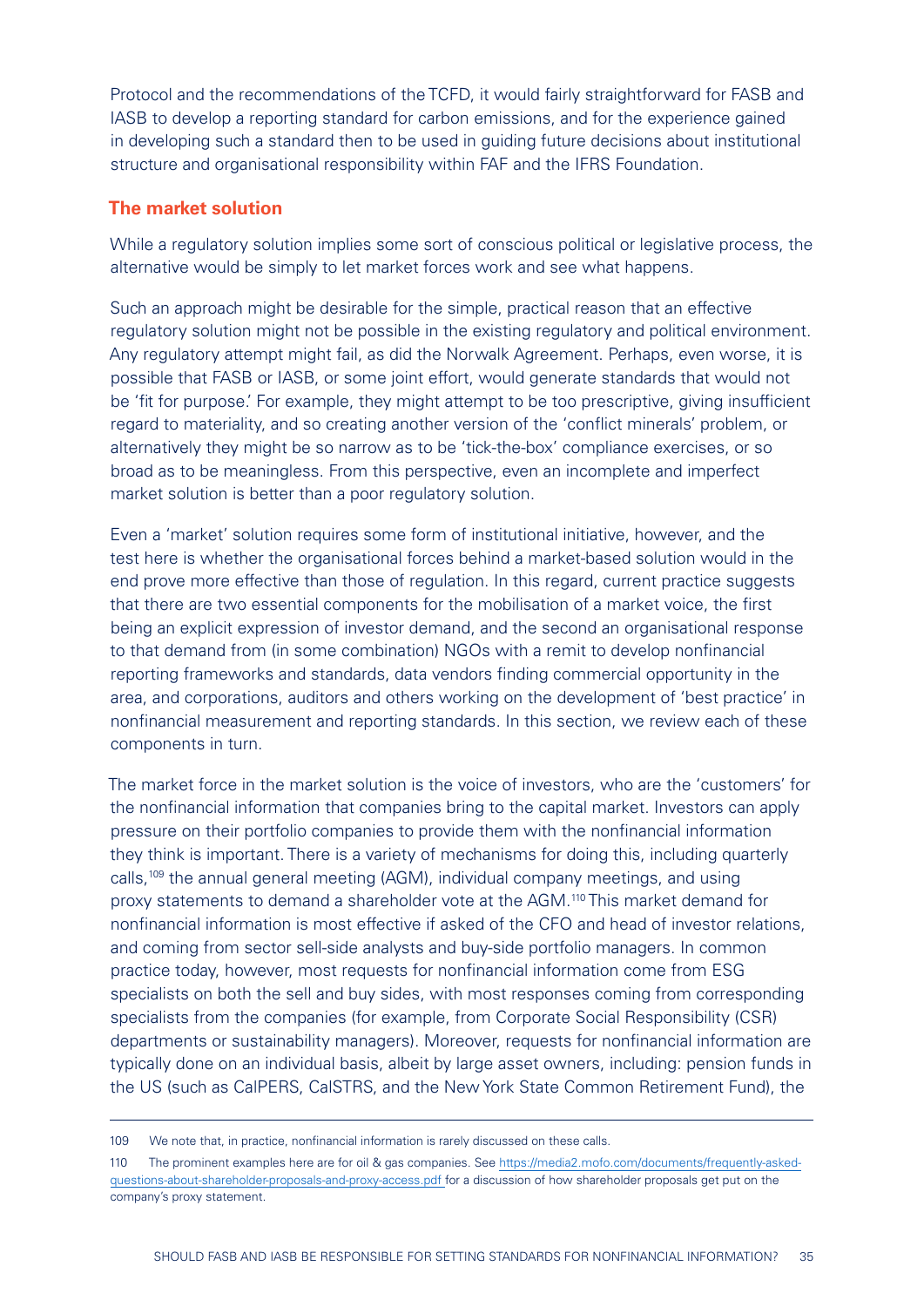Netherlands (APG and PGGM) and Sweden (AP1, AP2, AP3, AP4, and AP7); asset managers such as BlackRock, State Street, and Vanguard; and sovereign wealth funds such the Norwegian Norges Bank Investment Management. If enough important investors such as these are asking often enough for nonfinancial information, then companies will presumably get the message. Yet, as things stand today, a standard refrain from many companies is that investors aren't asking for this information, and that this is why they are not providing it.

Another way for investors to express their demand for nonfinancial information is to supplement these individual requests with more aggregate ones, such as through different associations of investors of various kinds. While there are obvious challenges in constituting such an association, and in agreeing what the priorities should be for the group, this collective voice has the potential to be a powerful one, usually accompanied by a statement along the lines of 'We investors, representing \$X trillion in assets under management, respectfully request…' To some extent, this is already happening today. A strikingly effective example is that of CDP, which (as outlined above) uses a collective investor voice when it sends out letters to companies asking them to respond to its survey. Similarly, SASB has established an 'Investor Advisory Group (IAG)' comprised of 'leading asset owners and asset managers who recognise the need for consistent, comparable and reliable disclosure of material and decision-useful ESG information,'<sup>111</sup> and the IIRC has an '<IR> Investor Network' which 'enables investors to provide their perspective on needs and directions in corporate reporting.'112 There are a number of other associations of investors which could be mobilised, such as the Council of Institutional Investors,<sup>113</sup> the International Corporate Governance Network,<sup>114</sup> the International Centre for Pension Management,<sup>115</sup> the Ceres Investor Network on Climate Risk and Sustainability.<sup>116</sup> and Principles for Responsible Investment.<sup>117</sup>

While this mobilisation of an investor voice is critical for a market solution, so too is some form of organisational response from reporting NGOs, data vendors, corporates, auditors and others. There are many different forms that such a response might take, and perhaps the spirit of a market solution is to allow practice to emerge, rather than to anticipate too precisely what the emergent outcome might be. Nevertheless, it can reasonably be speculated that market forces could result in nonfinancial standards through some combination of three mechanisms, being NGO consolidation, data vendor consolidation, and the 'bottom-up' emergence of best practice. We consider each in turn.

The first mechanism is that the major NGOs working in this domain (e.g., CDSB, GRI, IIRC and SASB) somehow merge together into a single organisation, let's call it 'Global Nonfinancial Standard NGO (GNSNGO),' reconciling all of their work into a single set of standards. While companies might not agree with the standards (they often complain about accounting standards but have to live with them), they would appreciate the clarity of having a single set to work with. Companies would like this even more if they no longer had to respond to all the different nonfinancial ratings and rankings organisations. If

112 [http://integratedreporting.org/resource-type/investors](http://integratedreporting.org/resource-type/investors/)

- 115 [http://icpmnetwork.com](http://icpmnetwork.com/)
- 116 <https://www.ceres.org/networks/ceres-investor-network>
- 117 [https://www.unpri.org](https://www.unpri.org/)

<sup>111</sup> [http://using.sasb.org/investor-advisory-group](http://using.sasb.org/investor-advisory-group/)

<sup>113</sup> [https://www.cii.org](https://www.cii.org/)

<sup>114</sup> [https://www.icgn.org](https://www.icgn.org/)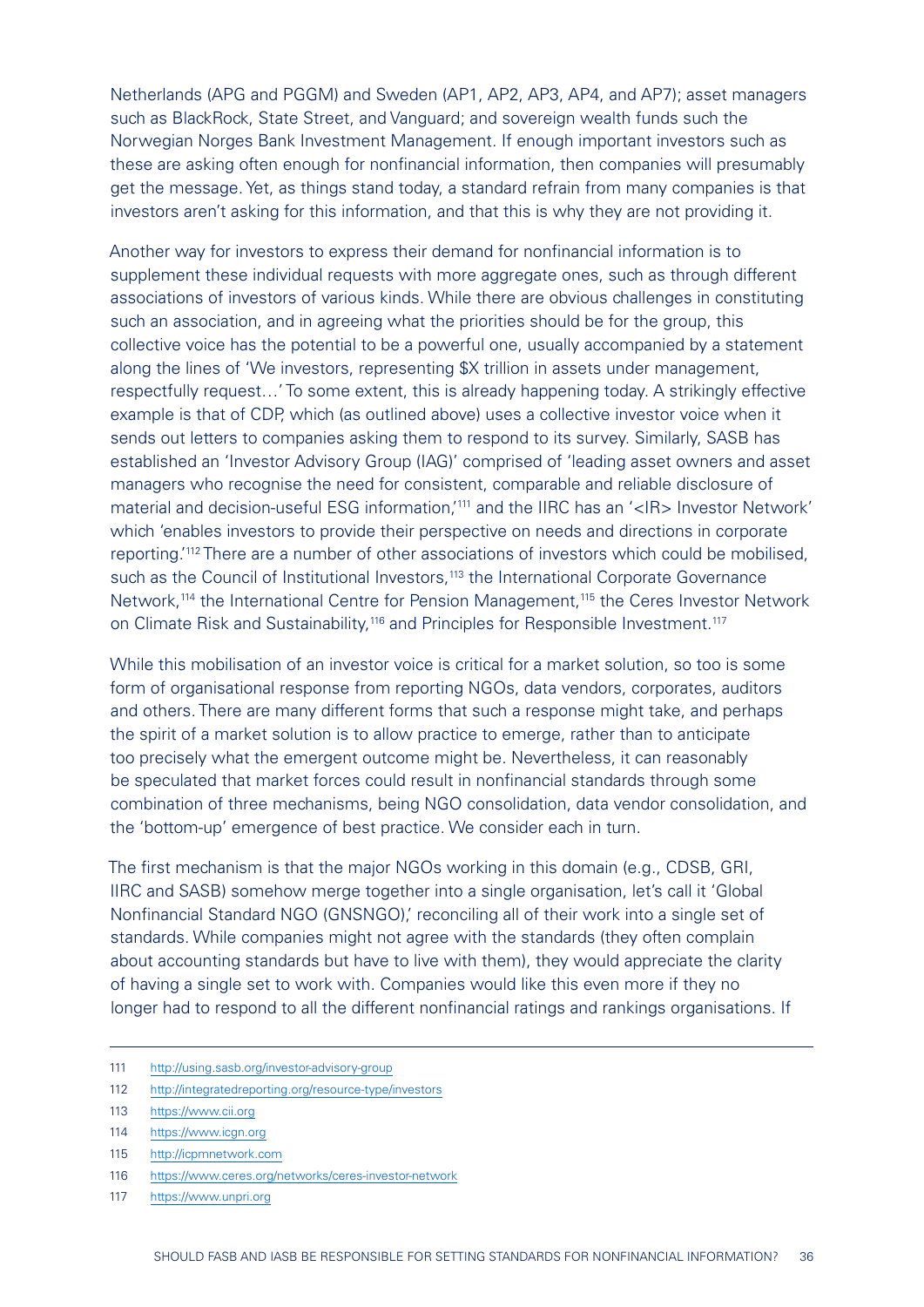there is enough market pressure from investors for companies to report according to the standards of GNSNGO, then all of the data vendors would simply provide this nonfinancial information just as they provide financial information today. Data ratings and rankings organisations would have to incorporate this information in their products and companies would feel less compelled to provide additional information. If GNSNGO's standards were good enough, the major audit firms might even develop the ability to provide positive assurance on them compared to the negative assurance, at best, that is provided today on nonfinancial information.

It may, however, be unrealistic to expect the emergence of GNSNGO to happen by virtue of market forces alone. The proliferation of NGOs, many at far below any kind of significant scale, working in the same domain, is a common phenomenon. Experience suggests that this 'is what it is' and that market forces really don't exist to bring about consolidation for purposes of greater economic efficiency and effectiveness as happens in the for-profit sector. Each NGO has its own particular mission, key set of stakeholders (which often overlaps with those of its 'competitor' peers) and, perhaps most importantly, its own set of funders. Whether these funders are individuals, foundations, or for-profit organisations, they will enable the NGO to stand on its own for as long as they are willing to contribute funds.

In this particular case, there are additional, specific reasons not to expect consolidation. These include differences in: intended audience for the nonfinancial information (e.g., GRI is focused on all stakeholders and the others primarily on shareholders); mission (e.g., the IIRC is a framework setter and the others are standard setters, although perhaps a merger between the IIRC and one of them could be seen as a form of vertical integration); and geographical location (GRI in Amsterdam, SASB in San Francisco, and CDSB and IIRC in London), which is an especially important factor in small organisations, with country-based differences in the laws under which they are organised as nonprofits, and very different funding models, with little overlap in sources of funding.

The second mechanism is that standardisation might come from consolidation in the data vendor industry, even while multiple reporting NGOs continue to exist. While there are still a large number of ESG data vendors, over the past decade (and as discussed above) there has been substantial consolidation in this industry with the dominant firms now being ISSoekom, MSCI, and Sustainalytics/Morningstar.118 If these three firms were to merge and acquire some of the remaining independent data vendors such as RepRisk and TruValue Labs, the consolidation would be substantially complete, at least within the US; this entity might be named 'Sole Global Nonfinancial Data' (SGNFD)'. Even in the absence of antitrust issues, however, this consolidation is unlikely to happen. These three large organisations all have a wide range of service offerings, with data being only one of them, and more important for some (e.g., Sustainalytics/Morningstar) than the others. Taking control of the market for nonfinancial information is unlikely to be a compelling economic proposition. The cost of doing this would be enormous. Either one data set is chosen, thereby rendering worthless the value implicit in the others, or costs would have to be incurred to create a new data set that combines the best of all worlds. Even if this were feasible, historical comparability would be lost, thereby reducing the value of this offering. Finally, as noted above, data and tools are highly integrated in these organisations, so all tools would have to be changed to incorporate the new standardised data, which would be an even more expensive undertaking.

<sup>118</sup> Brown and Wallace, Op Cit.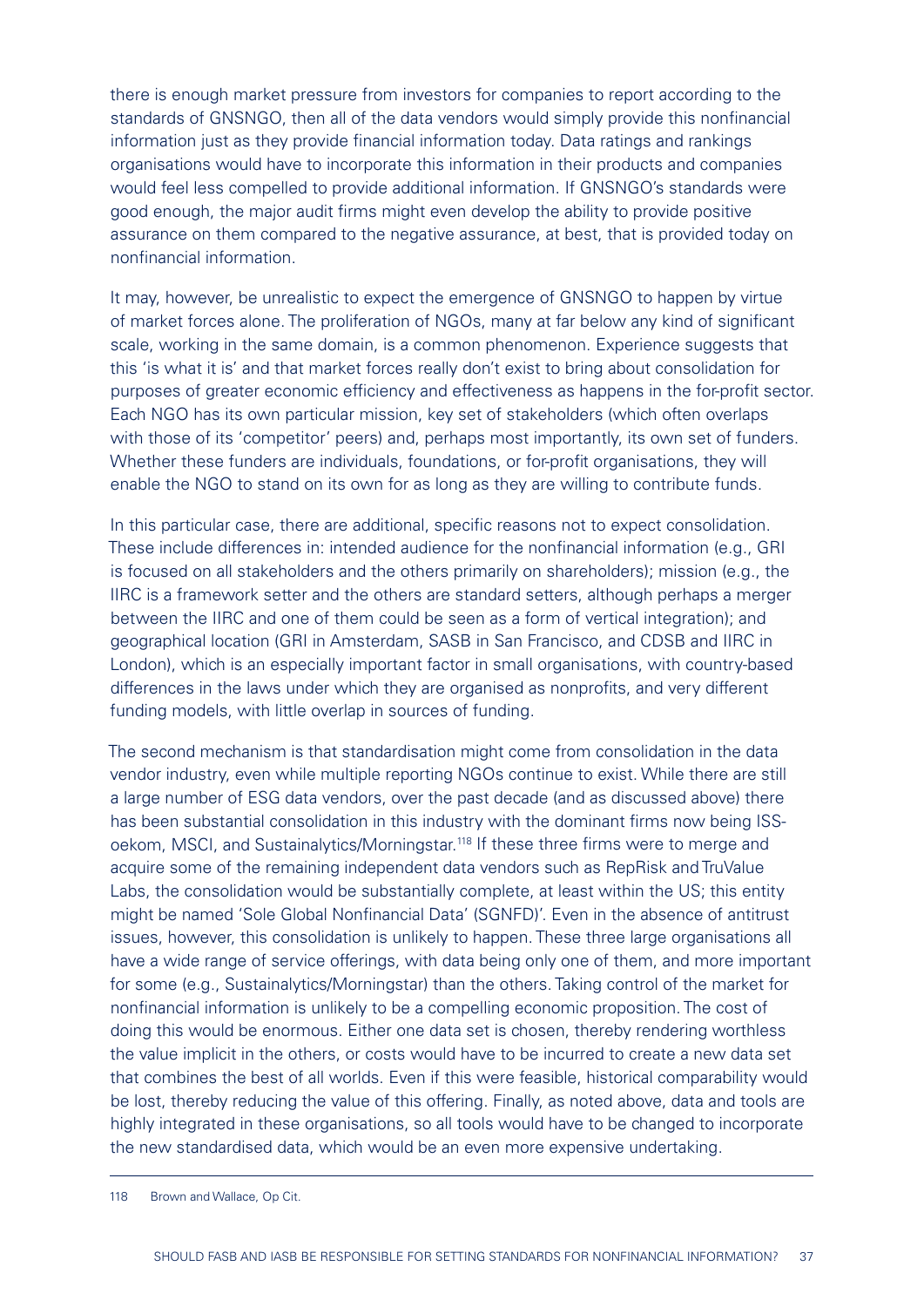Less dramatically, and again ignoring antitrust issues, an alternative might be that the data vendors form a trade association that develops an agreed-upon set of standards. As with other industry-based standard setting organisations, conventional wisdom is that having standards will expand the size of the market. Rather than competing on different approaches to measuring nonfinancial performance, companies would compete on the cost of delivering information prepared according to these standards and in tools for using the information based on these standards. This, too, might be unlikely to happen, however, given the investments these data vendors have made in their own data generation methodologies, and their understandable reluctance to share these methodologies with competitors in a way that would probably be necessary in a standard-setting process.

Finally, an extreme version of the market solution would be if one of the data vendors develops such a superior product offering, such as by taking a completely new high-tech, big data approach, that it renders obsolete the work of the NGOs and captures such a dominant share of the market that it becomes a *de facto* standard. If this solution didn't require any reporting by companies, it would make the regulatory question largely irrelevant. Of course, other issues would arise if a vendor ended up with something like 80% of the market, which could lead to a regulatory intervention of different kind.

The third mechanism, and perhaps the most feasible (although also most difficult to predict), would be the 'bottom-up' solution that emerges from the development of best practice. Many combinations and permutations with different sequences and timings are possible. One variant would be where, over time, the market 'speaks', and investors indicate a strong preference for certain measurement approaches over others, which companies then start to use. If enough companies start reporting to those consensus measurement approaches, one or more of the data vendors could develop a product offering around that, perhaps even replacing their existing offering. A group of investors might then go to a regulatory body, such as the SEC, and make the argument that it should mandate this standard. The argument would be that since many (most) companies are already using it, the value has been shown and there shouldn't be undue complaints from the companies about the cost of providing this information since they already are. Investors will also complain that the information is only being provided by companies performing well and that they need credible information from all companies.

A second variant is that one of the data vendors revises its product offering based on the standards of an NGO and it gains a dominant market share since investors prefer it.<sup>119</sup> It would begin by coming up with a proxy for company-reported information, such as through big data, since it wouldn't have data from the companies it needs. Companies may decide that they'd rather be in control of the information prepared according to this standard and start providing it on a voluntary basis, which may also preclude having to continue to respond to dozens of different ratings. Or perhaps two or all of the big data vendors decide one set of NGO standards is better and then proceed in the same way. The calculus here would be that data based on a common set of standards would shift the focus to competing on perhaps higher margin tools, such that trading away any presumed data advantage and incurring the cost of revising their tools would be worth it. As above, when enough companies are in support, a critical mass of investors could ask for regulatory intervention to ensure that they are getting data from all companies.

119 This already exists (without the dominant market share) with Vigeo-EIRIS and GRI.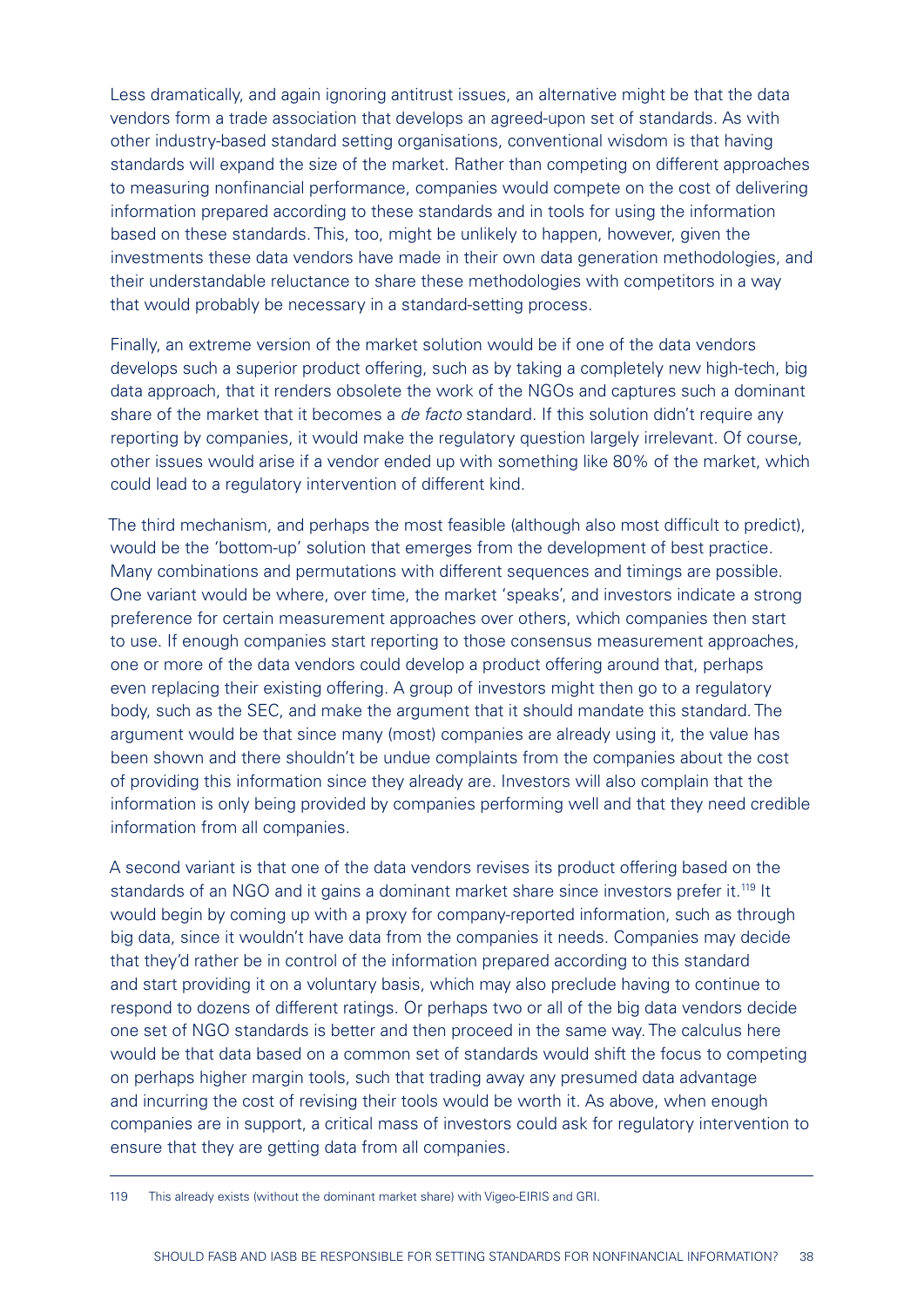An open question with any market solution is where and how the information would be provided. There is nothing to preclude companies from placing this information in their MD&A or Management Commentary. Conversely, since there would be nothing requiring them to do so, it is likely that they would choose the less onerous and perceived less risky approach of placing it in a sustainability report or on a sustainability page of their website, the common practice today. Since there is no standard format for these reports or websites, it would be difficult for investors to find this information easily compared to, for example, a 10-K or 20-F. However, this problem could be solved by data vendors whose added value would be in gathering up nonfinancial information reported according to these standards, making them easily accessible to investors in a common format, probably along with tools for analysing this information.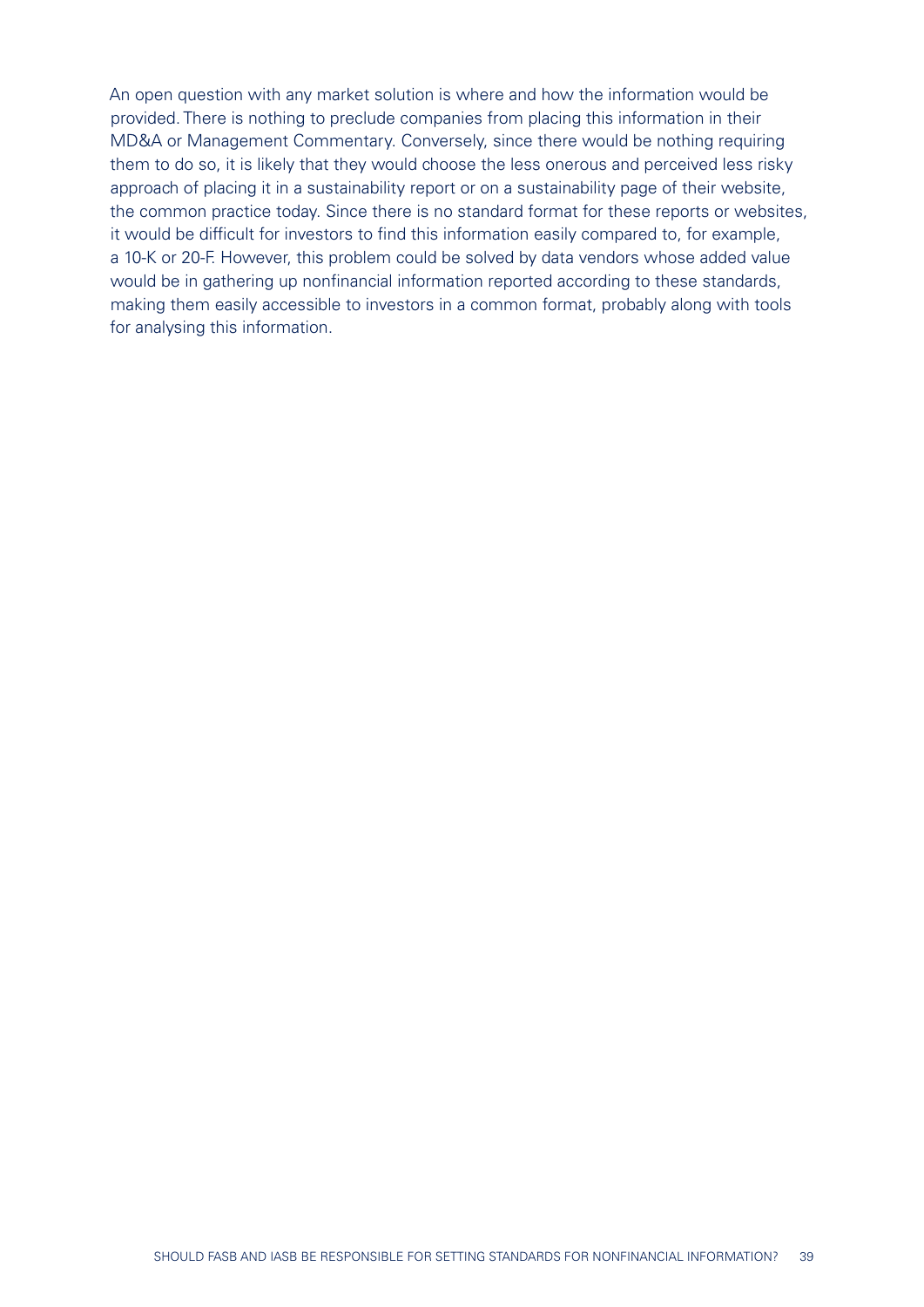# <span id="page-39-0"></span>**Final reflections**

Our discussion of the regulatory and market solutions is clearly a simplistic one in two ways. The first is that we have only sketched the outlines of each, ignoring nuance and details for the sake of brevity. The second is that we have framed our discussion as 'one or the other' when perhaps what is most likely over time will be a combination of both.

We are conscious of the fact that, by writing the paper and holding the Oxford Union debate, we are making a small intervention of our own on the topic of this paper. While we have not offered an opinion on what should be done, we believe that improving ESG data quality is an important issue. We wouldn't have the deep and liquid capital markets we have today without high quality and comparable information on financial performance. For the markets to continue to generate wealth and ensure that the state of the world enables them to continue to do so, there is a need for nonfinancial information of equal quality and comparability.

While we therefore have a commitment on the question of *whether* there is a need for better nonfinancial reporting, we remain open on the question of *how* such a need should be met. We await with great interest the Oxford Union debate on this topic, after which we will publish a 'White Paper' presenting our view on the question of *how*.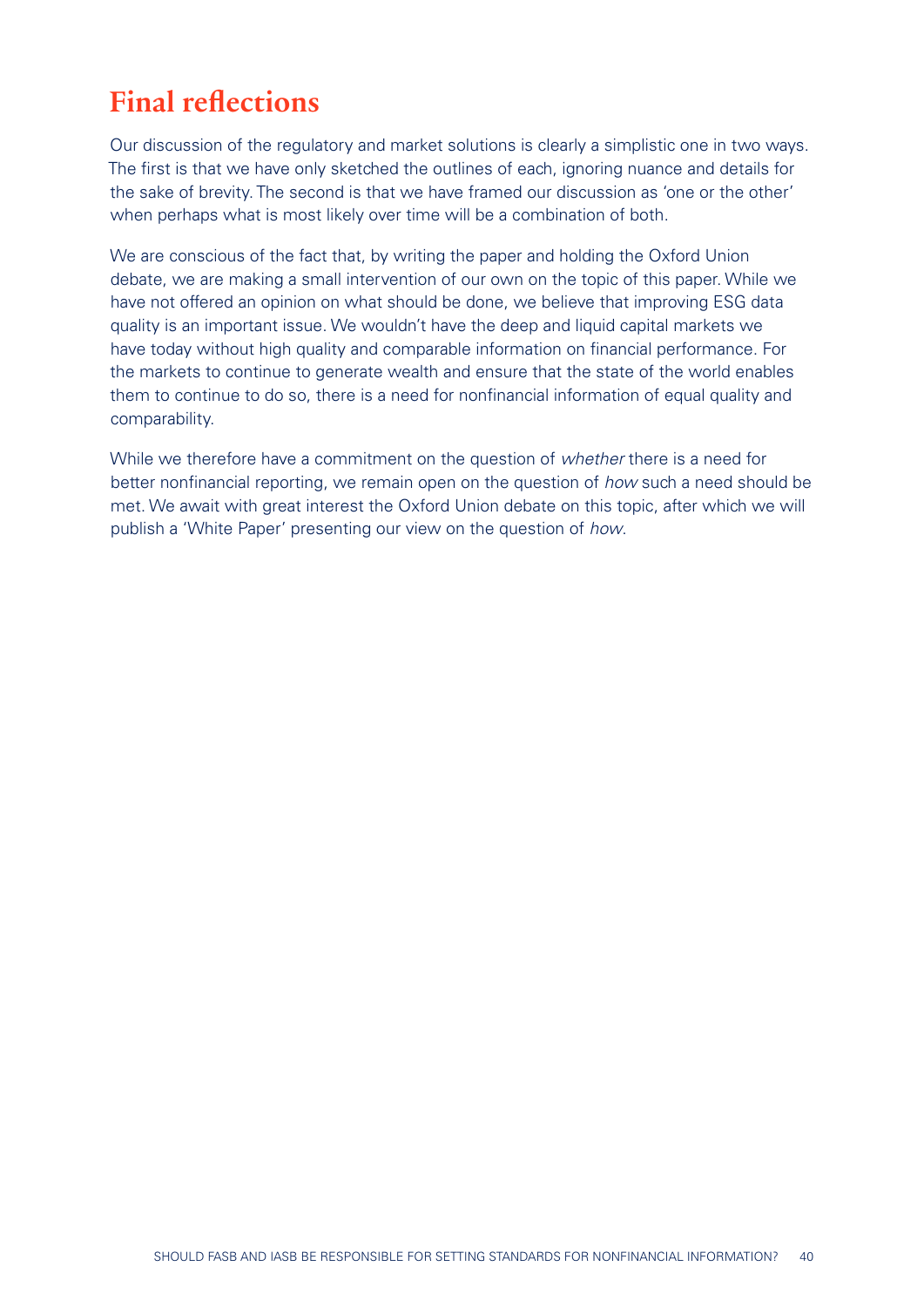# <span id="page-40-0"></span>Appendix – People interviewed

We are very grateful to the following individuals, all of whom kindly gave valuable time and insight in being interviewed for this paper. The list below includes only one job title for each individual, which may be current or past and is the role most directly associated with the subject of this paper. No content in the paper is directly attributable to any of these individuals. All errors or omissions are the responsibility of the paper's authors.

| <b>Name</b>           | Title                                                             | <b>Organisation</b>                        |
|-----------------------|-------------------------------------------------------------------|--------------------------------------------|
| Jane Ambachtsheer     | Global Head of Sustainability                                     | <b>BNP Paribas Asset Management</b>        |
| Jonathan Bailey       | Head of ESG Investing                                             | Neuberger Berman                           |
| Marty Bauman          | <b>Chief Auditor</b>                                              | <b>PCAOB</b>                               |
| Alan Beller           | Director of Corporation Finance                                   | <b>SEC</b>                                 |
| David Blood           | Senior Partner                                                    | <b>Generation Investment</b><br>Management |
| Else Bos              | <b>Executive Director</b>                                         | De Nederlandsche Bank                      |
| Helen Brand           | CEO                                                               | <b>ACCA</b>                                |
| <b>Herman Bril</b>    | Director - Office of Investment<br>Management                     | <b>UNJSPF</b>                              |
| John Coates           | Professor of Law and Economics                                    | <b>Harvard Law School</b>                  |
| Sue Coffey            | <b>Executive Vice President</b>                                   | <b>AICPA</b>                               |
| <b>Meredith Cross</b> | Director of Corporation Finance                                   | <b>SEC</b>                                 |
| Jim Doty              | Chair                                                             | <b>PCAOB</b>                               |
| Paul Druckman         | Chair                                                             | <b>UK Corporate Reporting Council</b>      |
| Michelle Edkins       | Global Head, Investment Stewardship                               | <b>BlackRock</b>                           |
| Cindy Fornelli        | <b>Executive Director</b>                                         | Center for Audit Quality                   |
| Dan Goelzer           | <b>General Counsel</b>                                            | <b>SEC</b>                                 |
| <b>Russ Golden</b>    | Chair                                                             | <b>FASB</b>                                |
| Lois Guthrie          | <b>Founding Director</b>                                          | <b>CDSB</b>                                |
| <b>Bob Herz</b>       | Chair                                                             | <b>FASB</b>                                |
| Keith Higgins         | Director of Corporation Finance                                   | <b>SEC</b>                                 |
| Hans Hoogervorst      | Chair                                                             | <b>IASB</b>                                |
| <b>Richard Howitt</b> | CEO                                                               | <b>IIRC</b>                                |
| <b>Gary Kabureck</b>  | <b>Board Member</b>                                               | <b>IASB</b>                                |
| Judy Kuszewski        | Chair                                                             | <b>GSSB</b>                                |
| Eloy Lindeijer        | Chief Investment Management, Member<br><b>Executive Committee</b> | <b>PGGM</b>                                |
| David Loweth          | <b>Technical Staff</b>                                            | <b>IASB</b>                                |
| lan Mackintosh        | Chair                                                             | <b>CRD</b>                                 |
| Callum McCarthy       | Chair                                                             | <b>UK Financial Services Authority</b>     |
| <b>Tim Mohin</b>      | CEO                                                               | <b>GRI</b>                                 |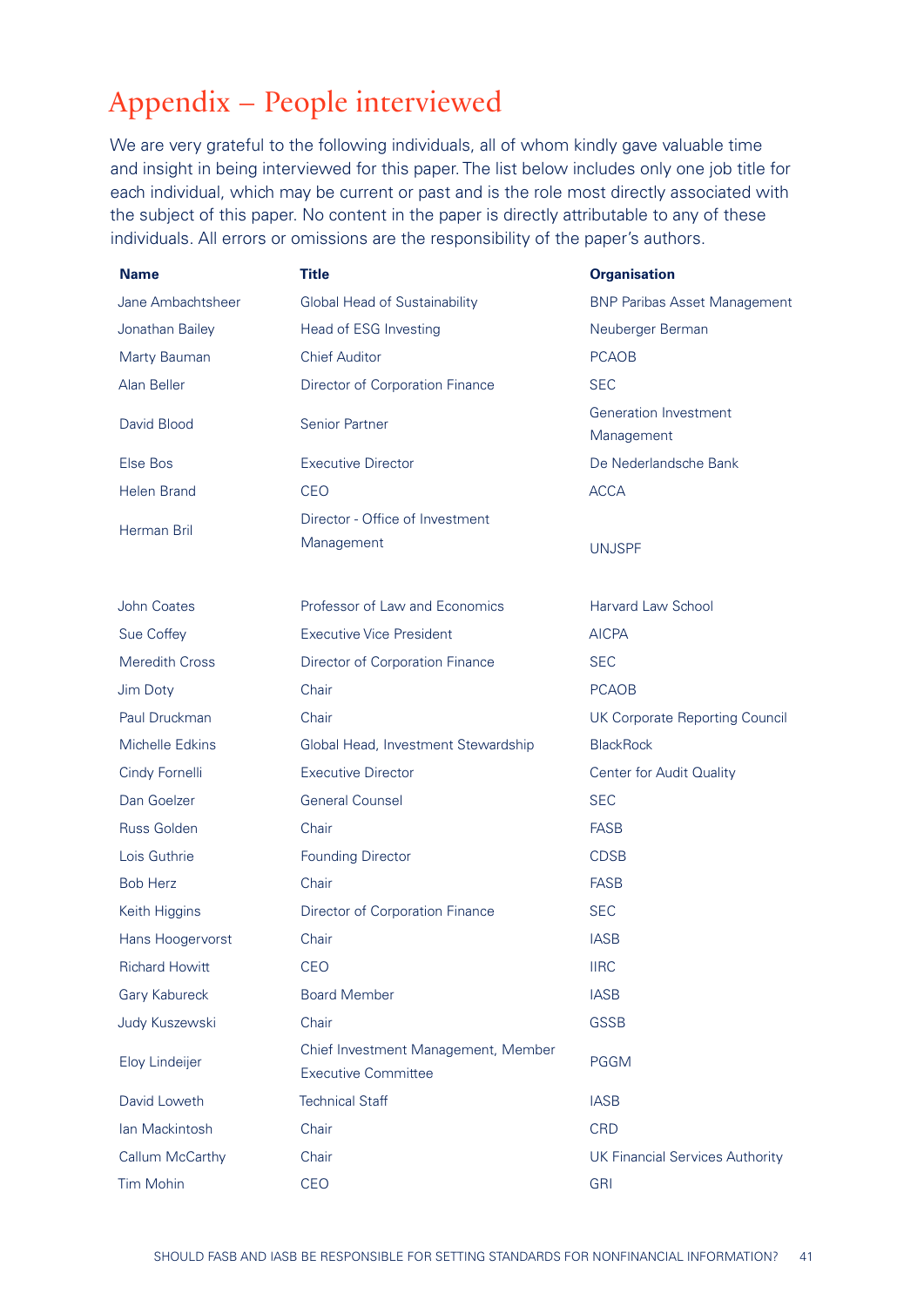| <b>Chuck Noski</b>             | Chair                                   | <b>FAF</b>                         |
|--------------------------------|-----------------------------------------|------------------------------------|
| Matt Orsagh                    | Director of Capital Markets Policy      | <b>CFA</b> Institute               |
| Vincent Papa                   | Director of Financial Reporting Policy  | <b>CFA</b> Institute               |
| <b>Russell Picot</b>           | Chair                                   | HSBC Bank (UK) Pension Scheme      |
| Harvey Pitt                    | Chair                                   | <b>SEC</b>                         |
| <b>Terri Polley</b>            | President/CEO                           | <b>FAF</b>                         |
| Tom Quaadman                   | <b>Executive Vice President</b>         | <b>US Chamber of Commerce</b>      |
| Jean Rogers                    | Founder and former CEO                  | <b>SASB</b>                        |
| Samantha Ross                  | Chief of Staff                          | <b>PCAOB</b>                       |
| Lynn Forester de<br>Rothschild | <b>CEO</b>                              | Coalition for Inclusive Capitalism |
| Mary Schapiro                  | Chair                                   | <b>SEC</b>                         |
| Gordon Seymour                 | <b>General Counsel</b>                  | <b>PCAOB</b>                       |
| Anne Sheehan                   | Director of Corporate Governance        | <b>CalSTRS</b>                     |
| Anne Simpson                   | Investment Director, Sustainability     | <b>CalPERS</b>                     |
| Paul Simpson                   | <b>CEO</b>                              | <b>CDP</b>                         |
| Cristina Tebar-Less            | Head, Responsible Business Conduct Unit | <b>OECD</b>                        |
| Han van der Hoorn              | Senior Advisor                          | <b>PGGM</b>                        |
| <b>Elisse Walter</b>           | Chair                                   | <b>SEC</b>                         |
| Matthew Welch                  | President                               | <b>SASB Foundation</b>             |
| Robert Youngman                | Leader, Green Finance & Investment      | <b>OECD</b>                        |
| Mark Zinkula                   | <b>CEO</b>                              | Legal & General IM                 |

#### **(Footnotes)**

- 1 Data direct from CDSB, August 2018
- 2 Data from 2017 FAF Annual Report
- 3 Data from 2017 GRI Annual Report
- 4 Data from 2017 IFRS Foundation Annual Report
- 5 Data direct from IIRC, August 2018
- 6 Data direct from SASB, August 2018
- 7 Data from [fsb-tcfd.org](http://fsb-tcfd.org); note that TCFD is less formally an 'institution' than the other organisations listed in this table.